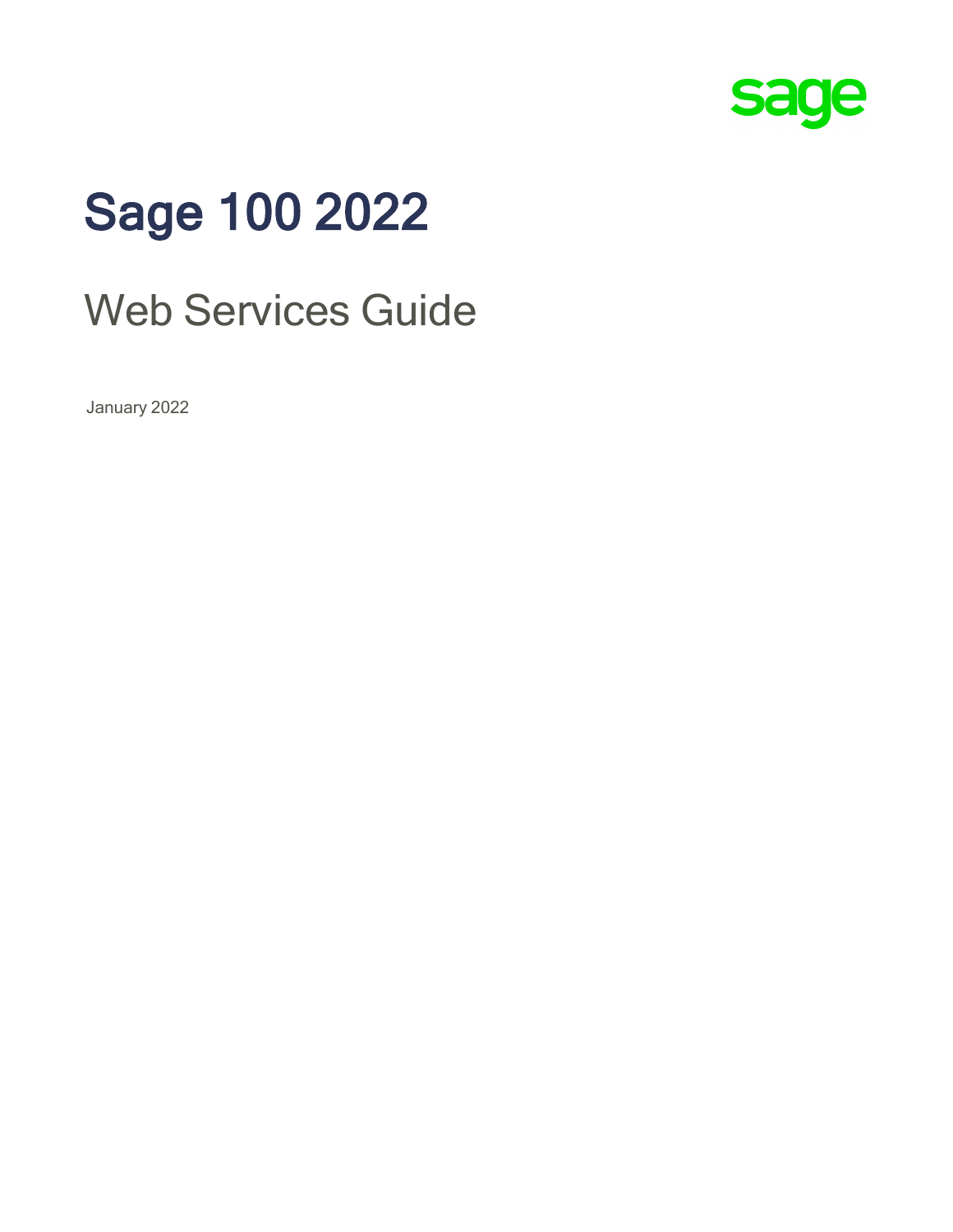This is a publication of Sage Software, Inc.

© 2022 The Sage Group plc or its licensors. All rights reserved. Sage, Sage logos, and Sage product and service names mentioned herein are the trademarks of The Sage Group plc or its licensors. All other trademarks are the property of their respective owners.

Last updated: January 27, 2022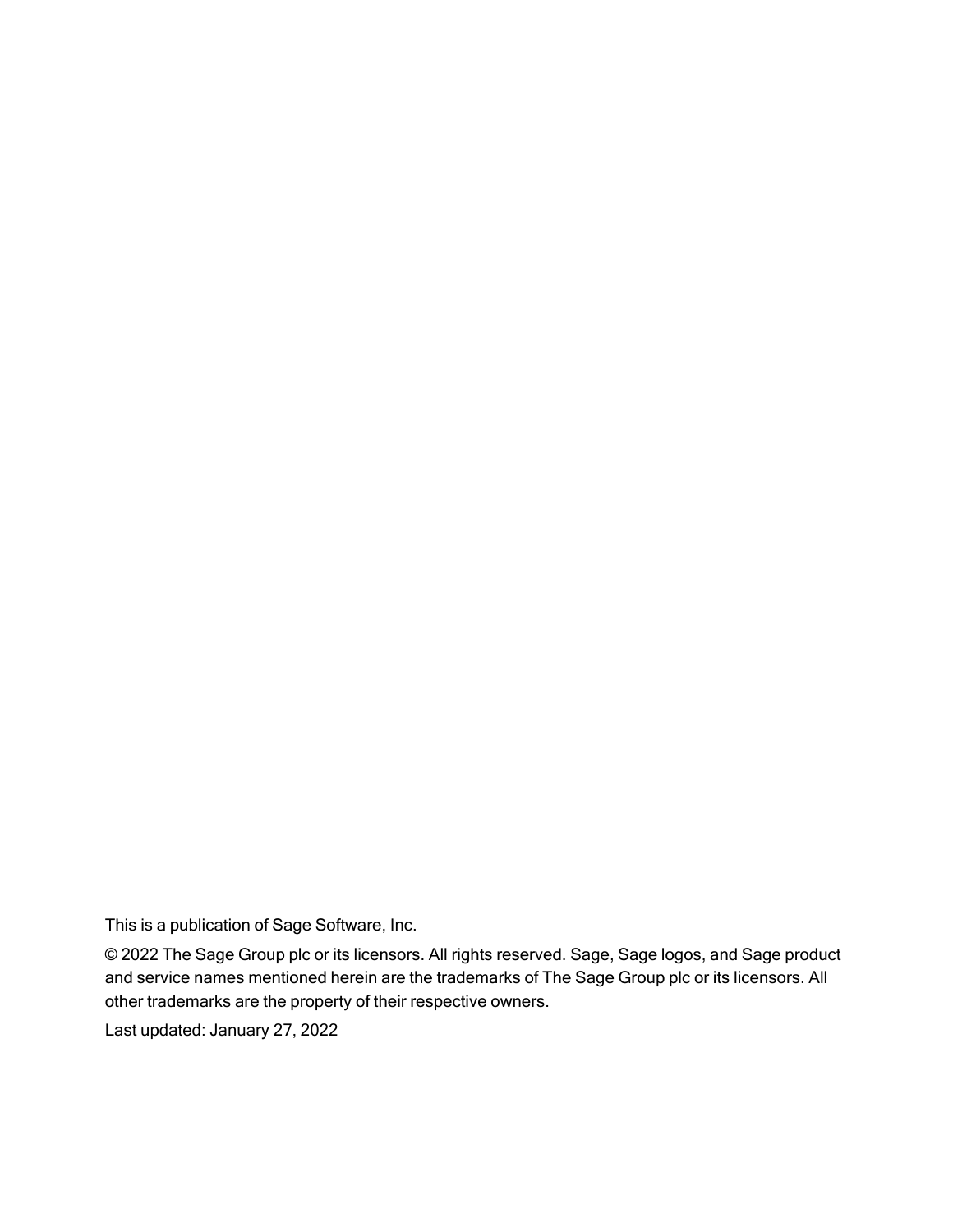# **Contents**

| Getting Started <b>Material Constructs</b> 2                                                                                                                                                                                   |  |
|--------------------------------------------------------------------------------------------------------------------------------------------------------------------------------------------------------------------------------|--|
|                                                                                                                                                                                                                                |  |
|                                                                                                                                                                                                                                |  |
|                                                                                                                                                                                                                                |  |
|                                                                                                                                                                                                                                |  |
|                                                                                                                                                                                                                                |  |
|                                                                                                                                                                                                                                |  |
|                                                                                                                                                                                                                                |  |
|                                                                                                                                                                                                                                |  |
|                                                                                                                                                                                                                                |  |
|                                                                                                                                                                                                                                |  |
|                                                                                                                                                                                                                                |  |
| Administration 22                                                                                                                                                                                                              |  |
| Security and Encryption manufacture and the control of the control of the control of the control of the control of the control of the control of the control of the control of the control of the control of the control of th |  |
|                                                                                                                                                                                                                                |  |
|                                                                                                                                                                                                                                |  |
|                                                                                                                                                                                                                                |  |
|                                                                                                                                                                                                                                |  |
|                                                                                                                                                                                                                                |  |
|                                                                                                                                                                                                                                |  |
|                                                                                                                                                                                                                                |  |
|                                                                                                                                                                                                                                |  |
|                                                                                                                                                                                                                                |  |
|                                                                                                                                                                                                                                |  |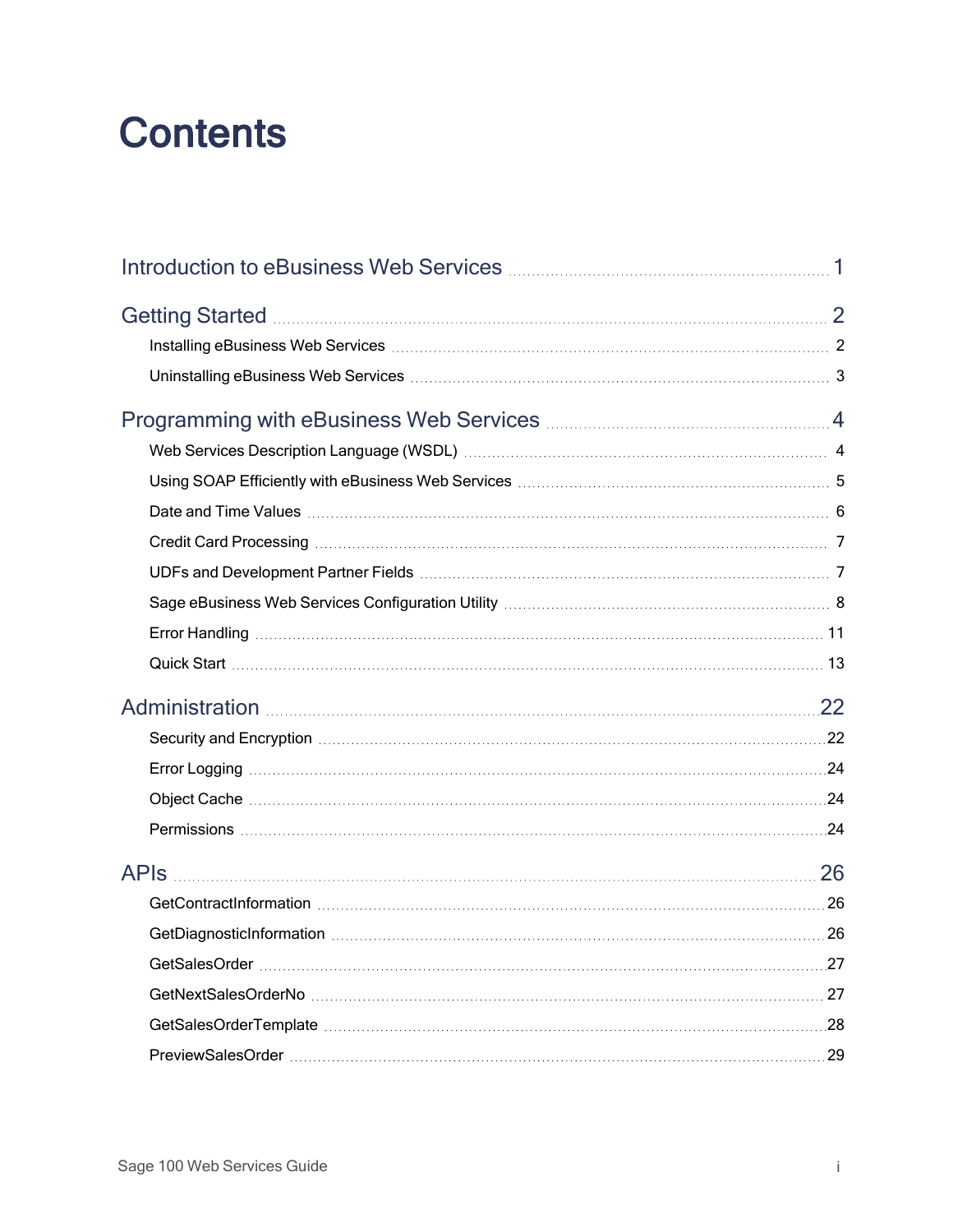| Could Not Load Type "System.ServiceModel.Activation.HttpModule" in IIS 7  45 |    |
|------------------------------------------------------------------------------|----|
|                                                                              |    |
|                                                                              | 47 |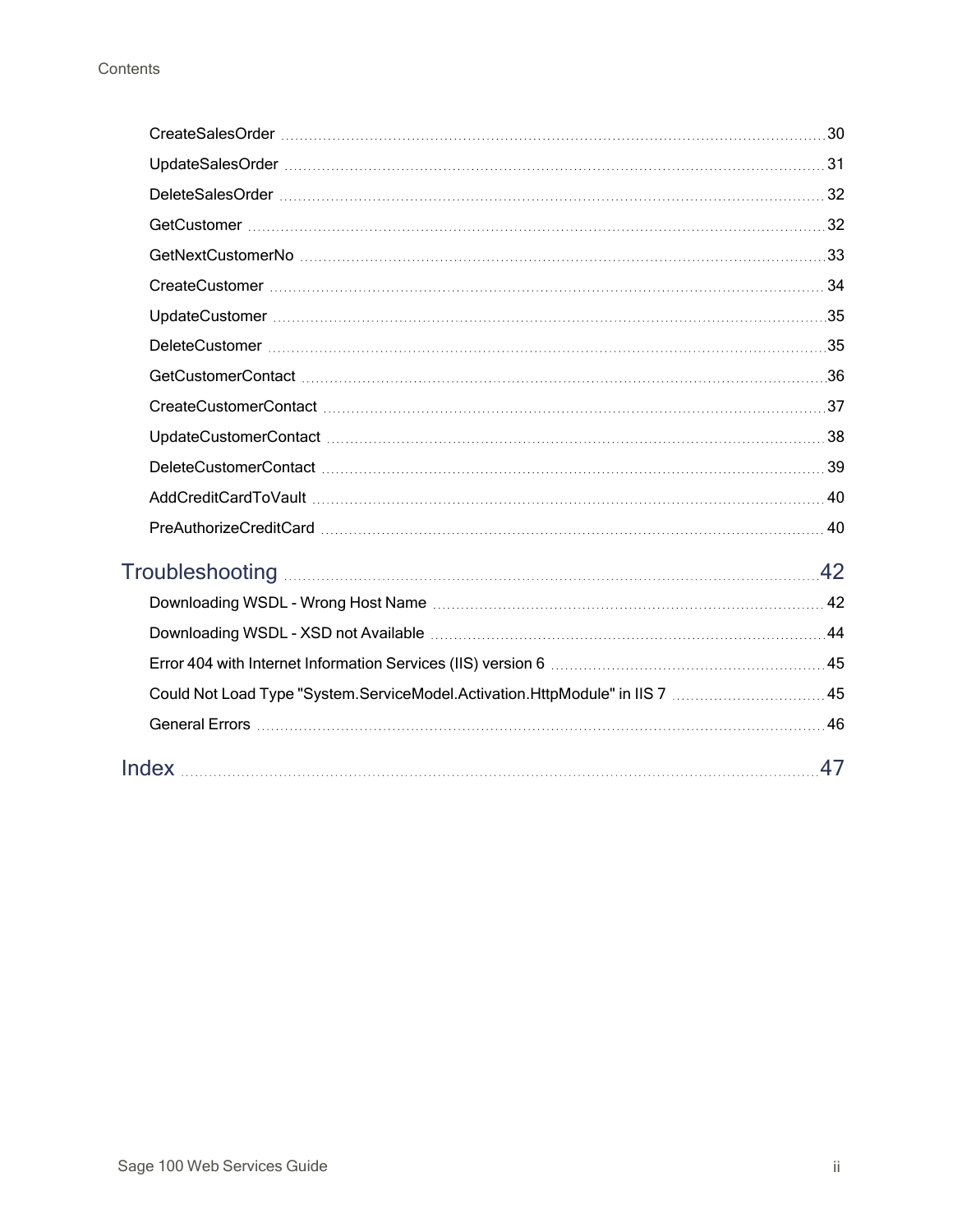# <span id="page-4-0"></span>Introduction to eBusiness Web Services

eBusiness Web Services is a SOAP based programming interface that provides read, create, update, and delete functionality for the Sage 100 sales order, customer, and customer contact entities. eBusiness Web Services is built using Windows Communication Foundation and runs in Internet Information Services (IIS).

The services can be consumed by any development environment that supports SOAP, WSDL, and HTTPS. There is no specific language or operating system requirement for client applications written to consume eBusiness Web Services.

Some popular environments that can consume the services are:

- Visual Studio .NET 2008 or later using C# or VB.NET
- NetBeans IDE 6.5 or later using Java with JAX-WS
- PHP using the built-in SoapClient class

eBusiness Web Services is ideal for applications that run across the Internet, such as ecommerce solutions. The services are used with the HTTPS protocol. This provides a secure and reliable method of communication.

Note: This manual is written for the experienced Microsoft Internet Information Services (IIS) Administrator. Knowledge of this area is required.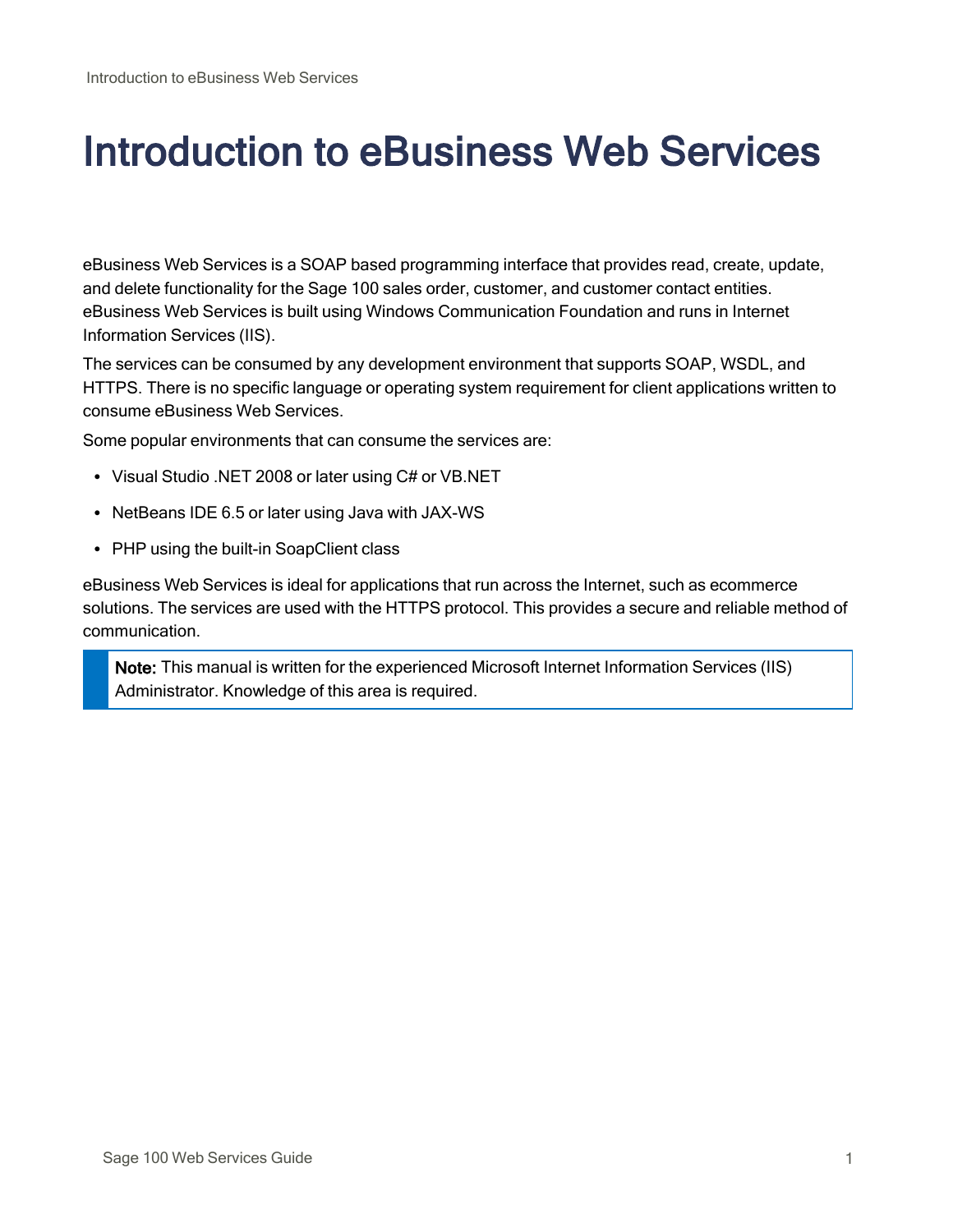# <span id="page-5-0"></span>Getting Started

This chapter covers the installation process for eBusiness Web Services. For installation information regarding the Sage 100 software, refer to your applicable Installation and System Administrator's Guide. For a complete list of system requirements, refer to the [Supported](https://support.na.sage.com/selfservice/viewdocument.do?noCount=true&externalId=47649) Platform Matrix.

The eBusiness Web Services installation process is more complicated than standard modules. Every effort has been made to make this process as simple as possible; however, before you start, you must know some important information about your network configuration.

eBusiness Web Services must be installed on the same machine where your Sage 100 installation resides. Internet Information Services (IIS) must be installed before installing eBusiness Web Services.

#### The installation process consists of the following

- 1. Install a server certificate for Internet Information Services. For more information, see [Configuring](http://technet.microsoft.com/en-us/library/cc732230(WS.10).aspx) Server [Certificates](http://technet.microsoft.com/en-us/library/cc732230(WS.10).aspx) in IIS 7.
- 2. Ensure that the .NET Framework 4.0 is installed.
- 3. Enable required extensions and features.
	- IIS 6: Allow the ASP.NET v4.0.30319 Web Service Extension through Internet Information Services Manager
	- IIS 7: No additional steps are required
	- IIS 8: Install the .NET Framework 4.5 WCF Services HTTP Activation feature from Add Roles and Features
- 4. Install eBusiness Web Services.
- 5. Enable Web Services for the system.
- 6. Enable Web Services for the company.
- <span id="page-5-1"></span>7. Enable Web Services for the user.

### Installing eBusiness Web Services

After installing Sage 100 with an eBusiness Web Services enabled activation key, you are ready to install eBusiness Web Services.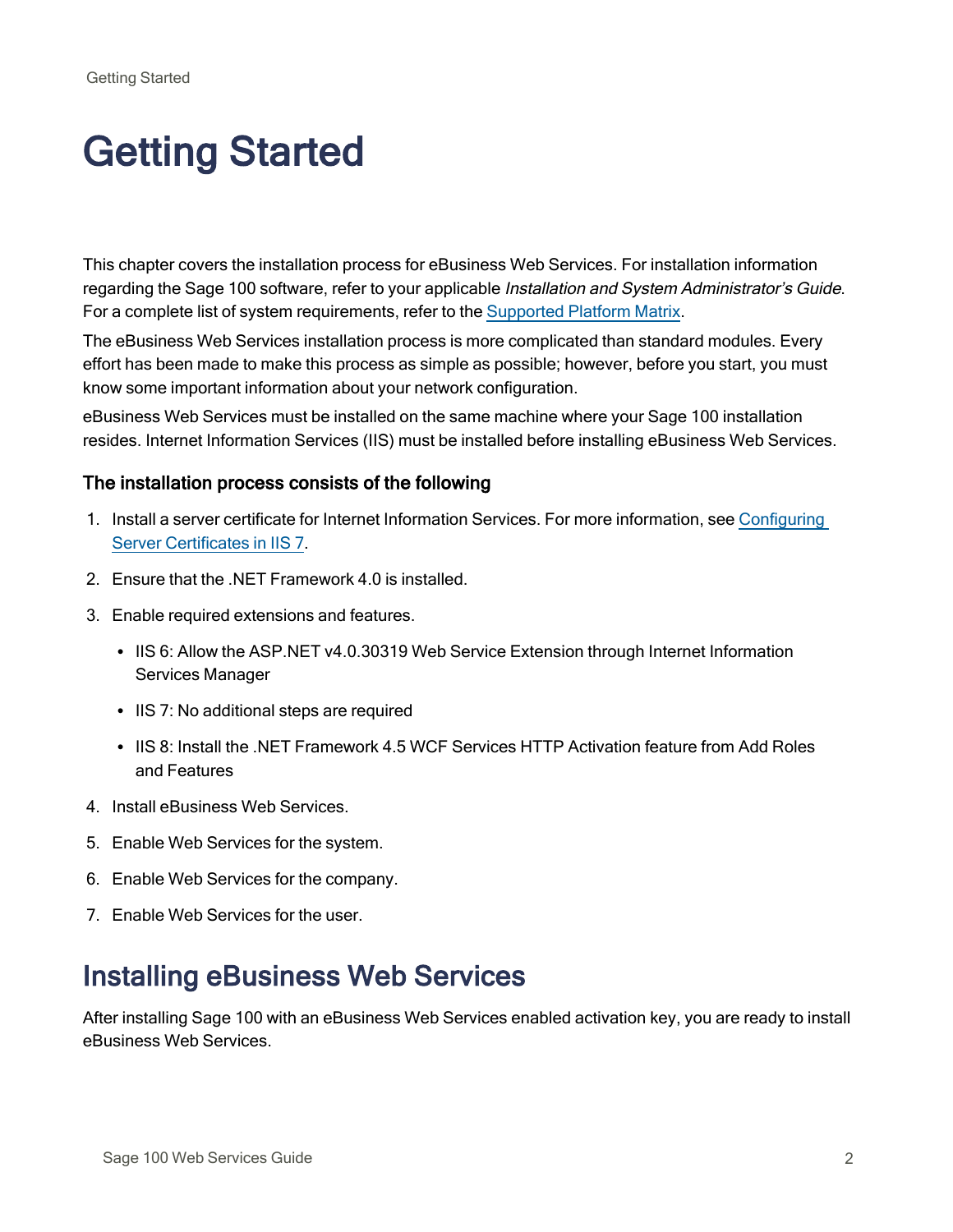### To begin the installation process

- 1. Click the applicable Sage 100 product from the installation Autorun screen, click Productivity Applications, and then click Install eBusiness Web Services to begin the installation.
- <span id="page-6-2"></span>2. Click Next to proceed with the installation. A Windows user account named eBusinessWebServices is required to run the eBusiness Web Services service.

# <span id="page-6-0"></span>Uninstalling eBusiness Web Services

<span id="page-6-1"></span>You must first uninstall eBusiness Web Services prior to uninstalling Sage 100.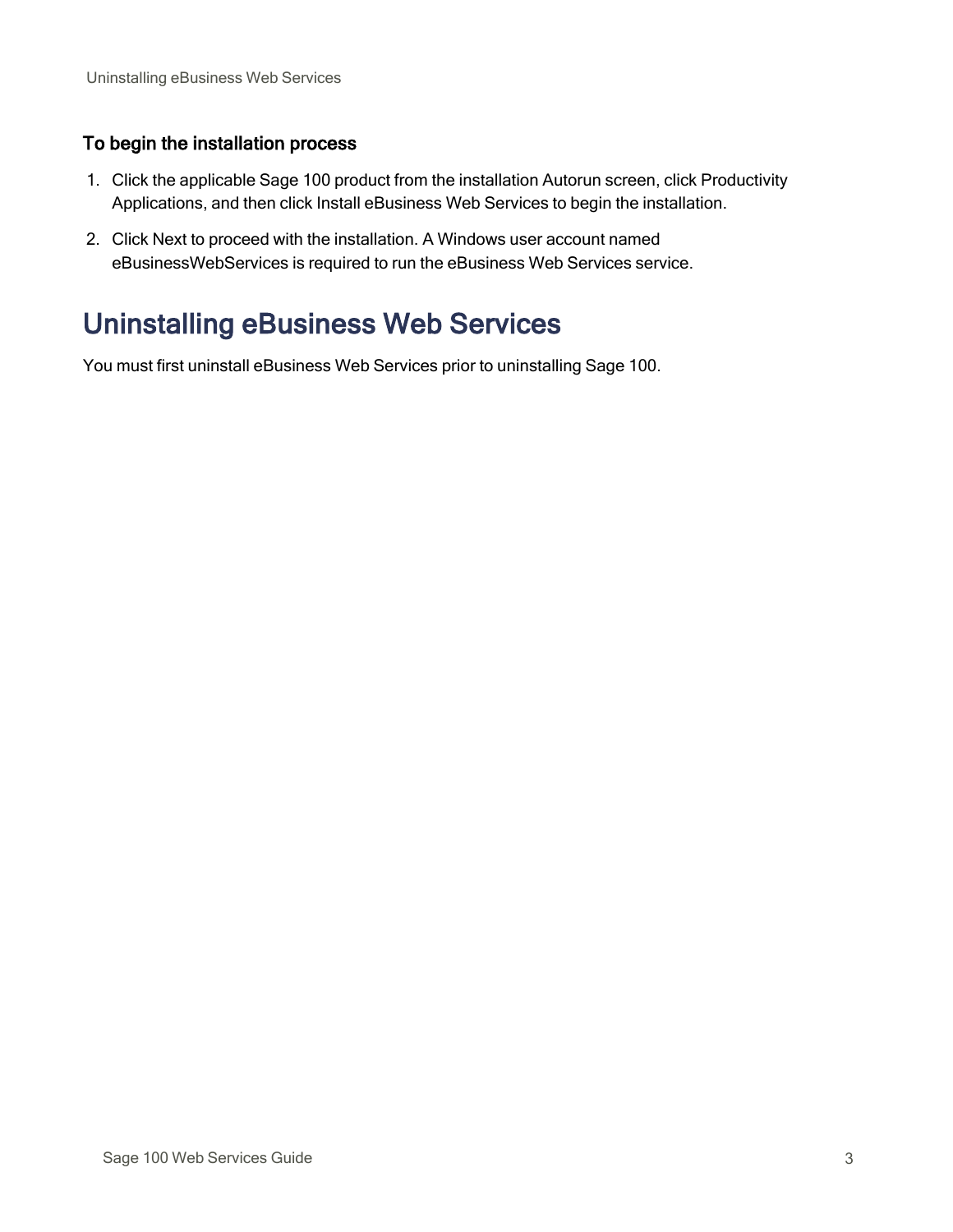# <span id="page-7-0"></span>Programming with eBusiness Web **Services**

eBusiness Web Services provides a platform independent programming interface. Any programming language in any development environment and operating system that has support for SOAP, WSDL, and HTTPS can be used to call eBusiness Web Services.

How a particular environment invokes the web services operations from a programming perspective, is not defined by web services; therefore, we cannot document how to call eBusiness Web Services from all possible development environments. For examples of calling eBusiness Web Services from some popular environments, see ["Quick](#page-16-0) Start" (page 13).

All eBusiness Web Services operations are stateless and atomic. An operation either completes successfully or does not complete at all. For example, if a network connection is dropped during the CreateSalesOrder operation, and a sales order has been partially transmitted, the operation will not create a partial sales order; it will not create a sales order at all.

eBusiness Web Services operations must be called from a SOAP client. How the client is created depends on the development platform, but all clients must point to the URL where eBusiness Web Services resides.

eBusiness Web Services operations utilize SOAP faults when they error. The development environment for the client application determines how to capture and handle the faults. Most environments require that SOAP faults be handled by catching exceptions through the use of try/catch blocks.

For instructions on creating a SOAP client and for examples of how to use try/catch blocks for some popular development environments, see ["Quick](#page-16-0) Start" (page 13).

# <span id="page-7-1"></span>Web Services Description Language (WSDL)

eBusiness Web Services uses the WSDL standard to describe the services it provides. The use of WSDL allows a programmer to point to the URL where eBusiness Web Services resides and begin programming against the web services. The programmer does not need to concern themselves with forming proper SOAP/XML requests when using a development platform capable of consuming WSDL.

<span id="page-7-2"></span>eBusiness Web Services provides two sets of WSDL:

<sup>l</sup> Full: Targeted for Microsoft Visual Studio Service Reference (sometimes referred to as a WCF client).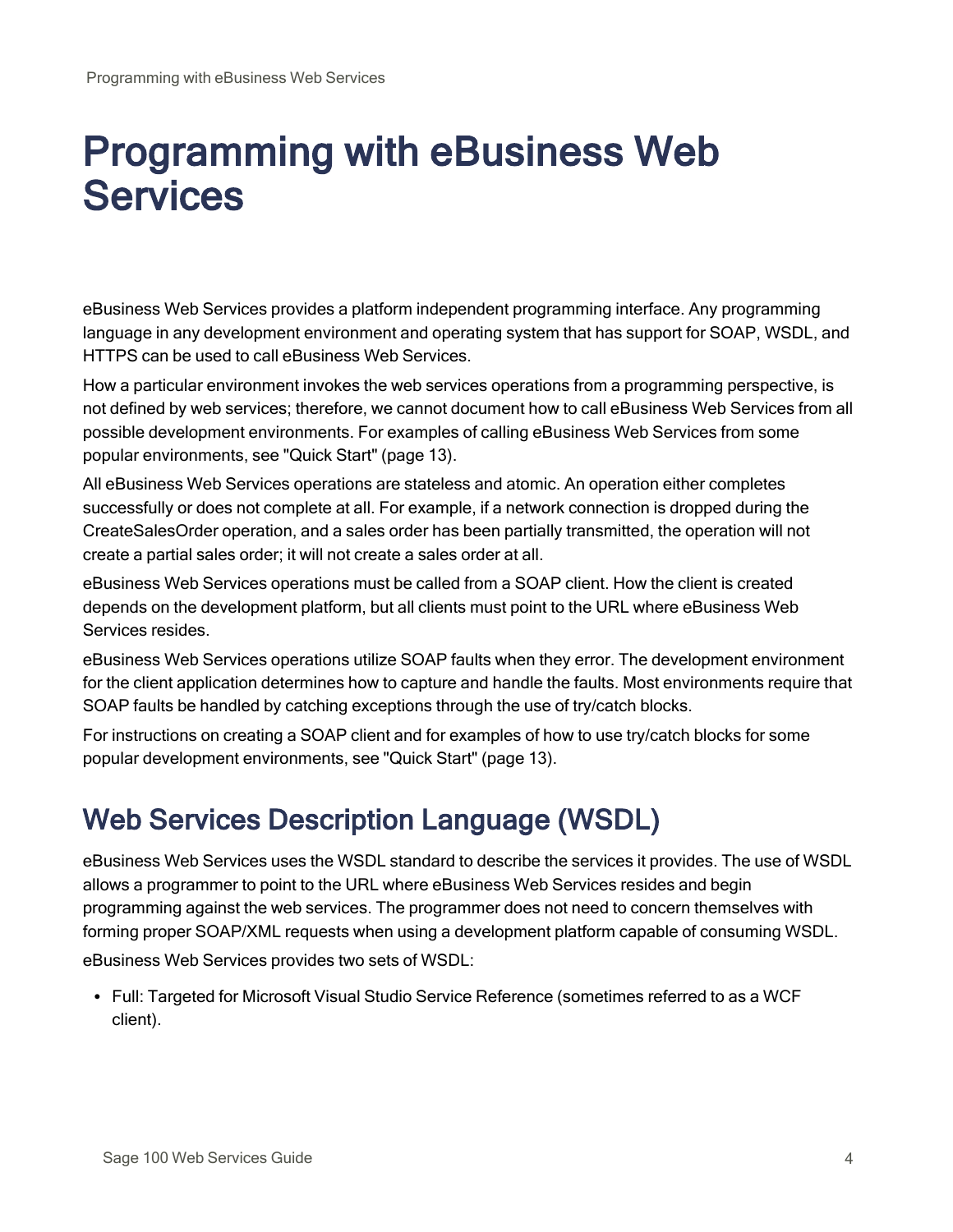• Basic: Targeted for all other environments, including Microsoft Visual Studio's Web Reference, Java's JAX-WS client, and PHP's integrated SoapClient.

<span id="page-8-1"></span>The WSDL that a client obtains is determined by the entry point of the URL. eBusiness Web Services provides two default entry points:

- MasService svc Full WSDL
- MasBasicWsdl.svc Basic WSDL

Administrators can define other entry points by using the advanced options in the Sage 100 eBusiness Web Services configuration utility.

Choosing the appropriate WSDL to consume will help ensure that the client application generates efficient SOAP requests and will help reduce the complexity of any generated proxy classes.

For example, a Visual Studio developer can point a Service Reference to https://server/ebusinesswebservices/masservice.svc?wsdl while a Java developer can point JAX-WS to https://server/ebusinesswebservices/masbasicwsdl.svc?wsdl.

# <span id="page-8-0"></span>Using SOAP Efficiently with eBusiness Web Services

eBusiness Web Services uses the W3C standard SOAP protocol to communicate between the client and server.

It is the use of SOAP that helps ensure that requests can traverse the Internet and that operations can be called from numerous platforms such as PCs, PDAs, and SmartPhones.

<span id="page-8-2"></span>SOAP is an XML based protocol and; therefore can be quite bandwidth intensive if not used with care. eBusiness Web Services can be configured and programmed to reduce the amount of bandwidth used.

For example, as part of the response from a call to the GetCustomer operation, the following snippet of XML may be sent:

```
<Customer xmlns="http://mas90.sage.com/ws"
xmlns:i="http://www.w3.org/2001/XMLSchema-instance">
<OtherFields />
<ARDivisionNo>01</ARDivisionNo>
<AddressLine1>2131 N. 14th Street</AddressLine1>
<AddressLine2>Suite 100</AddressLine2>
<AddressLine3 />
<AgingCategory1>0</AgingCategory1>
<AgingCategory2>0</AgingCategory2>
<AgingCategory3>0</AgingCategory3>
```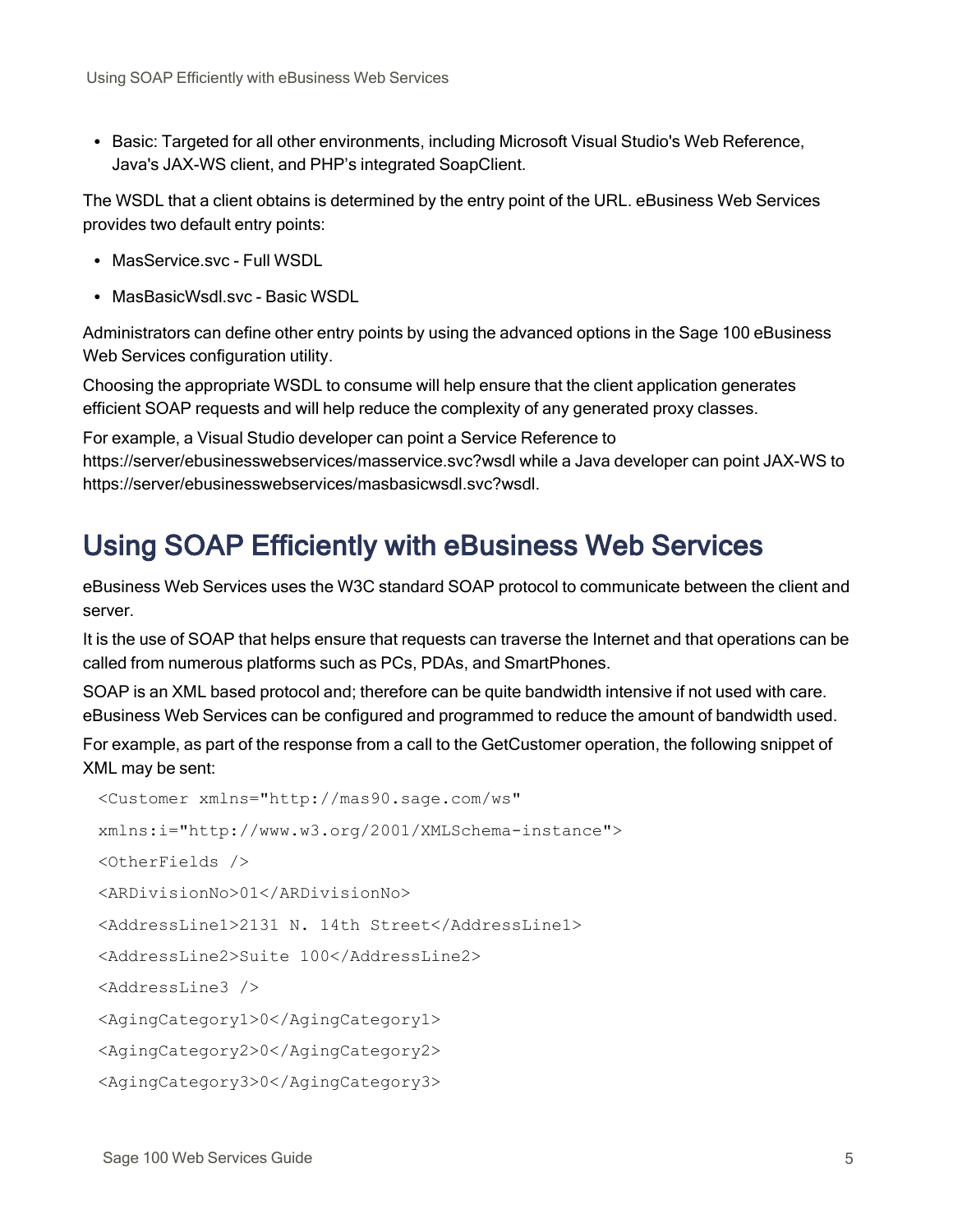Date and Time Values

```
<AgingCategory4>0</AgingCategory4>
```

```
<AvgDaysOverDue>0</AvgDaysOverDue>
```
eBusiness Web Services can be configured to not emit XML for empty strings and zero values in server responses. When configured with these options, the above snippet would appear as follows:

```
<Customer xmlns="http://mas90.sage.com/ws"
xmlns:i="http://www.w3.org/2001/XMLSchema-instance">
<OtherFields />
<ARDivisionNo>01</ARDivisionNo>
<AddressLine1>2131 N. 14th Street</AddressLine1>
<AddressLine2>Suite 100</AddressLine2>
```
As the example demonstrates, bandwidth is significantly reduced when the data returned contains many empty strings and zero values. A side effect of not emitting empty strings and zero values is that these values will appear as null values at the client. The client application must be able to process the null values returned to it.

eBusiness Web Services also allows specific fields to be blocked for read operations. When a field is blocked, XML for the field is never emitted. Blocking fields will generally yield the most bandwidth reduction, but care must be taken not to block fields that either the client application or eBusiness Web Services require to function properly. The eBusiness Web Services reference section can be used to determine the fields required for a particular operation. For more information, see ["APIs"](#page-29-0) (page 26).

eBusiness Web Services has no control over XML generation at the client. Reducing bandwidth for client requests is the sole responsibility of the client application. Most development platforms will not emit XML for a Sage 100 entity field if the field value is set to null. Setting unneeded fields to null at the client is generally the most effective way of reducing bandwidth in client requests.

## <span id="page-9-0"></span>Date and Time Values

Sage 100 systems natively store dates and times in separate fields. eBusiness Web Services converts these separate fields into one field that returns the SOAP standard DateTime type.

For example, native Sage 100 Standard sales orders contain the following two fields in the payment object:

- AuthorizationDate\$
- AuthorizationTime\$

eBusiness Web Services converts these two fields into a single field called: AuthorizationDateTime Some native data in Sage 100 systems have only a date component. For example, the sales order OrderDate\$ field has no corresponding time field. Sage 100 will still return these fields as a DateTime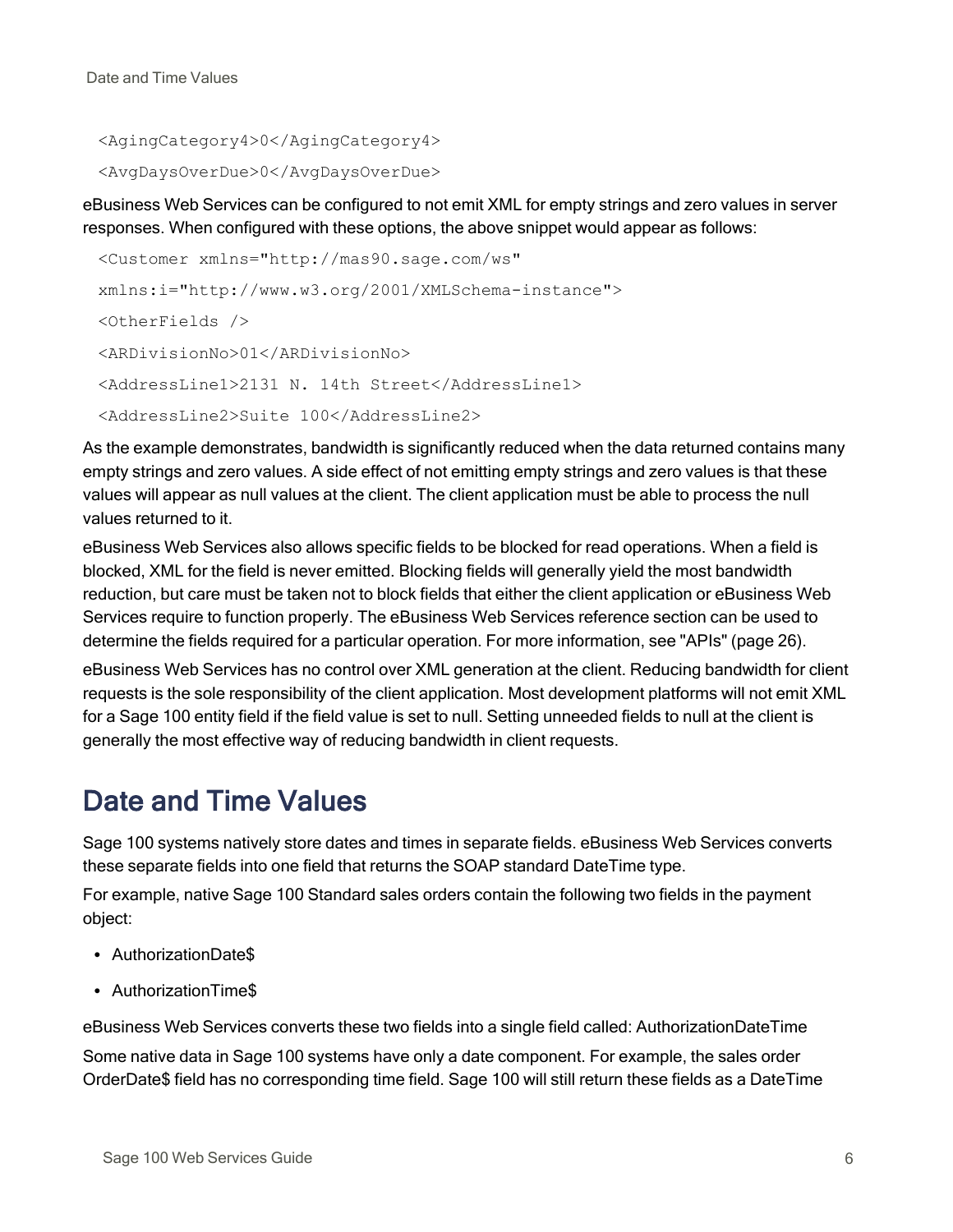type, but will distinguish date-only fields from date-time fields by omitting "Time" from the field name. In the case of OrderDate\$, eBusiness Web Services exposes this field as OrderDate rather than OrderDateTime.

When a date and time is blank in Sage 100, null will be returned by eBusiness Web Services when the date and time are read through a Get operation.

Update and Create operations treat null values as "not set"; eBusiness Web Services performs no operation at all for a field when it is null. Setting a DateTime value to null during an Update operation will not set the Sage 100 date and time to blank. Instead, a special NullDateTime value must be used. This value can be obtained by calling the GetContractInformation operation. This value is constant and only needs to be obtained once by the client application.

## <span id="page-10-0"></span>Credit Card Processing

Credit card processing has changed significantly from previous version of eBusiness Web Services. It no longer allows eBusiness Web Services to enter a credit card number and CVV code directly into the SalesOrder contract because it no longer contains these fields. Instead, the SalesOrder contract contains a CreditCardGUID field that corresponds to a credit card number stored in the Sage Exchange Vault. In addition, the Payments collection of the SalesOrder contract contains CreditCardTransactionID and CreditCardAuthorizationNo fields that relate to a pre-authorization performed on a credit card.

The AddCreditCardToVault operation adds a credit card number and expiration date to the Sage Exchange Vault. This method will return a credit card GUID that should be stored by the calling application for future use. For more information, see ["AddCreditCardToVault"](#page-43-0) (page 40).

A PreAuthorizeCreditCard operation explicitly pre-authorizes a credit card by the calling application. This call must be used to process a credit card using a CVV code. The operation will return a PreAuthorizationResult contract that contains the fields CreditCardTransactionID and CreditCardAuthorizationNo. The values in these fields, along with the credit card GUID obtained from AddCreditCardToVault , may be set in the Payments collection of the SalesOrder contract submitted to the CreateSalesOrder or UpdateSalesOrder operation to attach the pre-authorization to the sales order for an eventual completion of payment in Sage 100. For more information, see ["PreAuthorizeCreditCard"](#page-43-1) [\(page](#page-43-1) 40).

As a security feature, credit card numbers and CVV codes are never returned by eBusiness Web Services.

## <span id="page-10-2"></span><span id="page-10-1"></span>UDFs and Development Partner Fields

UDFs and Development Partner fields are not exposed by default. UDFs can be automatically exposed by setting the AutoExposeUDFs option to Yes in eBusiness Web Services - Advanced Settings. UDFs and Development Partner fields can also be selectively exposed by adding them to the eBusiness Web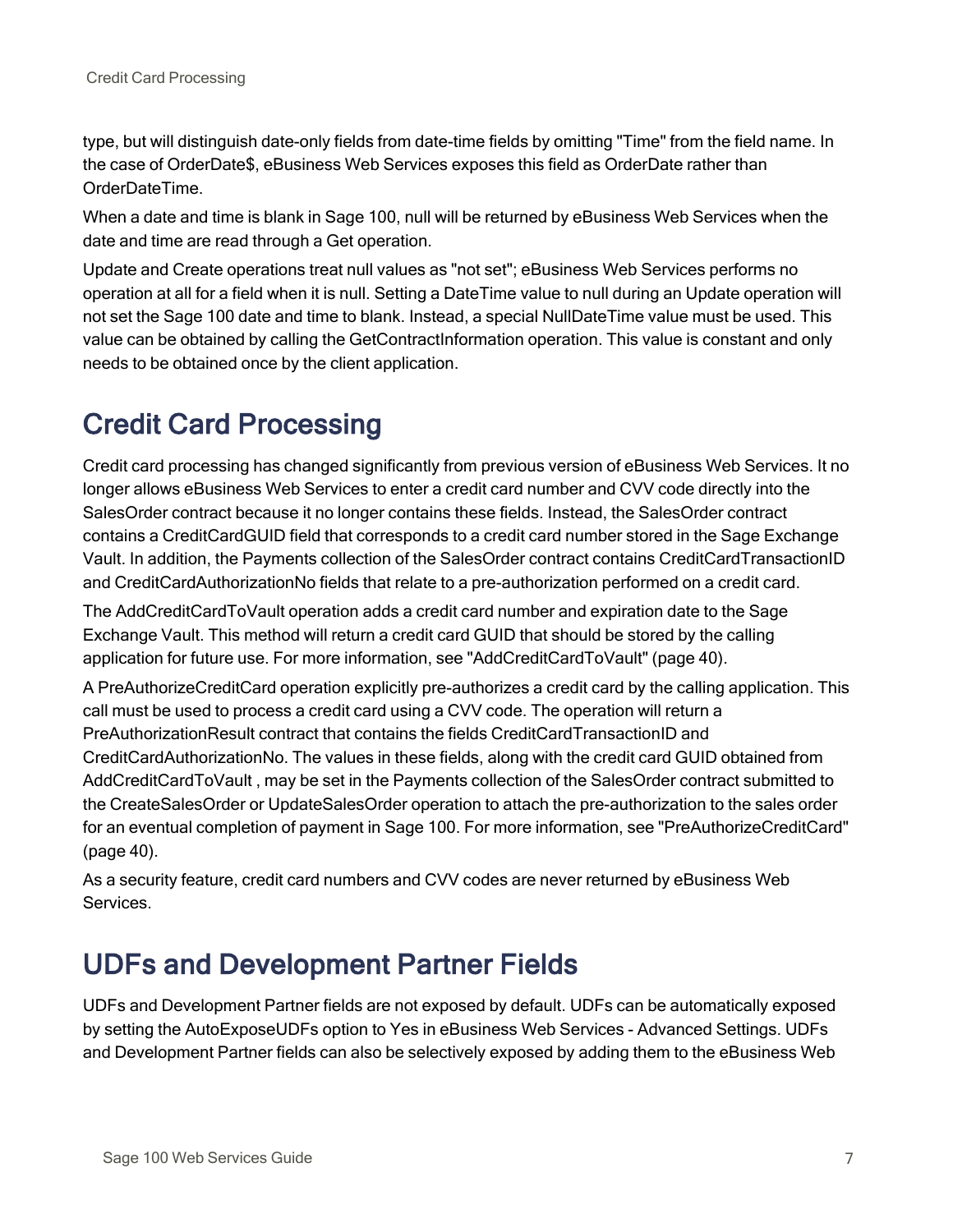Services - Advanced Settings Additional Fields tab. Development Partner fields cannot be automatically exposed; they must always be defined in the Additional Fields tab.

Both UDFs and Development Partner fields are exposed in the OtherFields collection of an entity. OtherFields contains a collection of Field objects. The Field object contains two fields:

- MasFieldName: The name of the UDF or Development Partner Field (for example, "UDF NICKNAME\$")
- Value: The value of the UDF. Value is always a string type, even when the native type for the field in the Sage 100 system is numeric.

To read a field, the OtherFields collection must be iterated through and MasFieldName compared against the desired field name before reading the Value field. Do not to assume that a particular field will always be at the same index position in the collection.

To change a field value for an Update operation, the OtherFields collection must be iterated through and MasFieldName must be compared against the appropriate field name before setting the field's Value field. The appropriate field may not be found if it has been explicitly blocked for read access in the advanced configuration settings. If this is the case, and write access is allowed for the field, a new Field object must be added to the OtherFields collection with MasFieldName and Value set to their appropriate values.

To set a field value during a Create operation using an entity instantiated at the client, a new Field object must be added to the OtherFields collection with MasFieldName and Value set to their appropriate values. The OtherFields collection will also need to be instantiated using the appropriate collection type for the platform.

For example, to set UDF NICKNAME\$ before calling CreateSalesOrder, the following C# code can be used with a Microsoft Service Reference:

```
masws.SalesOrder salesOrder = new masws.SalesOrder();
salesOrder.OtherFields = new BindingList<masws.Field>();
masws. Field udfField = new masws. Field();
udfField.MasFieldName = "UDF NICKNAME$";
udfField.Value = "JOEY";
salesOrder.OtherFields.Add(udfField);
```
### <span id="page-11-0"></span>Sage eBusiness Web Services Configuration Utility

Use the Sage 100 eBusiness Web Services configuration utility to further define your settings for eBusiness Web Services.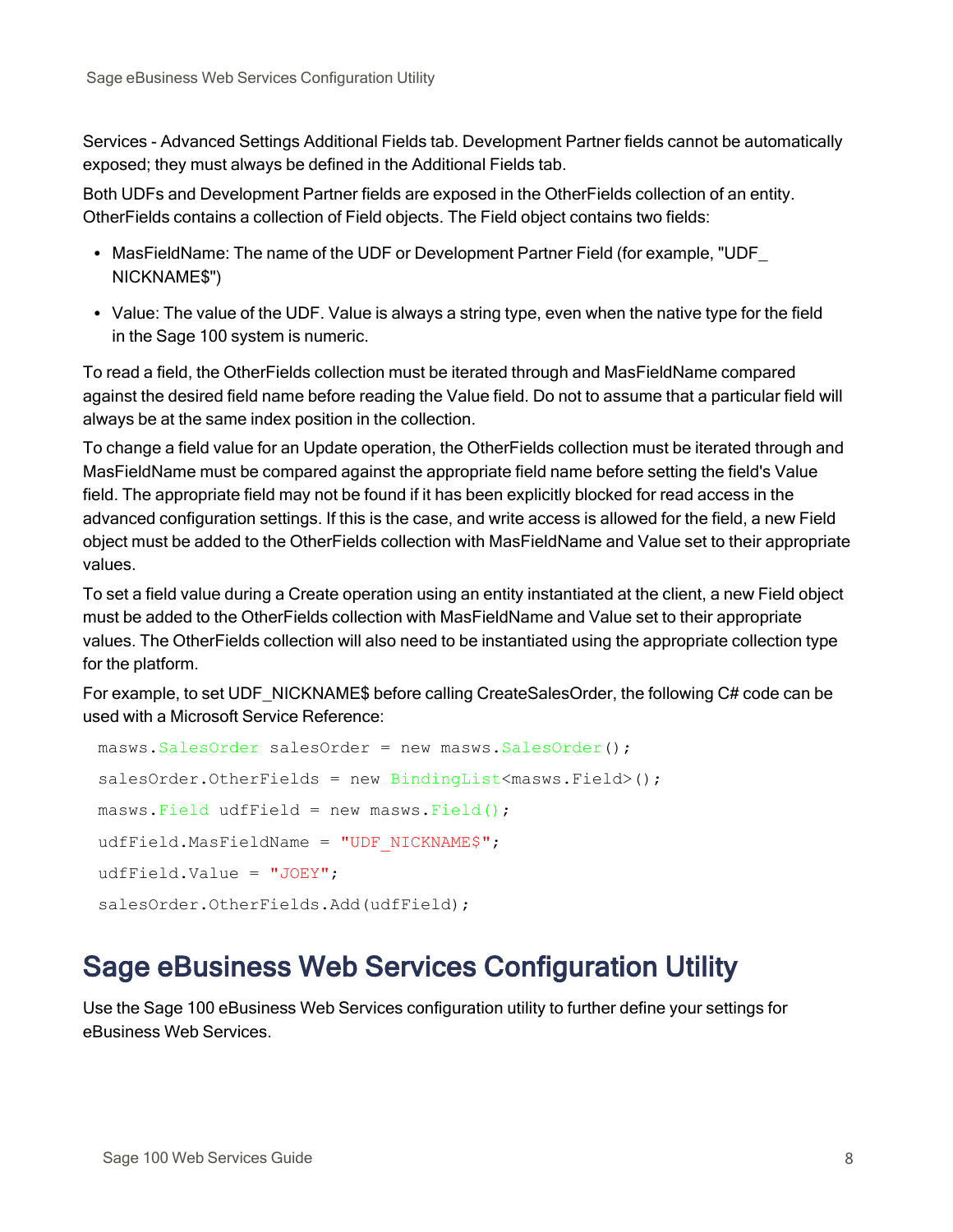Sage eBusiness Web Services Configuration Utility

| an Sage 100 eBusiness Web Services           |    |                                                                                                     |
|----------------------------------------------|----|-----------------------------------------------------------------------------------------------------|
| General                                      |    |                                                                                                     |
| Home Folder C:\Sage\Sage 100 ERP \MASS0\Home |    | e                                                                                                   |
| Allow Remote Diagnostics                     |    |                                                                                                     |
| <b>Object Lifetime Management</b>            |    |                                                                                                     |
| Scan Interval (seconds)                      | 30 |                                                                                                     |
| Maximum Übject Lifetime (minutes)            | 15 |                                                                                                     |
| Idie Lifetine (minutes)                      | 15 |                                                                                                     |
| Maximum Sessions                             | 16 |                                                                                                     |
| Maximum Concurrent Session Dreation          | 5  |                                                                                                     |
| Maximum Unwinding Sessions                   | 10 |                                                                                                     |
| Farce Stuck Session Closed (seconds)         | 60 |                                                                                                     |
|                                              |    | Advanced<br>For entry point and entity specific settings, click Advanced.<br><b>Redore Defaults</b> |
|                                              |    | Cancel<br>Save                                                                                      |

<span id="page-12-0"></span>Click Advanced on the Sage 100 eBusiness Web Services window to access eBusiness Web Services - Advanced Settings. Use the advanced settings in this window to modify settings for specific entry points and entities.

Fields can be blocked by clearing the Allow Read or Allow Write check boxes.

| see eBusiness Web Services - Advanced Settings                                           |          |                   |                     | $\Box$ lolxi |
|------------------------------------------------------------------------------------------|----------|-------------------|---------------------|--------------|
| <b>Entry Point</b><br>colobal>                                                           |          |                   | Manage Entry Points |              |
| Global settings for entities                                                             |          |                   |                     |              |
| <b>El General</b>                                                                        |          |                   |                     |              |
| AutoExposeUDFs                                                                           | No<br>No |                   |                     |              |
| <b>Always Set Fields</b><br>E XML Generation                                             |          |                   |                     |              |
| EntEnptyStings                                                                           | Yes      |                   |                     |              |
| EmitZeros                                                                                | Yes      |                   |                     |              |
| EntEnptyOtherFields                                                                      | Yes      |                   |                     |              |
| Entry Customer<br>Global settings for Customer<br>1. Field Blocking 2. Additional Fields |          |                   |                     |              |
| Field                                                                                    |          | <b>Allow Read</b> | Allow Witter        |              |
| AddressLine1                                                                             |          | ☑                 | v                   |              |
| AddressLine2                                                                             |          | Ø                 | Ø                   |              |
| AddressLine3                                                                             |          | ☑                 | ⊽                   |              |
| AgingCategory1                                                                           |          | ₽                 | ₽                   |              |
| AgingCategory2                                                                           |          | Ø                 | Ø                   |              |
| AgingCategory3                                                                           |          | ⊽                 | ₩                   |              |
| AgingCategory4                                                                           |          | ₽                 | ₽                   |              |
| <b>ARDivisionNo</b>                                                                      |          | v                 | ☑                   |              |
| AvgDaysOverDue                                                                           |          | ⊽                 | ⊽                   |              |
| AvgDaysPaymentInvoice                                                                    |          | ₽                 | ₽                   |              |
| <b>BalanceForward</b>                                                                    |          | V                 | ☑                   |              |
| BatchFax                                                                                 |          | ⊽                 | ⊽                   |              |
|                                                                                          |          | Save              | Cancel              |              |

Fields can be exposed by explicitly defining them on the Additional Fields tab. When fields are explicitly defined, the fields will appear at the bottom of the grid on the Field Blocking tab where they can also be explicitly blocked.

Any field that exists in Sage 100 for an entity can be defined on the Additional Fields tab. The field does not have to be a UDF.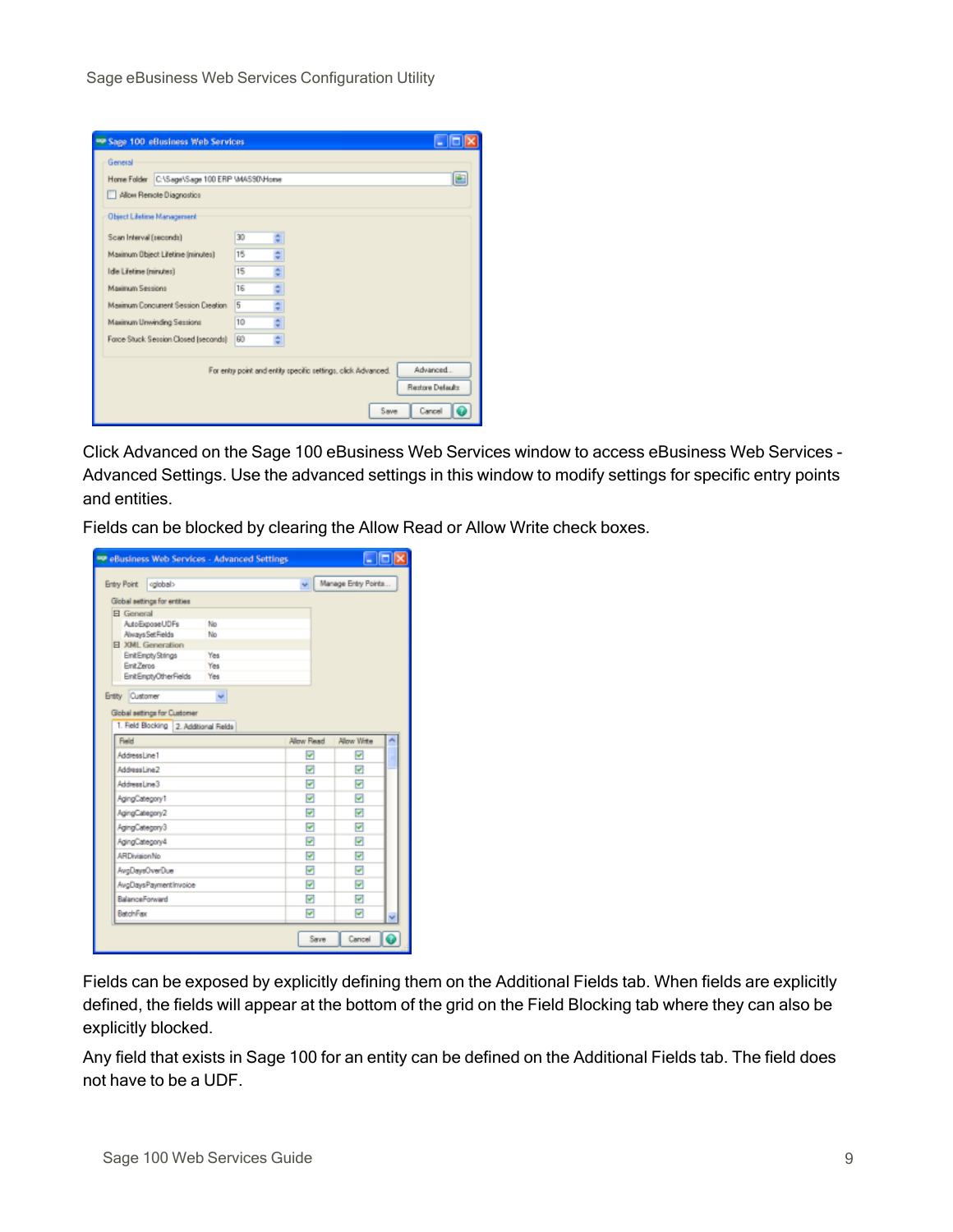Sage eBusiness Web Services Configuration Utility

|                 |                                        |      | RP eBusiness Web Services - Advanced Settings |                     |
|-----------------|----------------------------------------|------|-----------------------------------------------|---------------------|
|                 | Entry Point <global></global>          |      |                                               | Manage Entry Points |
|                 | <b>Global Settings for Entities</b>    |      |                                               |                     |
| El General      |                                        |      |                                               |                     |
|                 | AutoExposeUDFs                         | No   |                                               |                     |
|                 | AlwaysSetFields<br>E XML Generation    | No   |                                               |                     |
|                 | EmilEmptyStrings                       | Yes  |                                               |                     |
| EmilZeros       |                                        | Yes  |                                               |                     |
|                 | EmilEmptyOtherFields                   | Yes  |                                               |                     |
| Entity Customer |                                        | v    |                                               |                     |
|                 |                                        |      |                                               |                     |
|                 | <b>Global Settings for Customer</b>    |      |                                               |                     |
|                 | 1. Field Blocking 2. Additional Fields |      |                                               |                     |
| Field Name      |                                        | Date | Time Field                                    | <b>Bind Belore</b>  |
|                 | UDF_NICKNAME\$                         |      |                                               |                     |
|                 |                                        |      |                                               |                     |
|                 |                                        |      |                                               |                     |
|                 |                                        |      |                                               |                     |
|                 |                                        |      |                                               |                     |
|                 |                                        |      |                                               |                     |
|                 |                                        |      |                                               |                     |
|                 |                                        |      |                                               |                     |
|                 |                                        |      |                                               |                     |
|                 |                                        |      |                                               |                     |
|                 |                                        |      |                                               |                     |
|                 |                                        |      |                                               |                     |
| Benove          |                                        |      |                                               |                     |
|                 |                                        |      |                                               | Cancel<br>Save      |
|                 |                                        |      |                                               |                     |

### <span id="page-13-0"></span>Manage Entry Points

Entry points can be created and removed from eBusiness Web Services - Manage Entry Points.

Entry points are typically used to hold application specific settings. For example, two clients may be used with eBusiness Web Services. One client can allow the XML for zero values and empty strings to be omitted, while the other client can require the XML to be emitted. Both clients can be served by the same installation of eBusiness Web Services by defining two entry points with different settings for EmitEmptyStrings and EmitZeros.

An entry point must be suffixed with .svc and must have a WSDL type specified.

| Entry Point     | WSDL Type                                                         |                      |  |
|-----------------|-------------------------------------------------------------------|----------------------|--|
| MaiBasicWsd.svc | Basic WSDL (Java JAV-WS, PHP ScapClient, Microsoft Web Reference) | ۷                    |  |
| MasService.ovc  | Full WSDL (Microsoft Service Reference - WCF)                     | ¢                    |  |
|                 |                                                                   | $\ddot{\phantom{1}}$ |  |
|                 |                                                                   |                      |  |
|                 |                                                                   |                      |  |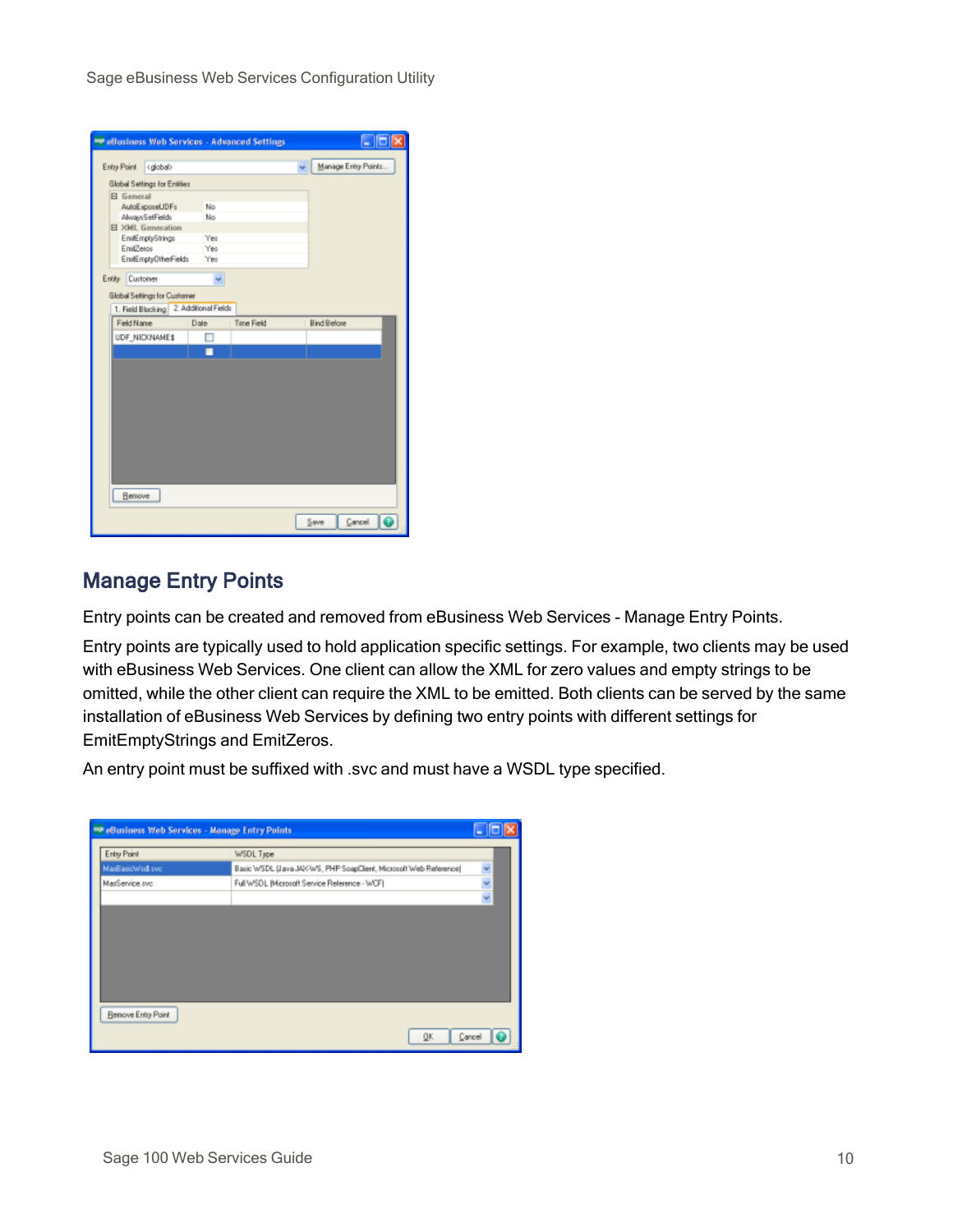# <span id="page-14-0"></span>Error Handling

eBusiness Web Services uses SOAP faults to return errors. SOAP faults contain a faultcode element that will be set to an error code and a faultstring that will be set to a descriptive error message. In addition, SOAP faults generated by the eBusiness Web Services component will include a MasFault element in the detail element of the SOAP fault.

Note: eBusiness Web Services does not report warnings from the Sage 100 system.

The MasFault element contains the following items:

- ClassName: The name of the class that generated the error. This item can be blank.
- MemberName: The name of the method or property that generated the error. This item can be blank.
- ErrorMessage: The error message. This item is always set.

The faultstring element will usually contain a more descriptive message than ErrorMessage as faultstring contains additional detail from the eBusiness Web Services component, while ErrorMessage is typically an error message directly from the Sage 100 system.

<sup>l</sup> ErrorCode: The error code. This item is always set. Both ErrorCode and faultcode will contain the same error code.

Most languages handle SOAP faults through the use of try/catch blocks.

For examples of how to catch eBusiness Web Services SOAP faults for some popular development environments, ["Quick](#page-16-0) Start" (page 13).

### <span id="page-14-1"></span>eBusiness Web Services-Specific Errors

The following error codes are specific to eBusiness Web Services:

#### WS\_AlreadyExists: "Record already exists."

This error occurs when a create method is called and the record being created already exists. This error can generally be ignored if it is received while retrying a timed out create request as it indicates that the previous call was successful.

#### WS\_EventLog: "Could not write to Windows event log."

All eBusiness Web Services errors are written to the server's Windows Event Log. This error occurs when eBusiness Web Services is unable to write to the Windows Event Log. This is an abnormal condition that may be caused by a permissions or installation issue.

#### WS\_Exception: "An exception occurred."

This error occurs when an unexpected exception occurs while executing an eBusiness Web Services method. The exception detail is not returned by eBusiness Web Services for security reasons. The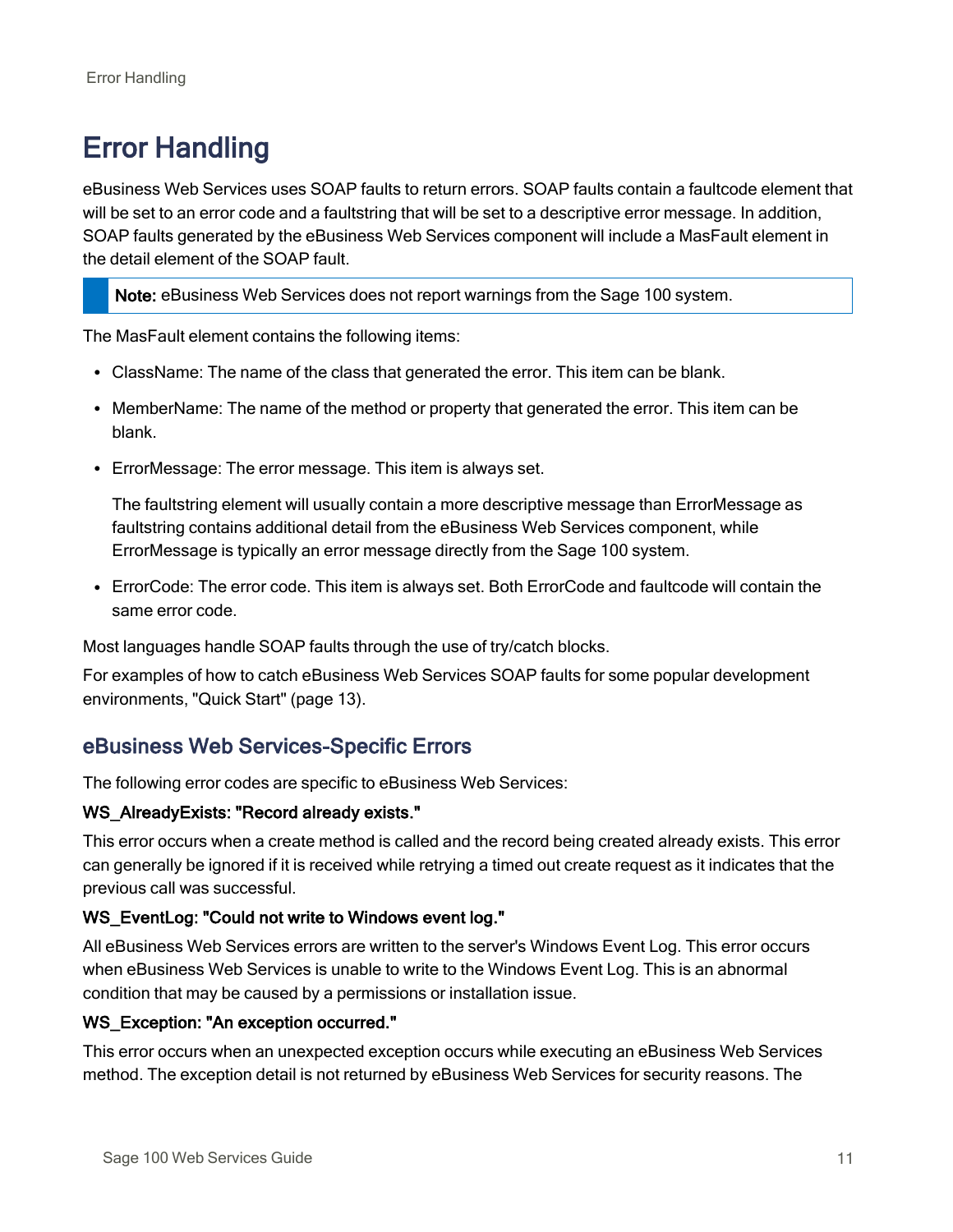exception detail can be viewed in the Windows Event Log on the server hosting eBusiness Web Services.

#### WS\_FieldMissing: "The {Business Object} field {Field Name} does not exist in this record."

This error occurs when the record contained in the Sage 100 system does not contain the same schema as defined in eBusiness Web Services. This error will occur when an invalid additional field is defined using the Sage 100 eBusiness Web Services configuration utility. The error may also occur when data is corrupted in the Sage 100 system.

#### WS FieldNotAllowed: "Field does not exist or is blocked."

This error occurs when a blocked field is written to or when a field does not exist.

#### WS HaveSession: "Session already exists."

This is an eBusiness Web Services internal error and represents an abnormal condition. Report the error to Sage 100 Customer Support.

#### WS\_NullValue: "Value is null."

This error occurs when a required value, such as a key value, is not set.

#### WS\_Unknown: "Unknown error."

This error occurs when eBusiness Web Services is unable to obtain an error code from the Sage 100 system. This error represents an abnormal condition. Report the error to Sage 100 Customer Support.

#### WS\_PreAuthFailed: "Could not pre-authorize credit card."

This error occurs when the PreAuthorizeCreditCard operation fails.

### Common Errors Not Specific to eBusiness Web Services

The following are common error codes that are not specific to eBusiness Web Services

#### CI\_NoKey: "Record does not exist."

This error occurs when the record for a get or update operation does not exist.

#### SY\_InvalidPassword

- "The user logon or password does not match or the user logon is not enabled for web services."
- "Blank passwords cannot be used with web services."

This error occurs when the logon credentials for the Sage 100 system are incorrect. This error will occur when the user name does not exist, the password is incorrect, or the user name is not enabled for web services.

#### SY\_NoAccess: "You are not authorized to perform this action."

This error occurs when the logon does not have proper rights in the Sage 100 system role security to perform an operation. For information on the rights required to perform an operation, see ["APIs"](#page-29-0) (page [26\).](#page-29-0)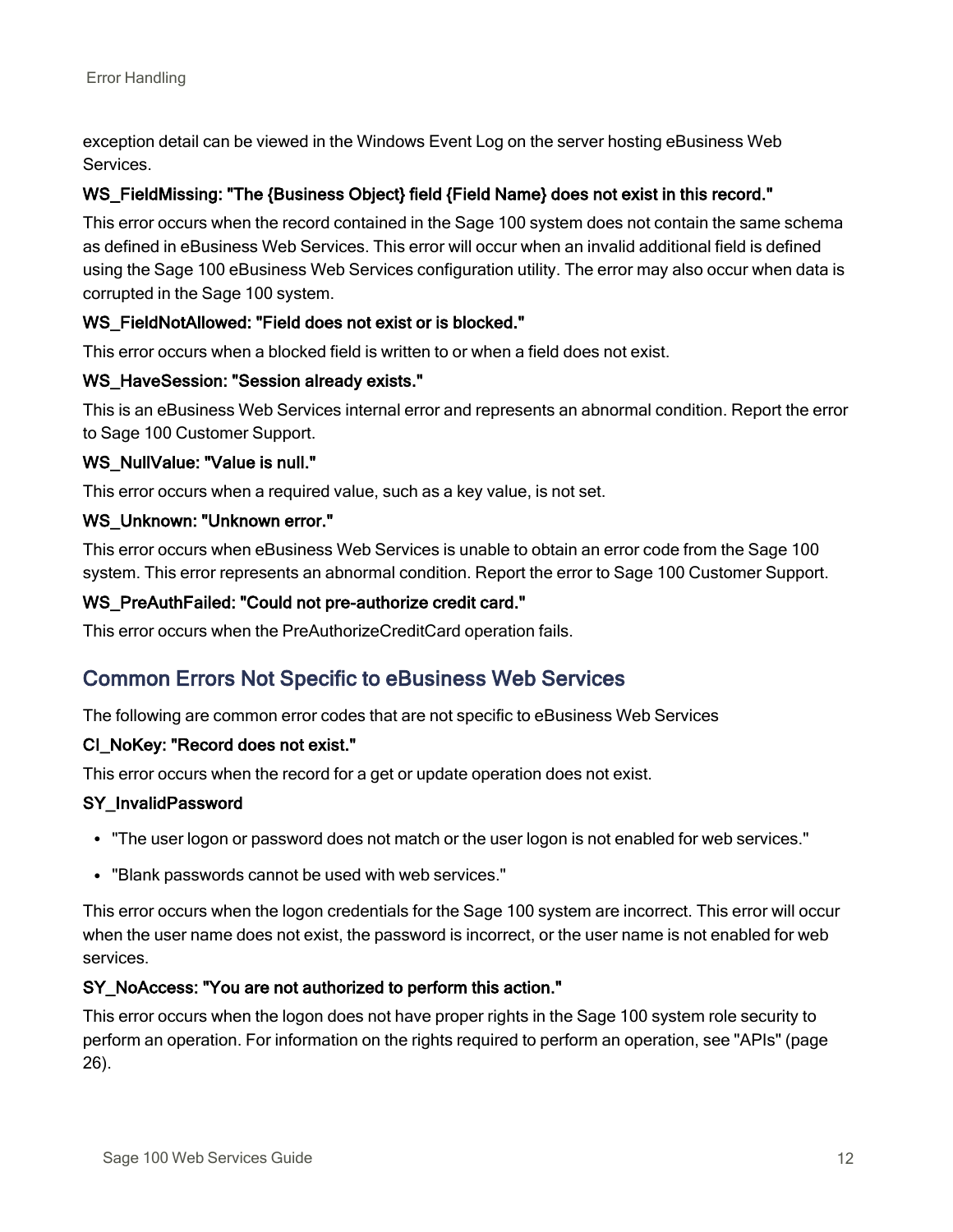This error may also occur when either the Sage 100 system or company is not enabled for web services. When this occurs, the SOAP faultstring will be:

- "Web services are not enabled for the system."
- "Web services are not enabled for this company."

The ErrorMessage under MasFault will remain "You are not authorized to perform this action."

#### SY\_UserLocked: "This user account has been locked. See your system administrator."

<span id="page-16-0"></span>This error occurs when the user account has the locked flag set in the Sage 100 system.

### Quick Start

This section is designed to get you started with eBusiness Web Services quickly and easily. This section assumes that eBusiness Web Services has been installed with the default settings.

The following code examples are available on the Sage 100 installation program in the Documents\eBusiness Web Services Examples folder.

### Visual Studio 2013 or 2008 (Other than Smart Device Projects)

- 1. Create a new project.
- 2. From the menu, choose Project/Add Service Reference.
- 3. At the Address field, enter: https://<servername>/ebusinesswebservices/masservice.svc?wsdl
- 4. Click Go. MasService will appear in the Services section.
- 5. Type masws in the Namespace field.

| <b>Add Service Reference</b>                                                                               |                                                                                                                                   |
|------------------------------------------------------------------------------------------------------------|-----------------------------------------------------------------------------------------------------------------------------------|
| available services, didi. Discover.<br>Address:<br>https://server/ebusinesswebservices/masservice.svc?wsdl | To see a list of available services on a specific server, enter a service URL and dick Go. To browse for<br>$\vee$ 90<br>Discover |
| Services:                                                                                                  | Operations:                                                                                                                       |
| El @ kall MasService                                                                                       | Select a service contract to view its operations.                                                                                 |
|                                                                                                            | 1 service(s) found at address 'https://server/ebusinesswebservices/masservice.svc?wsdf.                                           |
| Namespace:                                                                                                 |                                                                                                                                   |
| masws                                                                                                      |                                                                                                                                   |
| Advanced                                                                                                   | Cancel<br>OK.                                                                                                                     |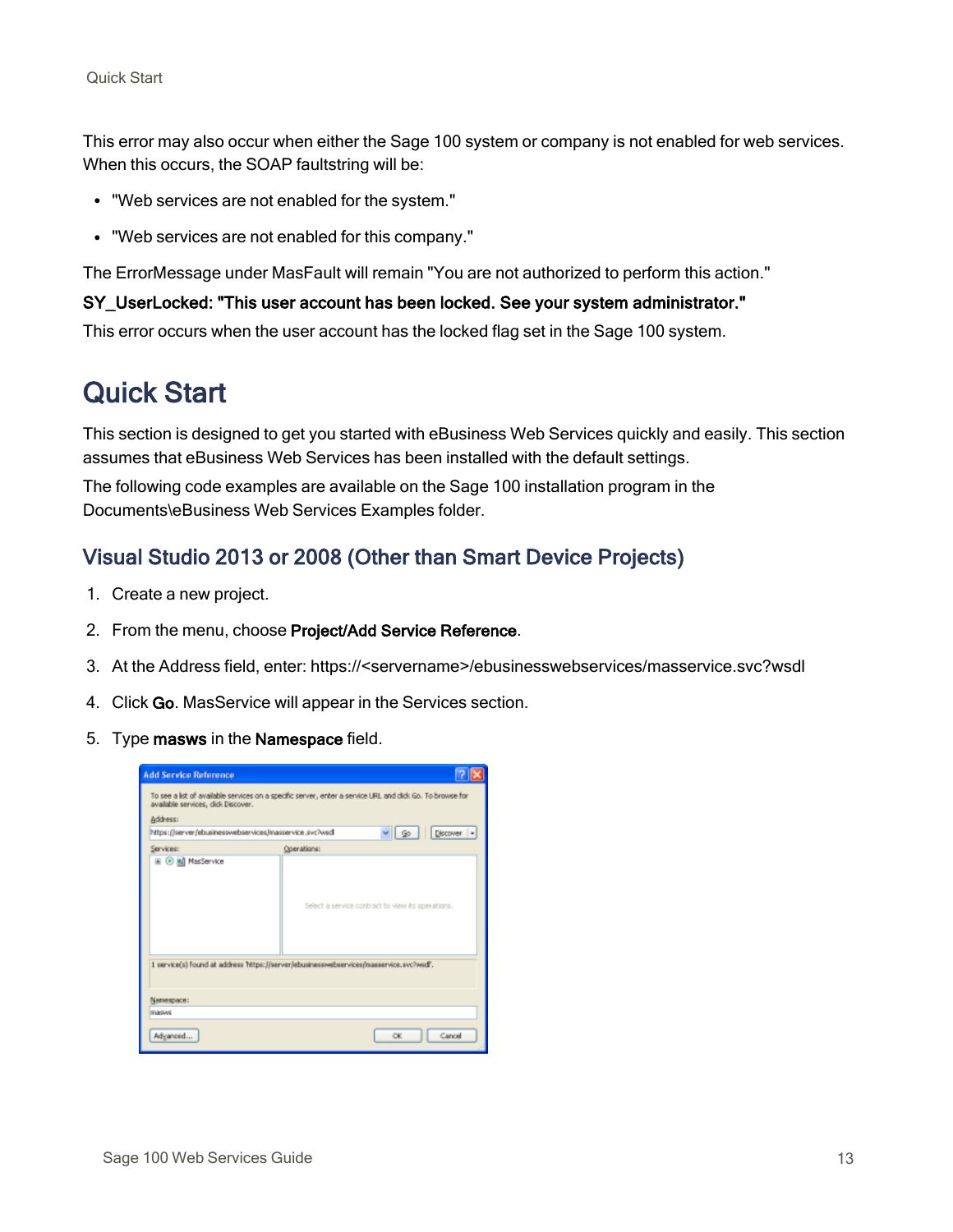#### 6. Click Advanced.

7. Select System.ComponentModel.BindingList in the Collection type field.



- 8. Click OK to close the Service Reference Settings window.
- 9. Click OK to close the Add Service Reference window.

<span id="page-17-0"></span>Your project is now set up to use eBusiness Web Services.

#### C# Example

```
// An example of how to create a sales order using ABC demo data
public void CreateSalesOrder()
{
// Create a sales order object
masws.SalesOrder salesOrder = new masws.SalesOrder();
// Create the lines collection for the sales order
salesOrder.Lines = new BindingList<masws.SalesOrderLine>();
// Set the customer information for the sales order
salesOrder.ARDivisionNo = "01";
salesOrder.CustomerNo = "ABF";
// Create a sales order line object
masws.SalesOrderLine salesOrderLine = new masws.SalesOrderLine();
```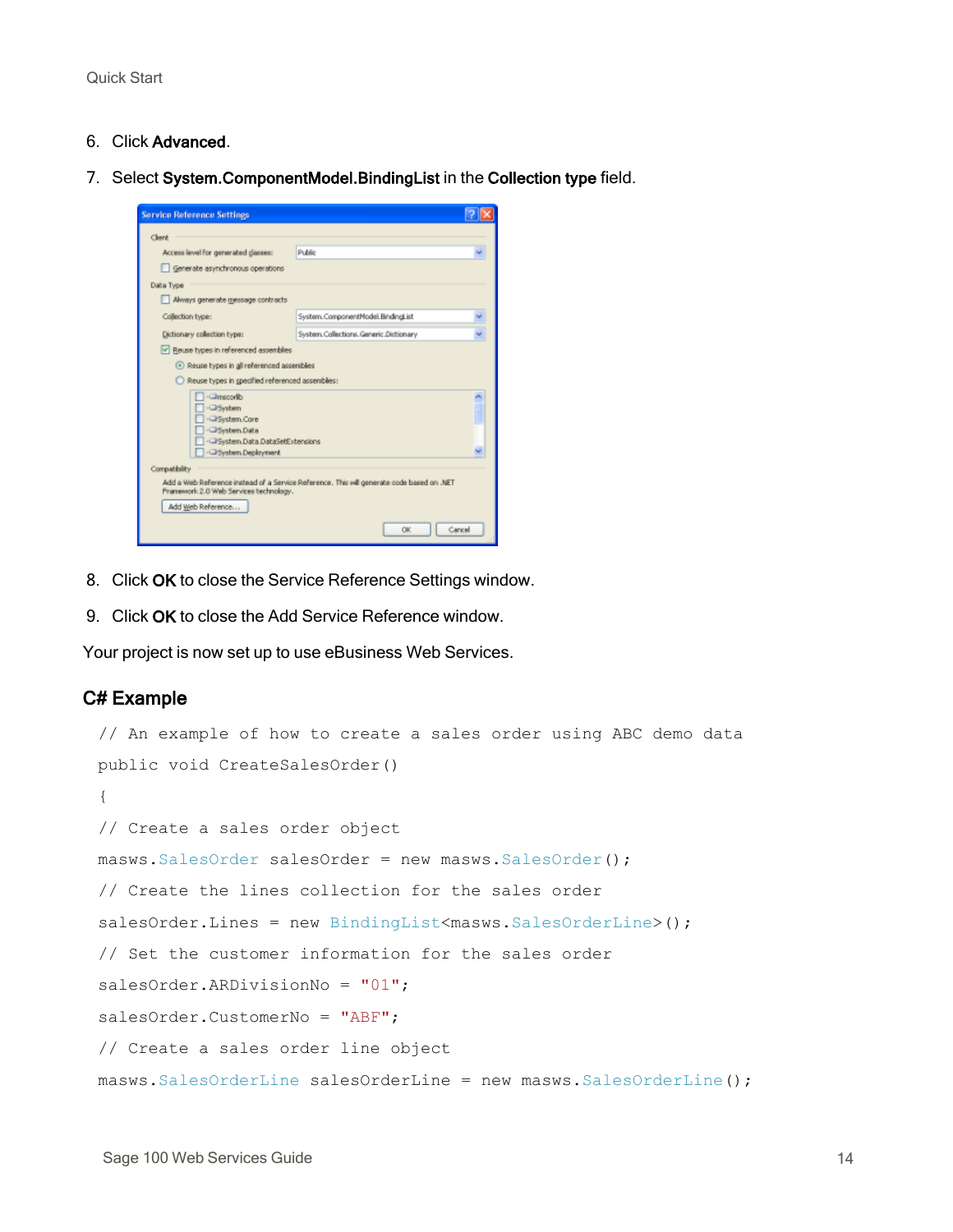```
// Set the line information
salesOrderLine.ItemCode = "1001-HON-H252";
salesOrderLine.QuantityOrdered = 1;
// Add the line to the sales order
salesOrder.Lines.Add(salesOrderLine);
// Create a logon object
masws.Logon logon = new masws.Logon();
// Set the username and password to be used for Sage 100 Web Services
logon.Username = "webservices";
logon.Password = "password";
// Create a string with the company code to use
string companyCode = "ABC";
// Use try/catch blocks to catch any errors
try
{
// Create a client to communicate with Sage 100 Web Services
masws.MasServiceClient client = new masws.MasServiceClient();
// Get a new sales order number
salesOrder.SalesOrderNo = client.GetNextSalesOrderNo(logon, companyCode);
// Create the sales order
client.CreateSalesOrder(logon, companyCode, salesOrder);
// Display the order number
MessageBox.Show("Created order# " + salesOrder.SalesOrderNo);
}
// Catch Sage 100 specific faults that occur at the web server
catch (System.ServiceModel.FaultException<masws.MasFault> ex)
{
// Display the error message
MessageBox.Show(ex.Message);
}
// Catch other exceptions (e.g. a connectivity error)
```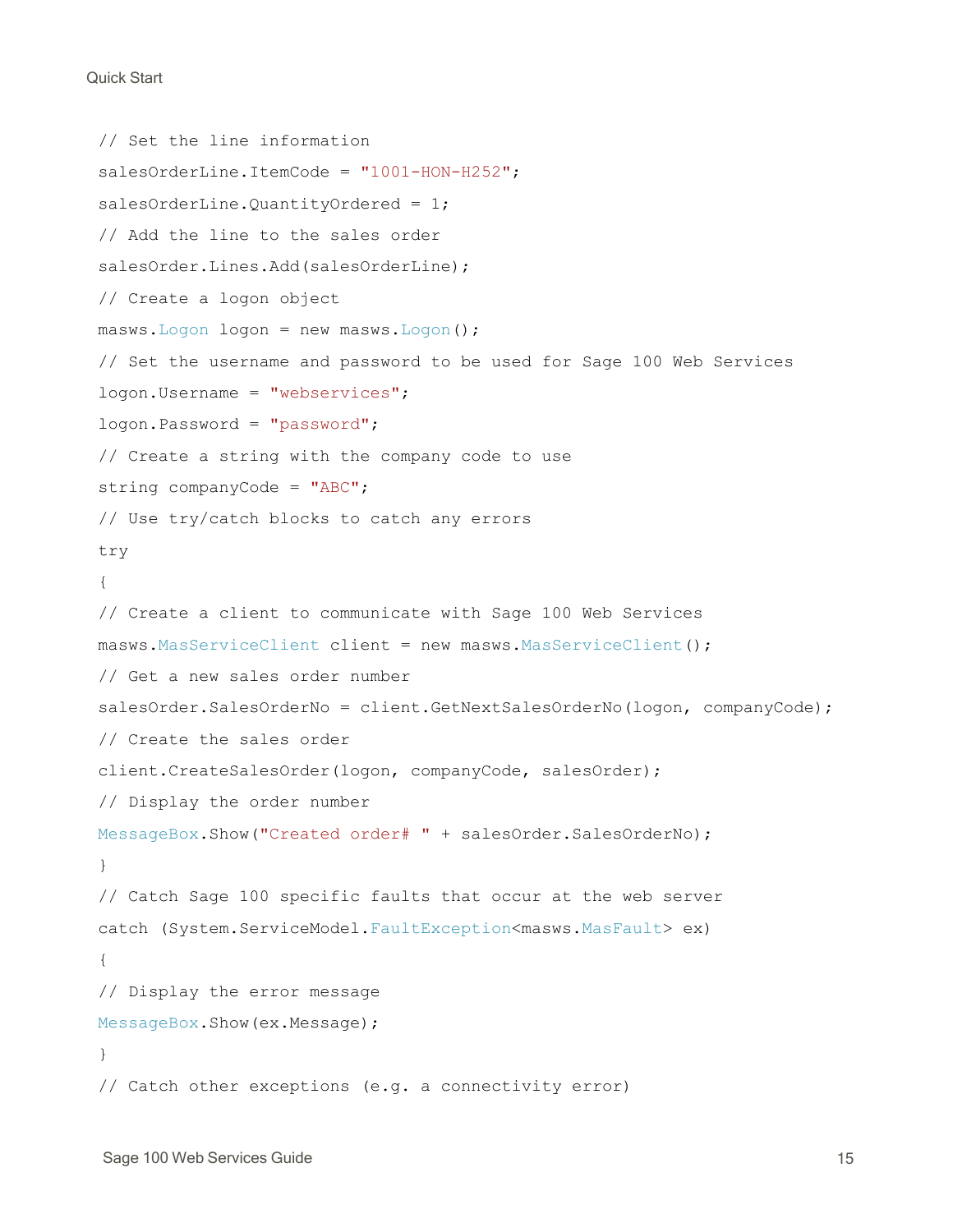```
Quick Start
```

```
catch (Exception ex)
{
// Display the error message
MessageBox.Show(ex.Message);
}
}
```
#### <span id="page-19-0"></span>VB.Net Example

```
' An example of how to create a sales order using ABC demo data
Sub CreateSalesOrder()
' Create a sales order object
Dim salesOrder As masws.SalesOrder = New masws.SalesOrder
' Create the lines collection for the sales order
salesOrder.Lines = New System.ComponentModel.BindingList(Of
masws.SalesOrderLine)
' Set the customer information for the sales order
salesOrder.ARDivisionNo = "01"
salesOrder.CustomerNo = "ABF"
' Create a sales order line object
Dim salesOrderLine As masws.SalesOrderLine = New masws.SalesOrderLine
' Set the line information
salesOrderLine.ItemCode = "1001-HON-H252"
salesOrderLine.QuantityOrdered = 1
' Add the line to the sales order
salesOrder.Lines.Add(salesOrderLine)
' Create a logon object
Dim logon As masws.Logon = New masws.Logon
' Set the username and password to be used for Sage 100 Web Services
logon.Username = "webservices"
logon.Password = "password"
' Create a string with the company code to use
```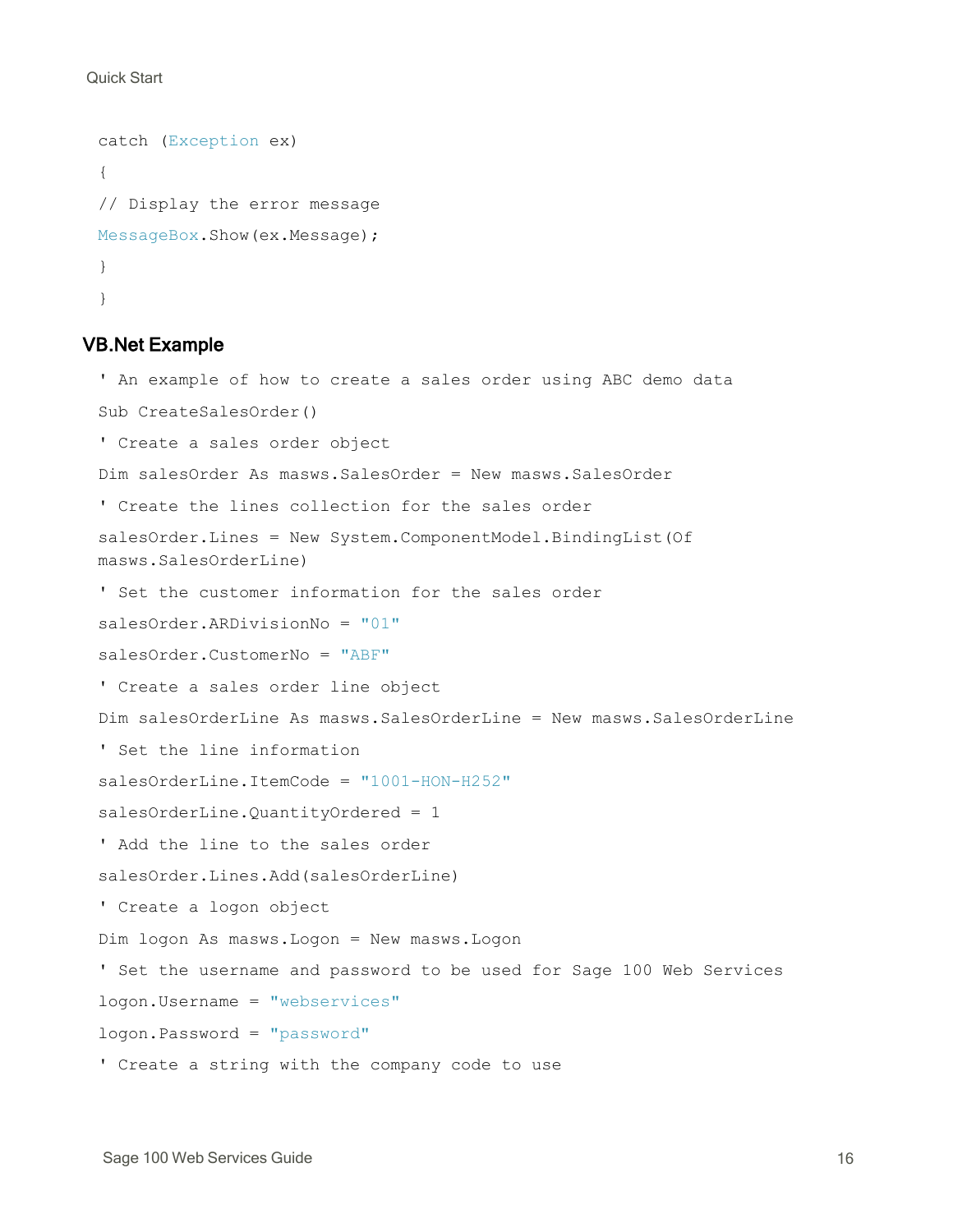```
Quick Start
```

```
Dim companyCode As String = "ABC"
' Use try/catch blocks to catch any errors
Try
' Create a client to communicate with Sage 100 Web Services
Dim client As masws.MasServiceClient = New masws.MasServiceClient
' Get a new sales order number
salesOrder.SalesOrderNo = client.GetNextSalesOrderNo(logon, companyCode)
' Create the sales order
client.CreateSalesOrder(logon, companyCode, salesOrder)
' Display the order number
MessageBox.Show("Created order# " + salesOrder.SalesOrderNo)
' Catch Sage 100 specific faults that occur at the web server
Catch ex As System.ServiceModel.FaultException(Of masws.MasFault)
' Display the error message
MessageBox.Show(ex.Message)
' Catch other exceptions (e.g. a connectivity error)
Catch ex As Exception
' Display the error message
MessageBox.Show(ex.Message)
End Try
End Sub
```
### Java using NetBeans IDE

- 1. Create a new project.
- 2. Right click the project and select New/Web Service Client.
- 3. In the New Web Service Client page, select the WSDL URL option and enter the following: https://<servername>/ebusinesswebservices/masbasicwsdl.svc?wsdl

4. Click Finish.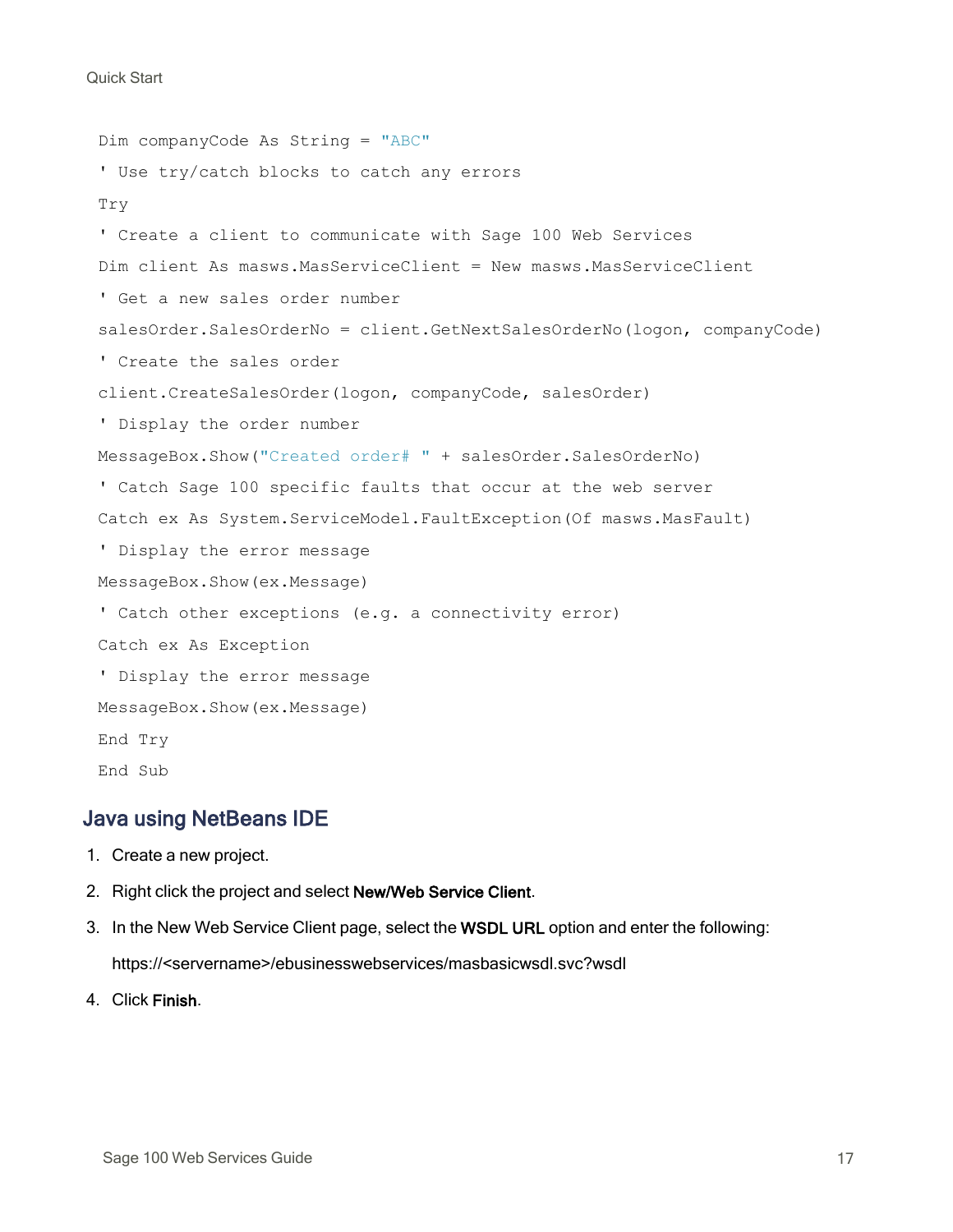| <b>Steps</b>                                                    | <b>WSDL and Client Location</b>                |                                                                        |
|-----------------------------------------------------------------|------------------------------------------------|------------------------------------------------------------------------|
| Choose File Type<br>1.<br><b>WSDL and Client Location</b><br>z. |                                                | Specify the WSDL file of the Web Service.                              |
|                                                                 | O Project:                                     | Brownig                                                                |
|                                                                 | C Local File:                                  | Brownse                                                                |
|                                                                 | O WSDL URL:                                    | https://server/ebusinesswebservices/mesbasicwsd.svc?vesdl<br>Set Proxy |
|                                                                 | Specify a location for the client.<br>Prgject: | DesktopApplication1                                                    |
|                                                                 | Package:                                       | cdefault package>                                                      |
|                                                                 | Client Style:                                  | JAX-WS Style<br>v                                                      |
|                                                                 | Generate Dispatch code                         |                                                                        |

<span id="page-21-0"></span>Your project is now set up to use eBusiness Web Services.

#### Java Example

```
// An example of how to create a sales order using ABC demo data
public void CreateSalesOrder()
{
// Create a sales order object
com.sage.mas90.ws.SalesOrder salesOrder = new
com.sage.mas90.ws.SalesOrder();
// Create the lines collection
salesOrder.setLines(new com.sage.mas90.ws.ArrayOfSalesOrderLine());
// Set the customer information for the sales order
salesOrder.setARDivisionNo("01");
salesOrder.setCustomerNo("ABF");
// Create a sales order line object
com.sage.mas90.ws.SalesOrderLine salesOrderLine = new
com.sage.mas90.ws.SalesOrderLine();
// Set the line information
salesOrderLine.setItemCode("1001-HON-H252");
salesOrderLine.setQuantityOrdered(1.0);
// Add the line to the lines collection then attach the lines to the
sales order
```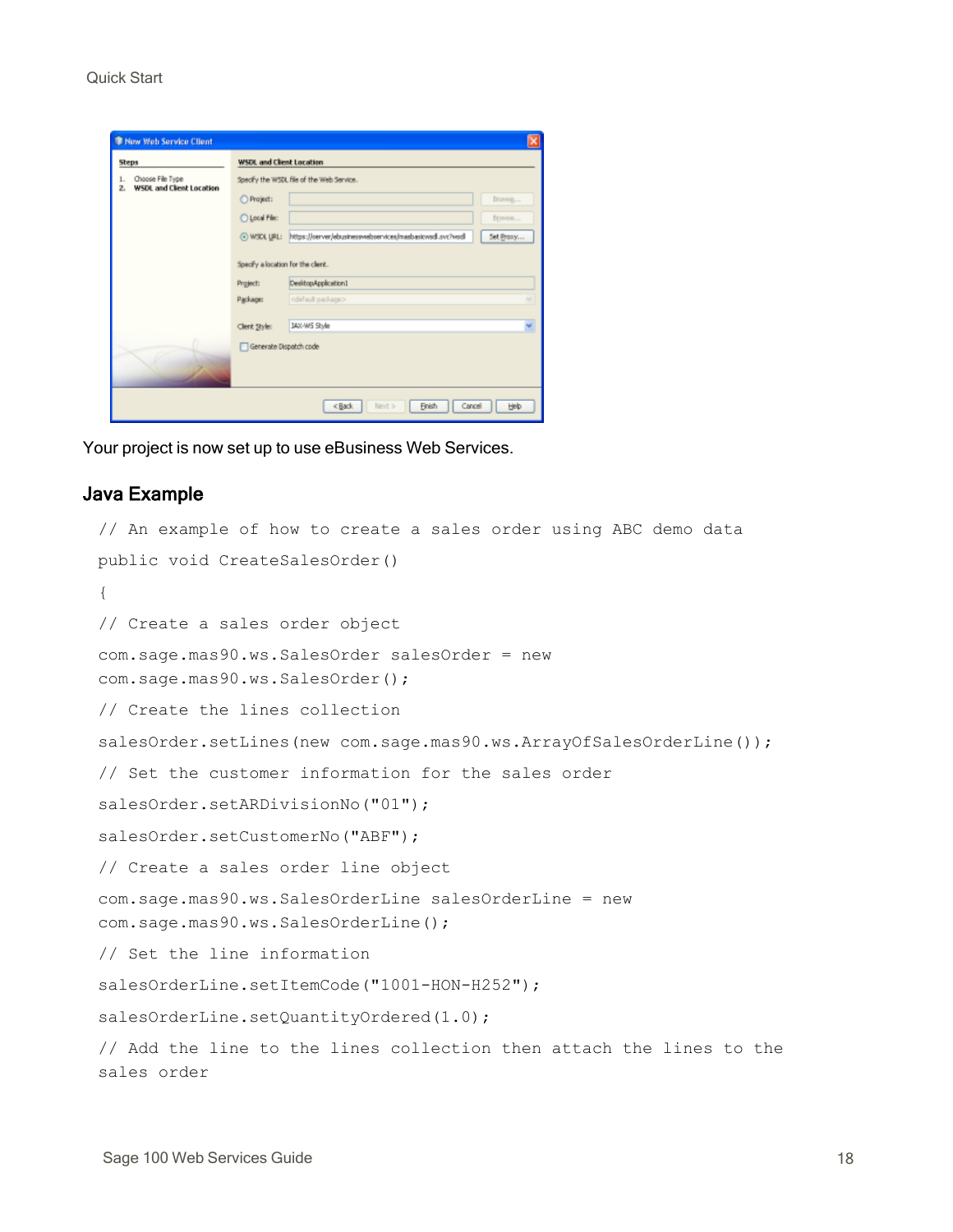```
Quick Start
```

```
salesOrder.getLines().getSalesOrderLine().add(salesOrderLine);
// Create a logon object
com.sage.mas90.ws.Logon logon = new com.sage.mas90.ws.Logon();
// Set the username and password to be used for Sage 100 Web Services
logon.setUsername("webservices");
logon.setPassword("password");
// Create a string with the company code to use
String companyCode = "ABC";
// Use try/catch blocks to catch any errors
try
{
  // Create a client to communicate with Sage 100 Web Services
com.sage.mas90.ws.MasBasicWsdlService service = new
com.sage.mas90.ws.MasBasicWsdlService();
com.sage.mas90.ws.IMasService client =
service.getBasicHttpBindingIMasService();
// Get a new sales order number
salesOrder.setSalesOrderNo(client.getNextSalesOrderNo(logon,
companyCode));
// Create the sales order
client.createSalesOrder(logon, companyCode, salesOrder);
// Display the order number
JOptionPane.showMessageDialog(null, "Created order# " +
salesOrder.getSalesOrderNo());
}
// Catch Sage 100 specific faults that occur at the web server
catch
(com.sage.mas90.ws.IMasServiceGetNextSalesOrderNoMasFaultFaultMessage ex)
{
// Display the error message
JOptionPane.showMessageDialog(null, ex.getMessage());
}
```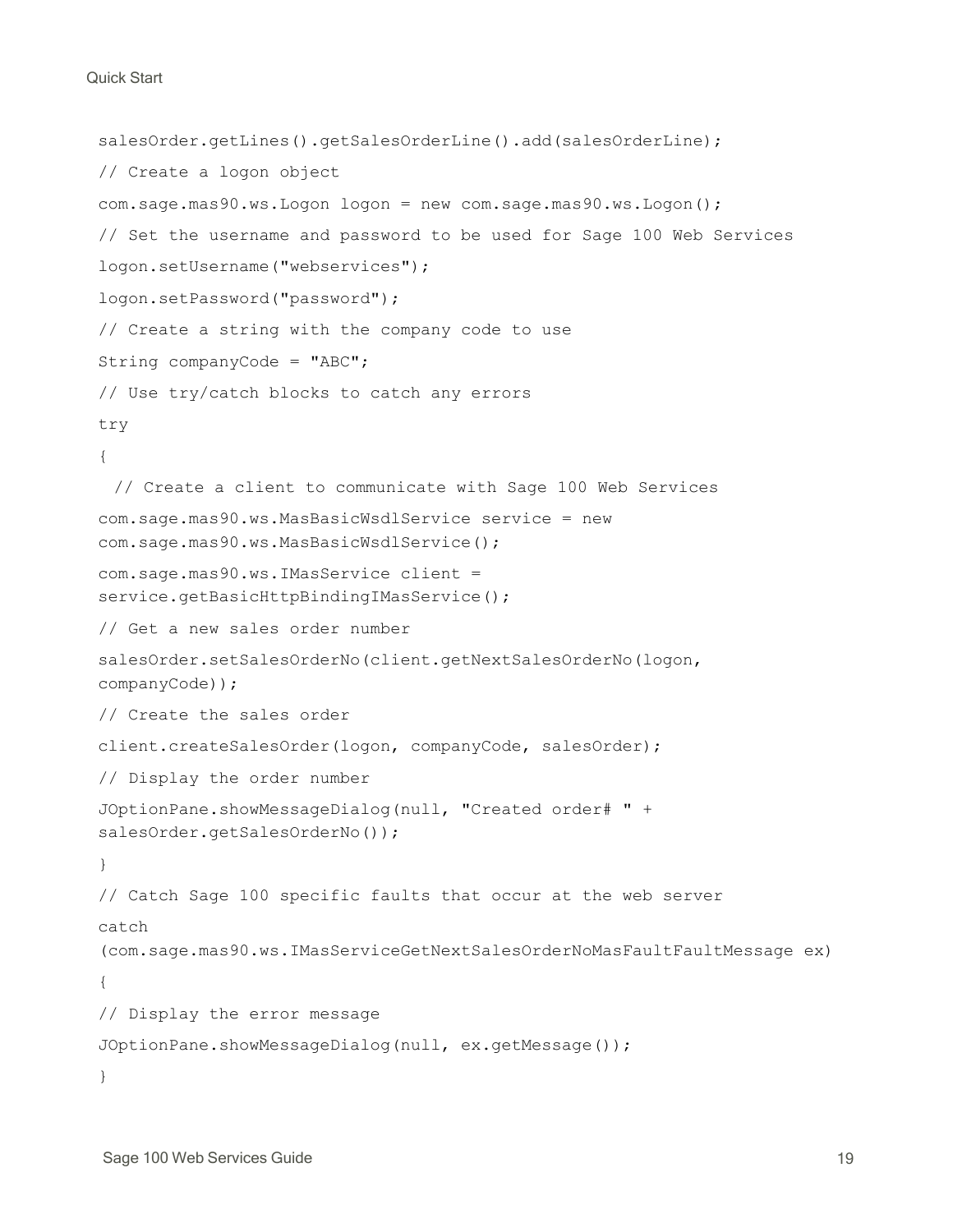```
Quick Start
```

```
// Catch Sage 100 specific faults that occur at the web server
catch (com.sage.mas90.ws.IMasServiceCreateSalesOrderMasFaultFaultMessage
ex)
{
// Display the error message
JOptionPane.showMessageDialog(null, ex.getMessage());
}
// Catch other exceptions (e.g. a connectivity error)
catch (Exception ex)
{
// Display the error message
JOptionPane.showMessageDialog(null, ex.getMessage());
}
}
```
#### PHP 5

PHP 5 is a loosely typed scripting language that does not generate proxies for its SOAP client. There is no setup procedure required to use eBusiness Web Services with PHP.

#### <span id="page-23-0"></span>PHP 5 Example

```
function CreateSalesOrder()
{
// Set the customer information for the sales order
$salesOrder->ARDivisionNo = "01";
$salesOrder->CustomerNo = "ABF";
// Set the line information
$salesOrder->Lines[0]->ItemCode = "1001-HON-H252";
$salesOrder->Lines[0]->QuantityOrdered = 1;
// Set the username and password to be used for Sage 100 Web Services
$logon->Username = "webservices";
$logon->Password = "password";
// Create a string with the company code to use
```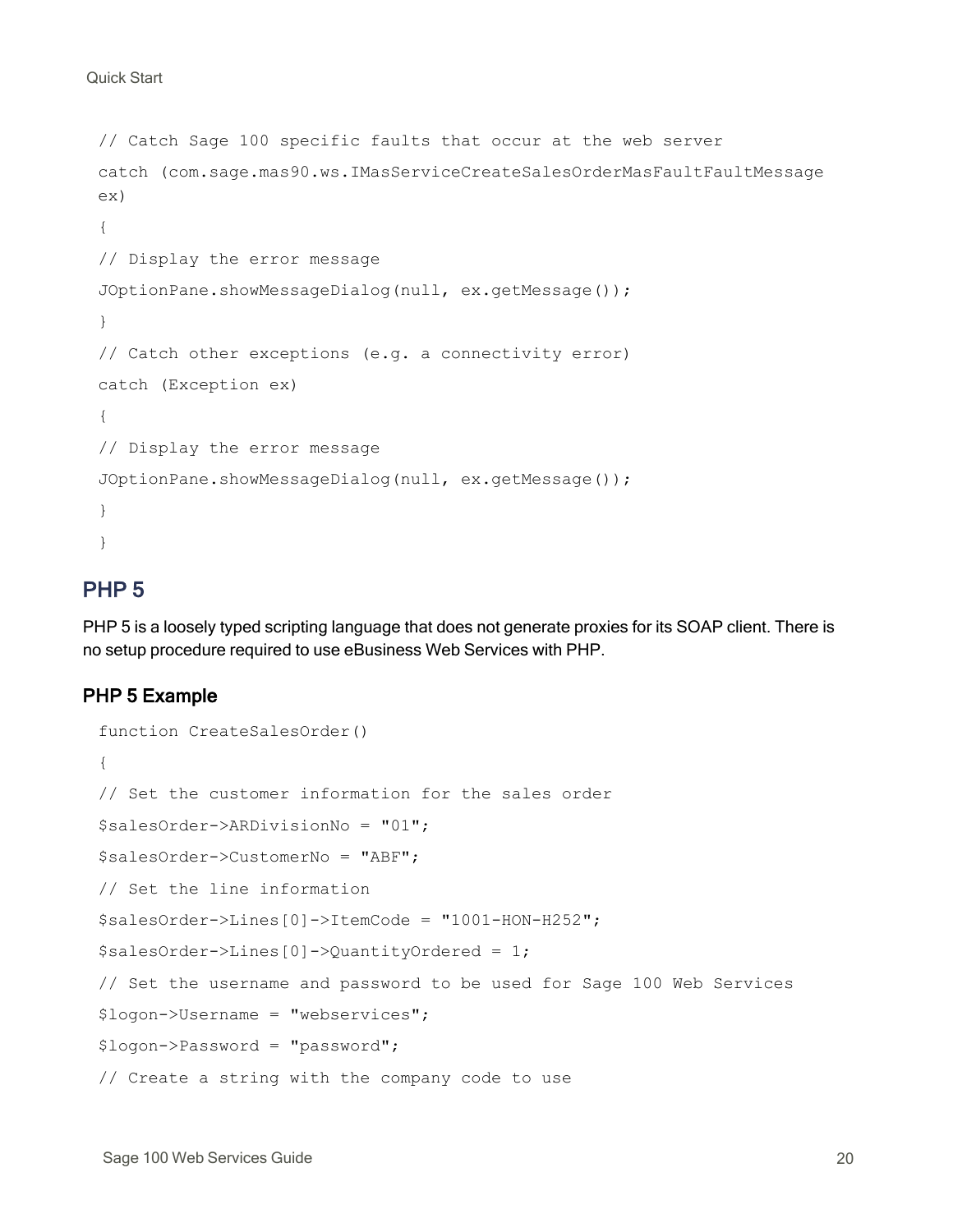```
Quick Start
```

```
$companyCode = "ABC";
// Use try/catch blocks to catch any errors
try
{
// Create a client to communicate with Sage 100 Web Services
$client = new SoapClient
("https://server/ebusinesswebservices/masbasicwsdl.svc?wsdl");
// Get a new sales order number
$response = $client->GetNextSalesOrderNo(array(
"logon"=>$logon,
"companyCode"=>$companyCode)
);
$salesOrder->SalesOrderNo = $response->GetNextSalesOrderNoResult;
// Create the sales order
$client->CreateSalesOrder(array(
"logon"=>$logon,
"companyCode"=>$companyCode,
"salesOrder"=>$salesOrder)
);
// Display the order number
echo "Created order# $salesOrder->SalesOrderNo";
}
// Catch all exceptions
catch (Exception $ex)
{
// Display error message
echo $ex->getMessage();
}
}
```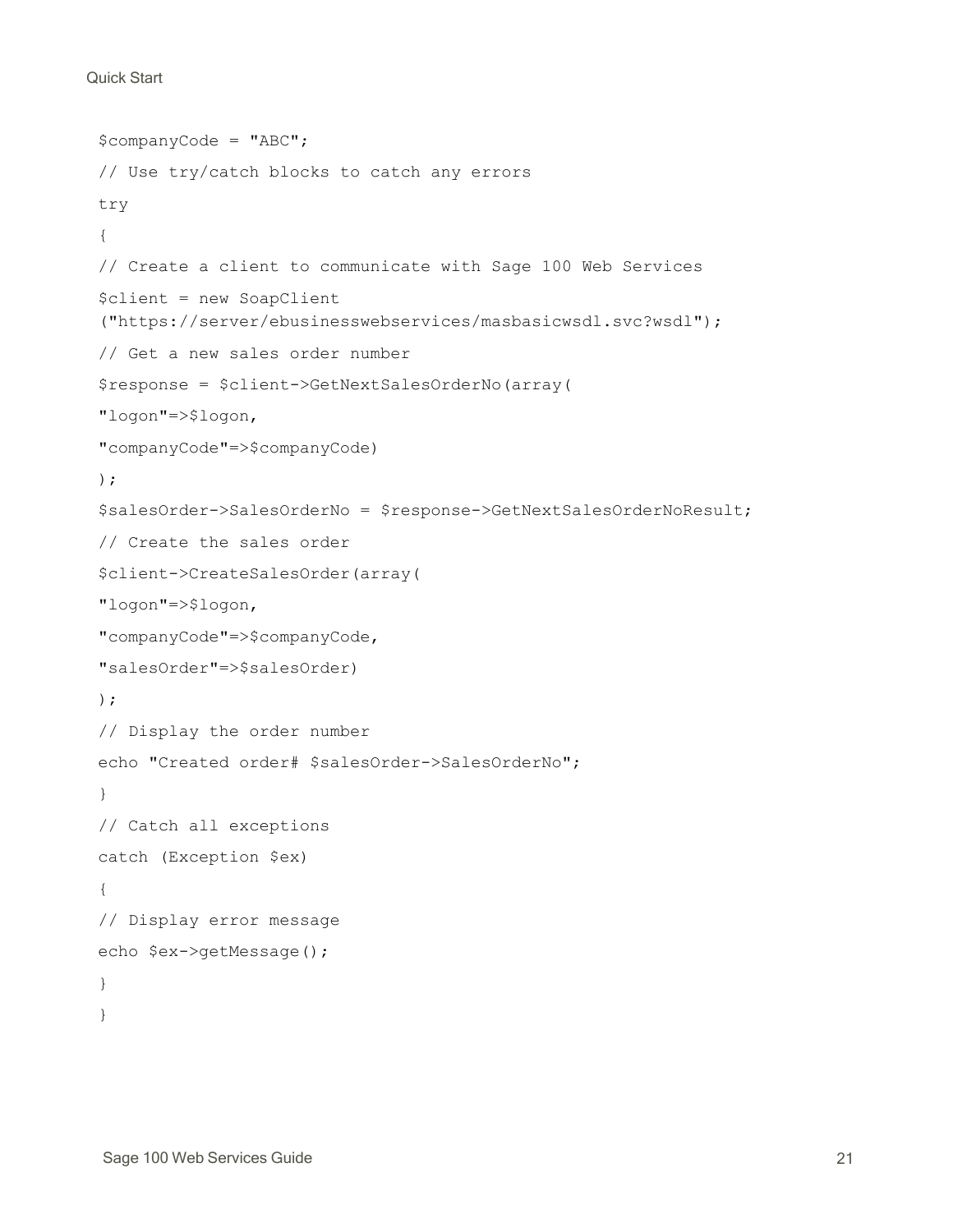# <span id="page-25-0"></span>Administration

## <span id="page-25-1"></span>Security and Encryption

eBusiness Web Services must be used with SSL encryption to be secure. The URL for eBusiness Web Services will start with https:// if SSL is being used. Sage 100 eBusiness Web Services should never be used without SSL encryption.

Access to the Sage 100 system from eBusiness Web Services is controlled at three levels:

- <span id="page-25-2"></span>• System
- Company
- User

eBusiness Web Services works with Sage 100 role-based security. eBusiness Web Services calls are treated as maintenance actions (Create, Modify, Remove, or View) in the context of role-based security.

To determine which tasks must be enabled for a particular web services method, see ["APIs"](#page-29-0) (page 26).

For example, to allow creation of a new customer, in Library Master Role Maintenance, click the Tasks tab and select Accounts Receivable > Main > Customer Maintenance > Create.

### <span id="page-25-3"></span>System Configuration Setup

eBusiness Web Services must be enabled for the system by selecting the Enable Web Services check box in Library Master Setup menu > System Configuration.

| System Configuration (ABC) 5/9/2012                   |                                                    |                     |
|-------------------------------------------------------|----------------------------------------------------|---------------------|
| Registered Customer Sage<br>2 Modules<br>1. Security  | & Web Services<br>5.0DBC Driver<br>3. Registration | Uninstall.          |
| Enable Web Services<br>IIS Virtual Directory Location | ☑<br>Wenverlwebservices                            | 冟                   |
| Configure Services                                    |                                                    |                     |
|                                                       |                                                    |                     |
|                                                       |                                                    |                     |
|                                                       |                                                    |                     |
|                                                       | <b>Accept</b>                                      | Cancel<br><b>SH</b> |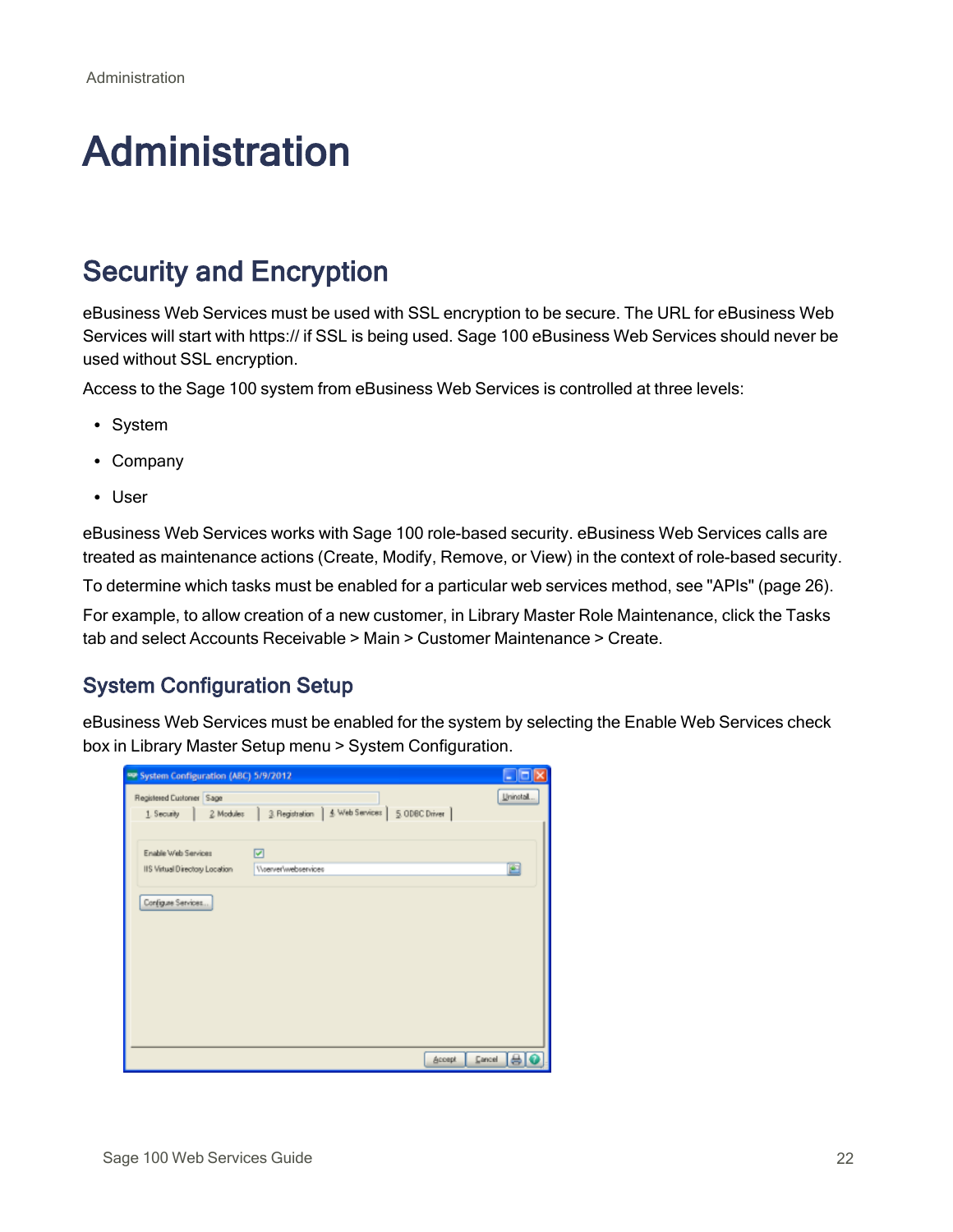### <span id="page-26-0"></span>Company Maintenance Setup

eBusiness Web Services must be enabled for each company where access is required by selecting the Enable Web Services check box in Library Master Main menu > Company Maintenance.



### <span id="page-26-1"></span>User Maintenance Setup

eBusiness Web Services must be enabled for each user that is allowed access to the Sage 100 system through eBusiness Web Services by selecting the Enable Web Services check box in User Maintenance.

If you purchased Sage 100 through a subscription service, User Maintenance is on the Security menu; otherwise, it's on the Main menu.

| <sup>39</sup> User Maintenance (ABC) 5/9/2012                                                                                                                                                                                                                            |                                           |                                                                                                                                                                                                          |                                                                  |
|--------------------------------------------------------------------------------------------------------------------------------------------------------------------------------------------------------------------------------------------------------------------------|-------------------------------------------|----------------------------------------------------------------------------------------------------------------------------------------------------------------------------------------------------------|------------------------------------------------------------------|
| Una Logon valuarvicer.<br>First Name<br>Pazzword<br>**************<br>2 Parlemmont<br>1. Markenance                                                                                                                                                                      | M<br><b>Last Name</b><br>Confine Password | $D$ $D$<br>Customization Group                                                                                                                                                                           | Rename<br>Copy<br>User Code   WS<br><b>STARS</b><br>Expires<br>۰ |
| Report obterrotus)<br>Implied Decimal Point<br>Low Speed Connection<br>Laakup Limit far Initial Display<br>[ENTER]Key Like [TAB]Key for Grid<br>Display Reduction Amounts in Red<br>Display Fornatted Credit Card<br>Print Formatised Coast: Card<br>Enable Web Services | ₽<br>□<br>ű<br>☑<br>☑<br>☑                | Automatic Logolf Delay in Minutes<br>Use Enghic Report Format<br>Partial Lookup Default<br>Prompt for Company Code<br>Dietault Report Preview Zoom<br>Use Crystal Web Reports<br>Ervable C/S ODBC Driver | Ψ<br>Begins with<br>100%                                         |
| User Account Looked                                                                                                                                                                                                                                                      |                                           | <b>Accept</b>                                                                                                                                                                                            | Delete<br><b>Cancel</b><br>äl                                    |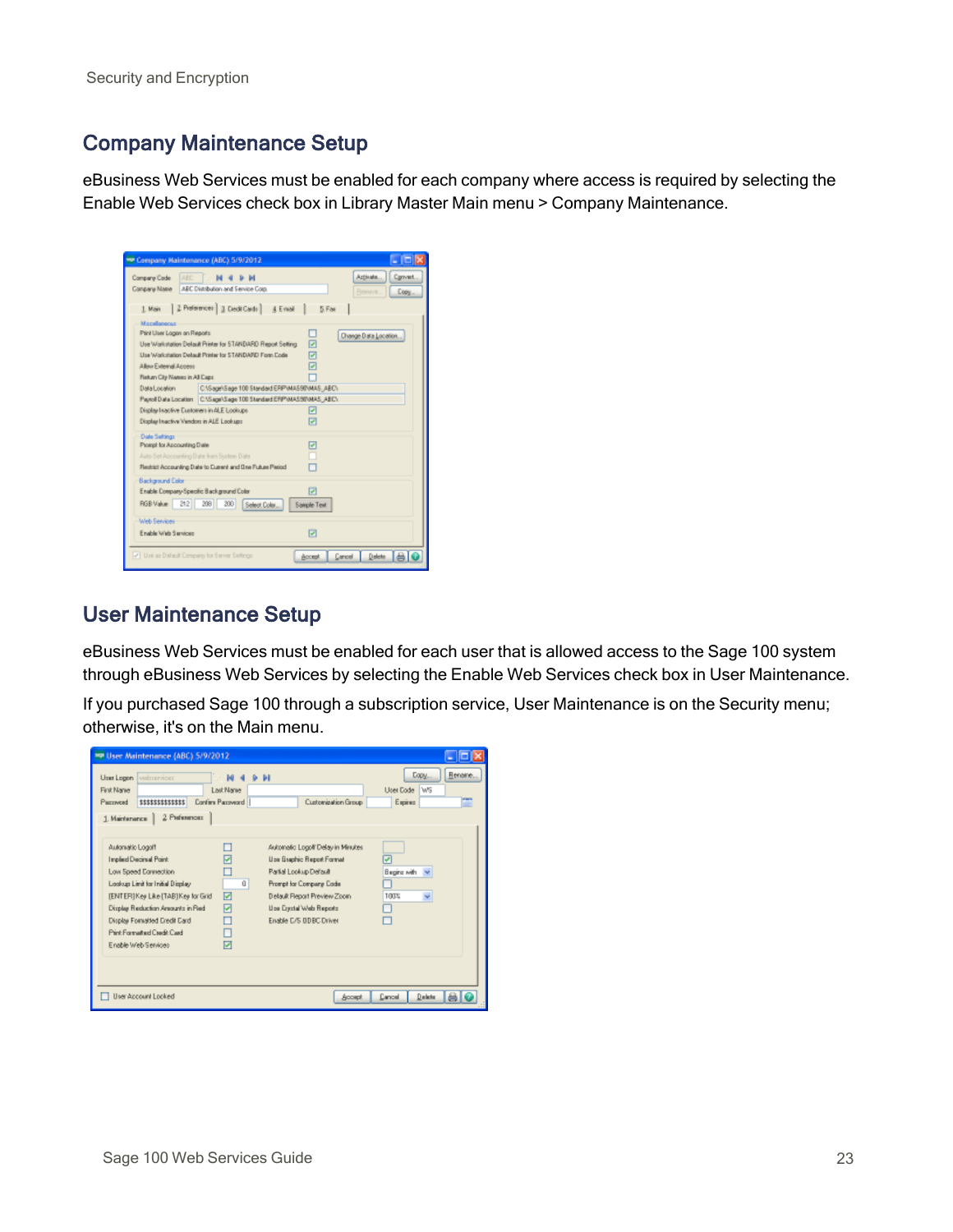# <span id="page-27-0"></span>Error Logging

eBusiness Web Services logs all errors to the Windows Event Log in the eBusiness Web Services log.

The details of unexpected exceptions are hidden from the web services client for security reasons. When these errors occur, the client will receive the message: "An exception occurred." in the SOAP fault. The full details of the error will be available in the Windows Event Log.

# <span id="page-27-1"></span>Object Cache

eBusiness Web Services uses an object cache to handle requests efficiently. When a request is made, eBusiness Web Services checks the cache to see if existing objects are available to fulfill the request. If objects are available then they are used. If objects are not available, then new objects are created and are added to the cache after the request is completed.

Objects that are added to the cache are available only to the same user name that created the objects. For this reason, the cache is more efficient if a common user name and password is used by the client application. For example, most ecommerce sites have no need to log onto eBusiness Web Services with multiple user names as the ecommerce users purchasing items over the Internet will not have a Sage 100 account. Therefore, an ecommerce site would use a dedicated account to access eBusiness Web Services.

Certain maintenance operations in the Sage 100 products, such as adding a UDF, require exclusive use of the Sage 100 data files. Due to the use of caching, eBusiness Web Services can have data files open even if there is no activity. The eBusiness Web Services application pool should be stopped through Internet Information Services Manager before running operations that require exclusive use of the Sage 100 data files. Stopping the application pool will clear the cache and reject incoming web services requests that could interfere with the maintenance operations.

## <span id="page-27-2"></span>**Permissions**

eBusiness Web Services runs in the context of the eBusinessWebServices user account. The eBusinessWebServices user account requires permissions to the Sage 100 application and the files that the Sage 100 application accesses. The eBusiness Web Services installer will attempt to set these permissions; however, permissions may need to be set manually under certain circumstances such as when a new alternate directory is created.

The eBusinessWebServices user account must have the following permissions set:

- Full Control of the MAS90 base directory
- Full Control of all alternate directories that will be accessed from eBusiness Web Services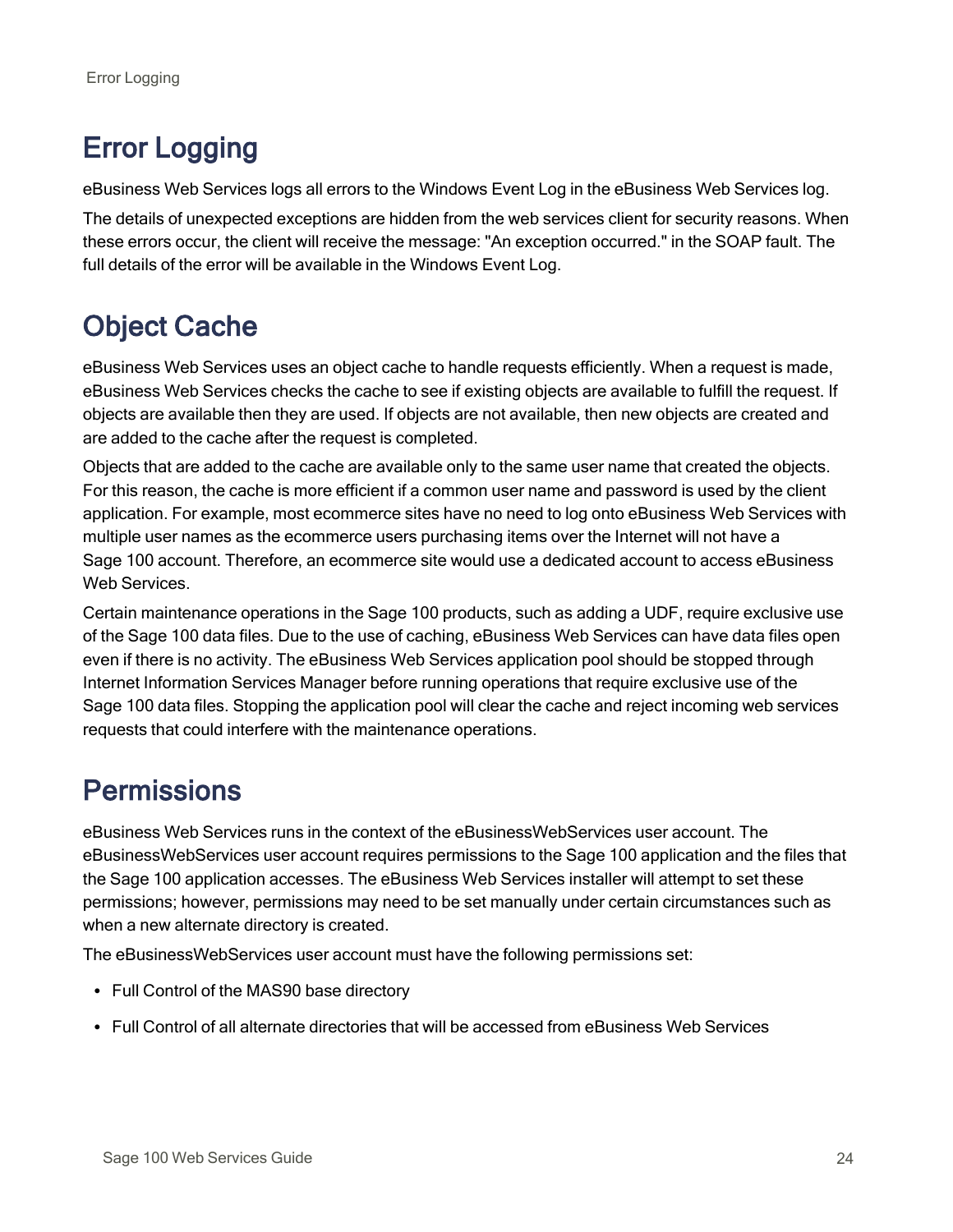- Read & Execute permissions for the Program Files\Common Files\Sage\Common Components folder
- Read & Execute permissions of the eBusiness Web Services installation folder
- List Folder, Read Data, and Delete permissions for the Windows\Temp folder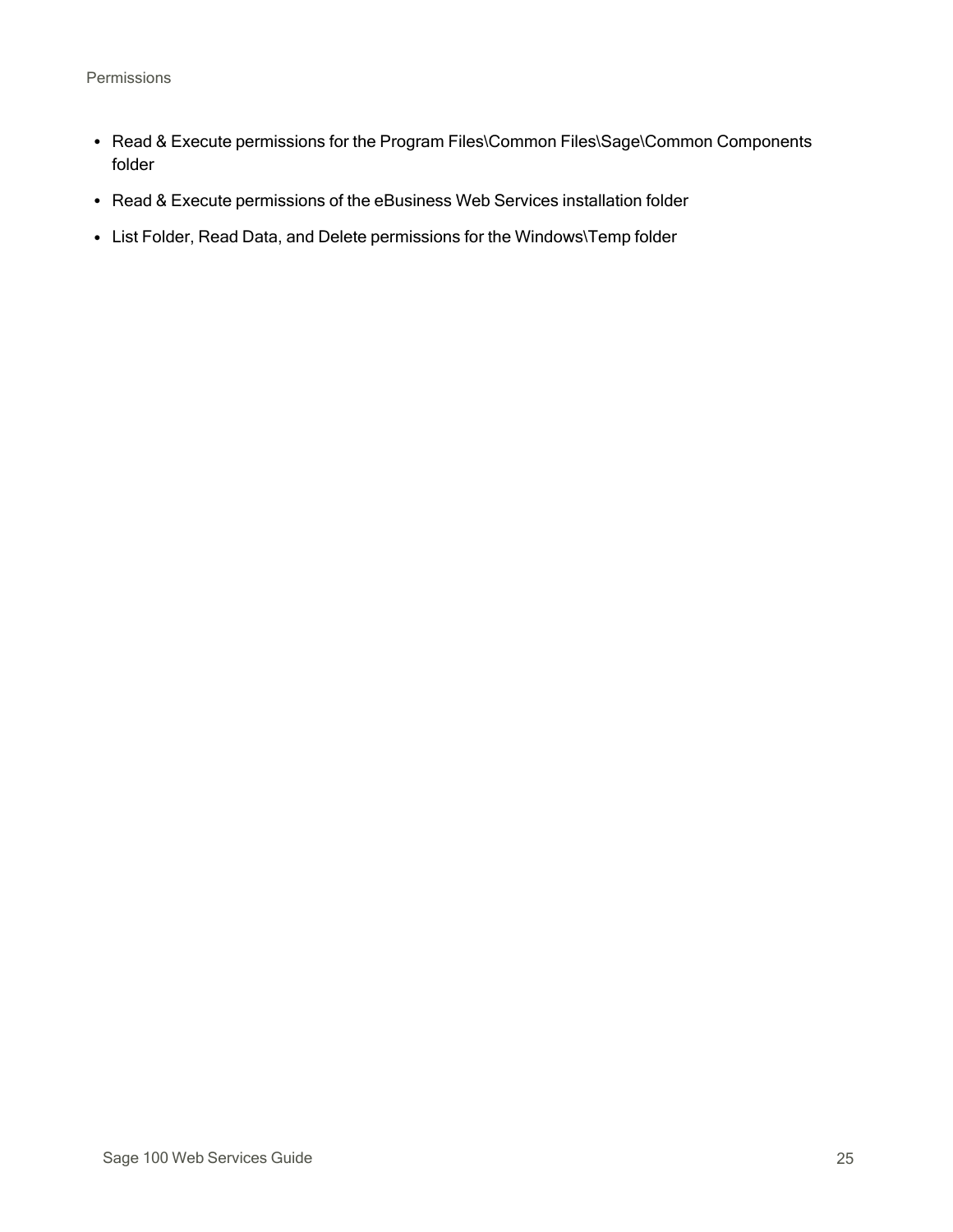# <span id="page-29-0"></span>APIs

## <span id="page-29-1"></span>**GetContractInformation**

#### **Parameters**

None

#### Return Value

Type: ContractInfomation General information about the web services contracts.

#### Remarks

The returned value contains three fields:

ContractVersion: This field returns an integer value that represents the version of the eBusiness Web Services operations and data contracts.

- A client application can use ContractVersion to determine if it is compatible with the instance of eBusiness Web Services it is connected to without the need to download the complete WSDL.
- Newer versions of eBusiness Web Services will generally be backwards compatible with clients designed for older versions of eBusiness Web Services.
- Our goal is to maintain backwards compatibility; however, design considerations may cause incompatibles to arise from time to time.

AssemblyVersion: This field returns a string that represents the version of the eBusiness Web Services assembly.

<span id="page-29-2"></span>NullDateTime: The value from this field can be used to explicitly set an entity's DateTime field to blank.

# GetDiagnosticInformation

#### **Parameters**

None

#### Return Value

Type: DiagnosticInformation Statistical data that may aid in diagnosing performance issues, etc.

#### Remarks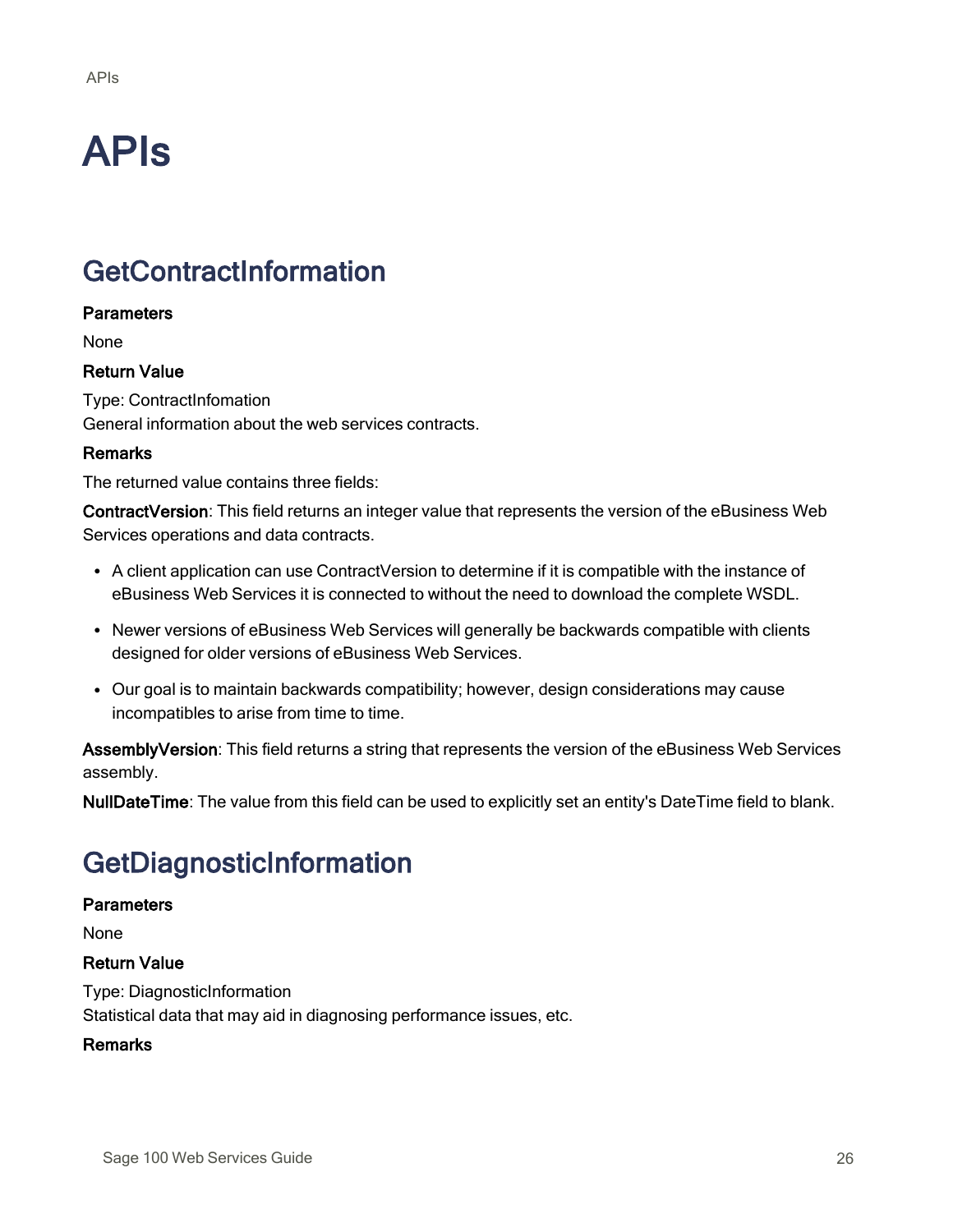This method is for use by Sage 100 Customer Support as a diagnostic tool and is not intended to be called by applications.

Remote access to this method is turned off by default. Remote access to this method should only be enabled when requested by a Sage 100 Customer Support representative. Remote access can be enabled using the Sage 100 eBusiness Web Services configuration utility.

# <span id="page-30-0"></span>GetSalesOrder

#### **Parameters**

#### logon

Type: Logon The user name and password to be used for the operation

#### companyCode

Type: string The company from which to obtain the sales order

#### salesOrderNo

Type: string The number of the sales order to retrieve

#### Return Value

Type: SalesOrder The requested sales order

#### **Remarks**

The returned value may be modified and used with the UpdateSalesOrder operation. For more information, see ["UpdateSalesOrder"](#page-34-0) (page 31).

For information on the structure and data contained in the SalesOrder type, refer to SO\_ SalesOrderHeader and SO\_SalesOrderDetail in File Layouts and Program Information.

#### Security Requirements

In Library Master Role Maintenance, click the Tasks tab and select Sales Order > Main > Sales Order Entry > View.

### <span id="page-30-1"></span>GetNextSalesOrderNo

#### **Parameters**

logon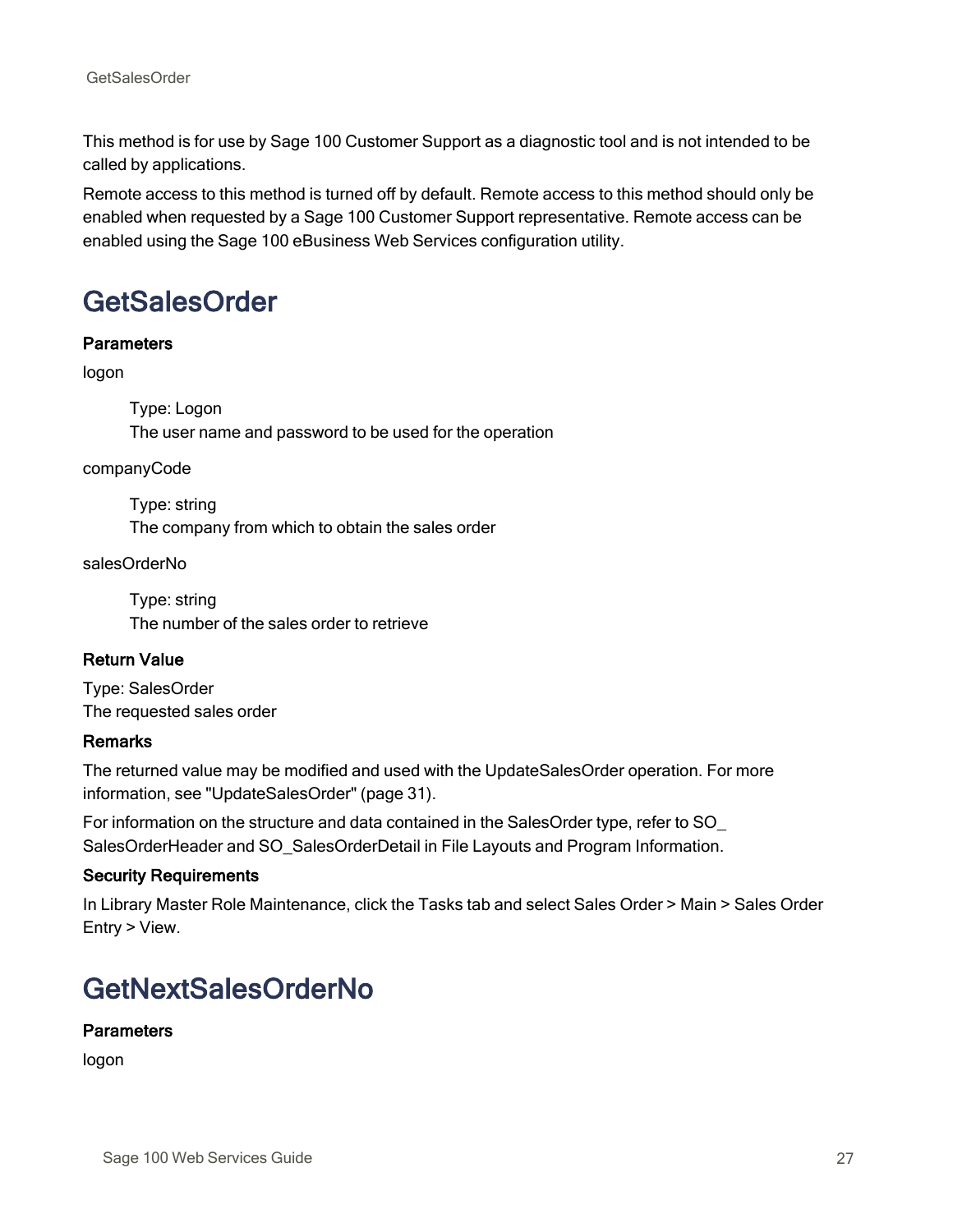Type: Logon The user name and password to be used for the operation

#### companyCode

Type: string The company from which to obtain the next sales order number

#### Return Value

Type: string The next sales order number

#### **Remarks**

The returned value can be used to set the SalesOrderNo field of a SalesOrder object before calling CreateSalesOrder.

Each call to GetNextSalesOrderNo will return a new sales order number for the specified company regardless of whether the number from a previous call has been used or not.

#### Security Requirements

In Library Master Role Maintenance, click the Tasks tab and select Sales Order > Main > Sales Order Entry > Create.

### <span id="page-31-0"></span>GetSalesOrderTemplate

#### **Parameters**

logon

Type: Logon The user name and password to be used for the operation

companyCode

Type: string The company from which to obtain the sales order template

arDivisionNo

Type: string The division number of the customer

customerNo

Type: string The customer number to use for the template

#### Return Value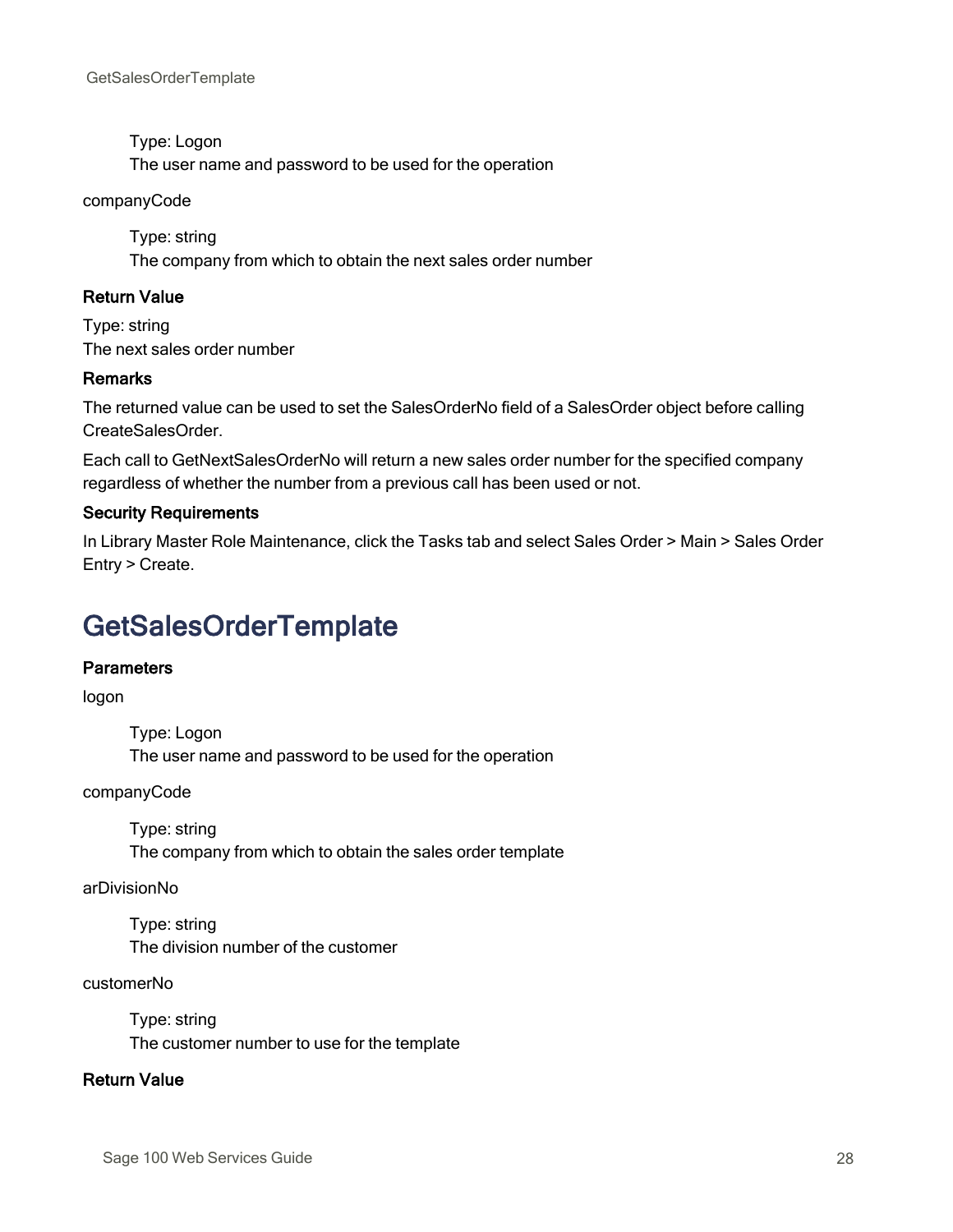Type: SalesOrder An empty sales order with the default customer information set

#### Remarks

This operation retrieves default customer information that can be used for display on a data entry form. Sales order fields that are blank or zero in the Sage 100 system are returned as null in order to reduce network traffic.

The sales order returned from this operation can be modified and used for the CreateSalesOrder operation; however, it is generally more efficient to create a new SalesOrder object to pass to CreateSalesOrder.

For information on the structure and data contained in the SalesOrder type, refer to SO\_ SalesOrderHeader and SO\_SalesOrderDetail in File Layouts and Program Information.

#### Security Requirements

In Library Master Role Maintenance, click the Tasks tab and select Sales Order > Main > Sales Order Entry. Select Create and View.

## <span id="page-32-0"></span>PreviewSalesOrder

#### **Parameters**

logon

Type: Logon The user name and password to be used for the operation

companyCode

Type: string The company from which to preview the sales order

salesOrder

Type: SalesOrder The sales order to preview

#### Return Value

Type: SalesOrder

A sales order that includes the default values and totals that would be committed if the submitted sales order was passed to the CreateSalesOrder operation

#### **Remarks**

This operation allows a sales order to be previewed before being submitted to the CreateSalesOrder operation. For example, it would be appropriate for an ecommerce application to call PreviewSalesOrder and display the order totals to the end user before final checkout.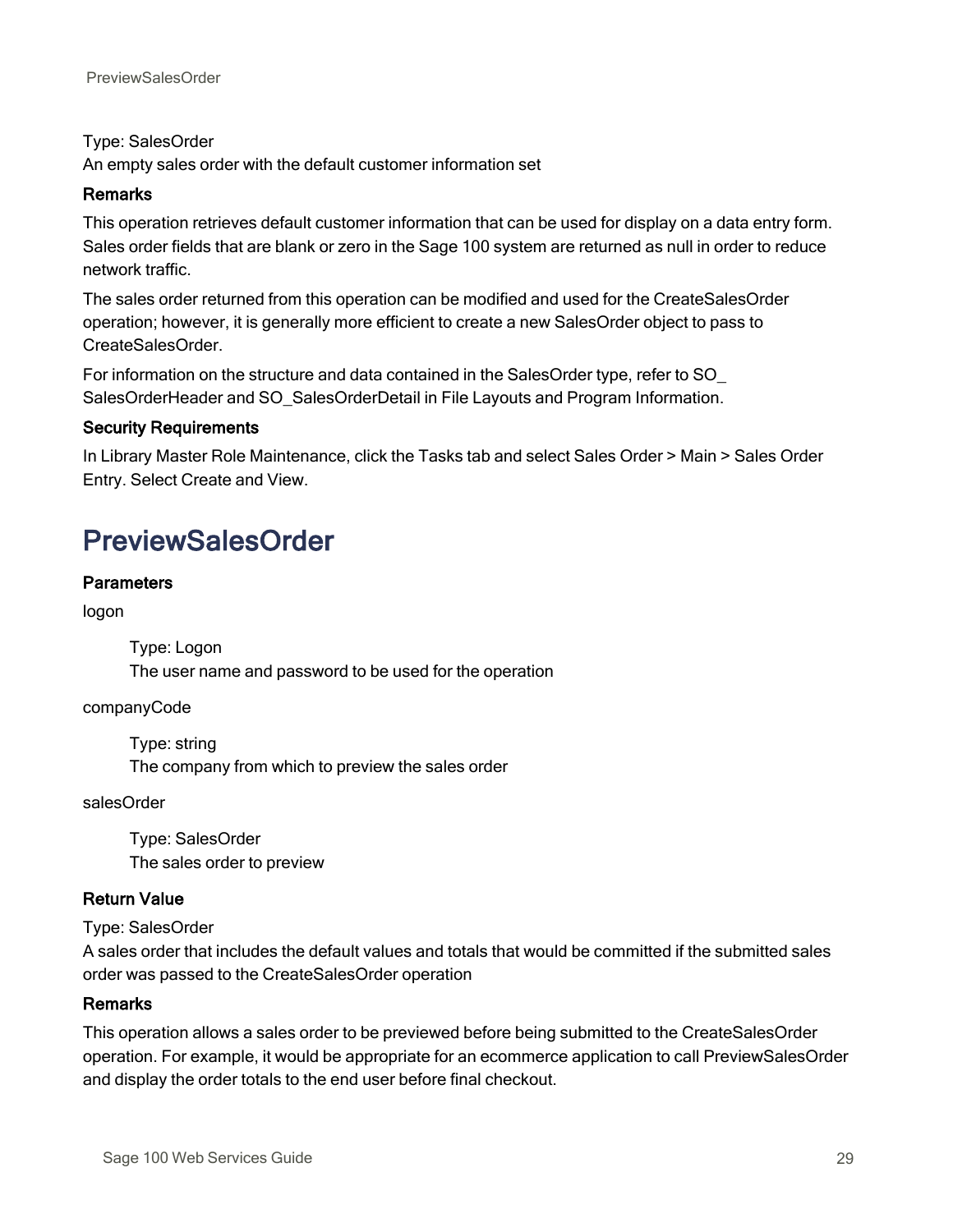The sales order returned by this operation is not intended to be passed to the CreateSalesOrder operation. Read-only fields can be set on the returned value. This will cause an error if submitted to the CreateSalesOrder operation.

For information on the structure and data contained in the SalesOrder type, refer to SO\_ SalesOrderHeader and SO\_SalesOrderDetail in File Layouts and Program Information.

#### Security Requirements

In Library Master Role Maintenance, click the Tasks tab and select Sales Order > Main > Sales Order Entry. Select Create and View or Modify and View.

## <span id="page-33-0"></span>CreateSalesOrder

#### **Parameters**

logon

Type: Logon The user name and password to be used for the operation

companyCode

Type: string The company in which to create the sales order

salesOrder

Type: SalesOrder The sales order to create

#### Return Value

None

#### Remarks

This operation creates a sales order in the Sage 100 system. The SalesOrderNo field of salesOrder must be set to create a sales order. The GetNextSalesOrderNo operation can be used to obtain a sales order number.

Network connectivity issues can cause errors with web services. When this occurs, it can be difficult to determine if the call completed successfully, failed, or never made it to the server.

When a connectivity error occurs with this operation, such as a timeout error, CreateSalesOrder should be called again with the same sales order. It is important that the value for SalesOrderNo remain the same as in the first call. If the previous call to CreateSalesOrder completed successfully, the new call will error out and MasFault will have ErrorCode set to WS\_AlreadyExists. This error can be ignored as it indicates the previous call successfully created the sales order. For more information, see ["Error](#page-14-0) [Handling"](#page-14-0) (page 11).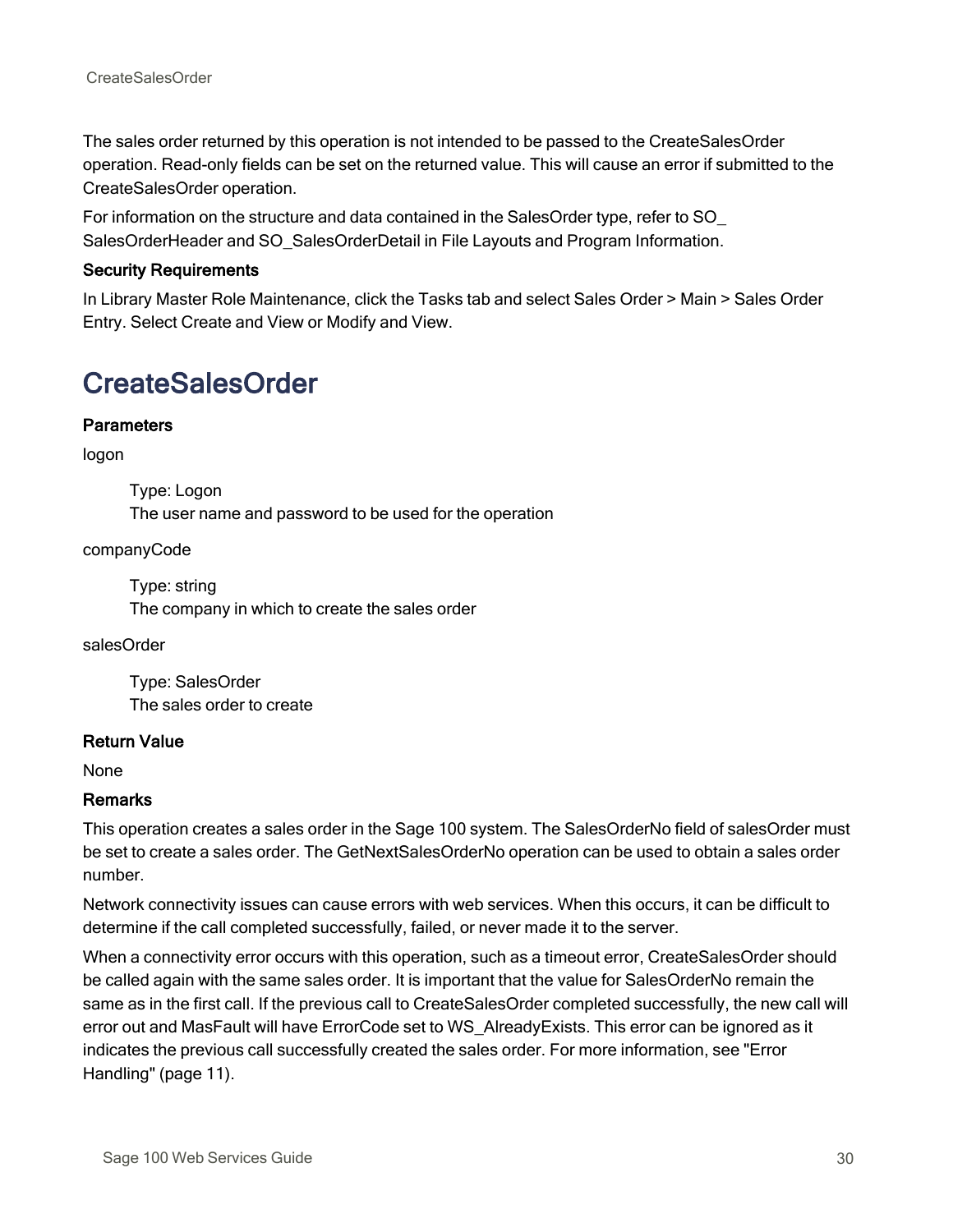For information on the structure and data contained in the SalesOrder type, refer to SO\_ SalesOrderHeader and SO\_SalesOrderDetail in File Layouts and Program Information.

#### Security Requirements

In Library Master Role Maintenance, click the Tasks tab and select Sales Order > Main > Sales Order Entry > Create.

# <span id="page-34-0"></span>UpdateSalesOrder

#### **Parameters**

logon

Type: Logon The user name and password to be used for the operation

companyCode

Type: string The company from which to update the sales order

salesOrder

Type: SalesOrder The sales order to update

#### Return Value

None

#### Remarks

This operation updates a sales order in the Sage 100 system.

A sales order must first be obtained from the GetSalesOrder operation. This sales order can then be modified and passed to the UpdateSalesOrder operation.

The SalesOrderNo field of salesOrder determines which Sage 100 sales order is updated. SalesOrderNo must not be modified after the call to GetSalesOrder.

Do not modify the LineKey field of any of the SalesOrderLine objects contained in the Lines collection of salesOrder. The LineKey field is an advisory field that is used to determine lines that have been updated, inserted, or deleted from the sales order. Modifying the LineKey field will result in inefficiencies with the UpdateSalesOrder operation.

"Allow Read" should remain enabled for the LineKey field of the SalesOrderLine entity when using the advanced settings of the Sage Web Services Configuration utility.

For information on the structure and data contained in the SalesOrder type, refer to SO\_ SalesOrderHeader and SO\_SalesOrderDetail in File Layouts and Program Information.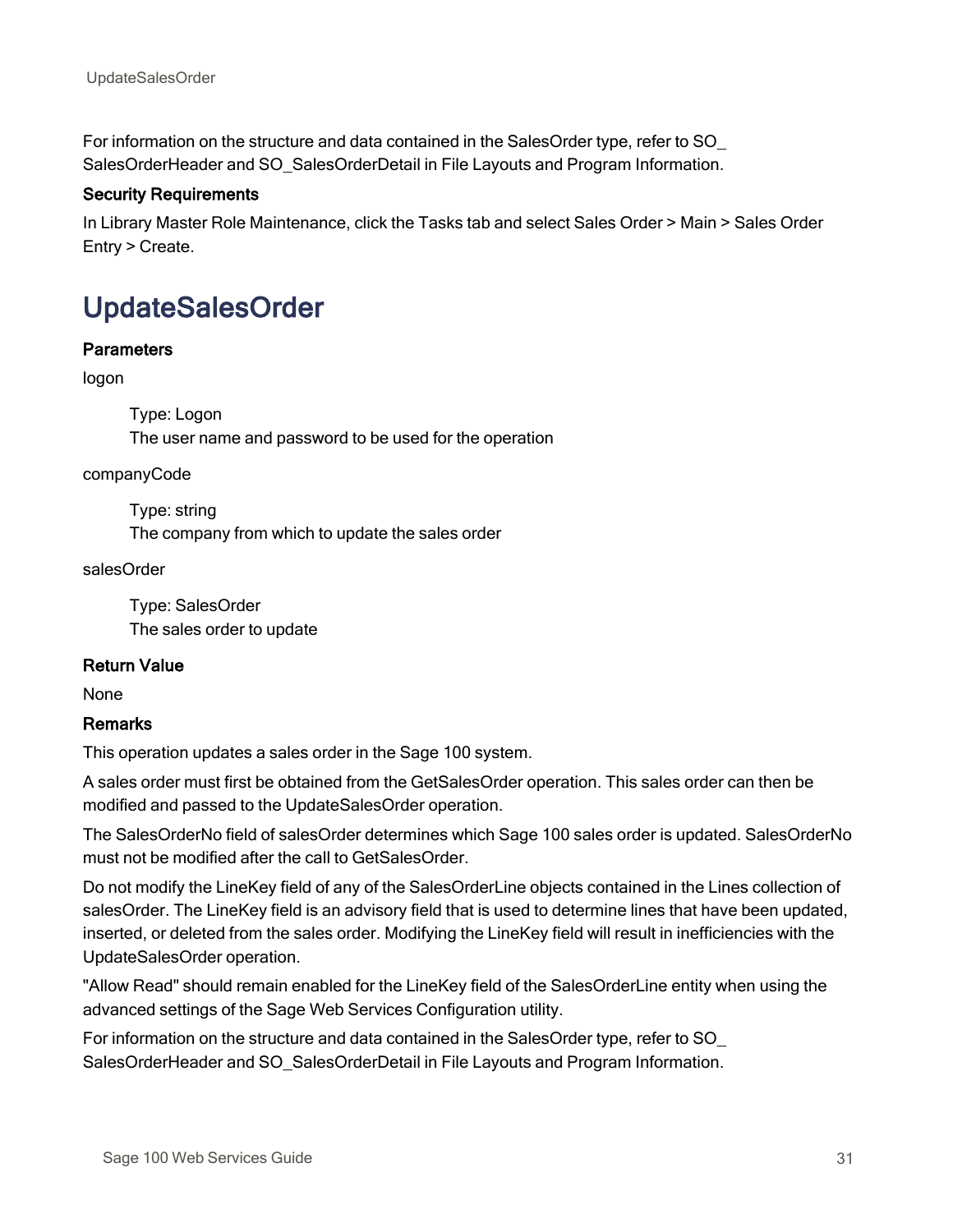#### Security Requirements

In Library Master Role Maintenance, click the Tasks tab and select Sales Order > Main > Sales Order Entry > Modify.

### <span id="page-35-0"></span>DeleteSalesOrder

#### **Parameters**

logon

Type: Logon The user name and password to be used for the operation

#### companyCode

Type: string The company from which to delete the sales order

#### salesOrderNo

Type: string The sales order to delete

#### Return Value

None

#### Remarks

This operation deletes the specified sales order from the Sage 100 system.

#### Security Requirements

In Library Master Role Maintenance, click the Tasks tab and select Sales Order > Main > Sales Order Entry > Remove.

### <span id="page-35-1"></span>**GetCustomer**

#### **Parameters**

logon

Type: Logon The user name and password to be used for the operation

companyCode

Type: string The company from which to obtain the customer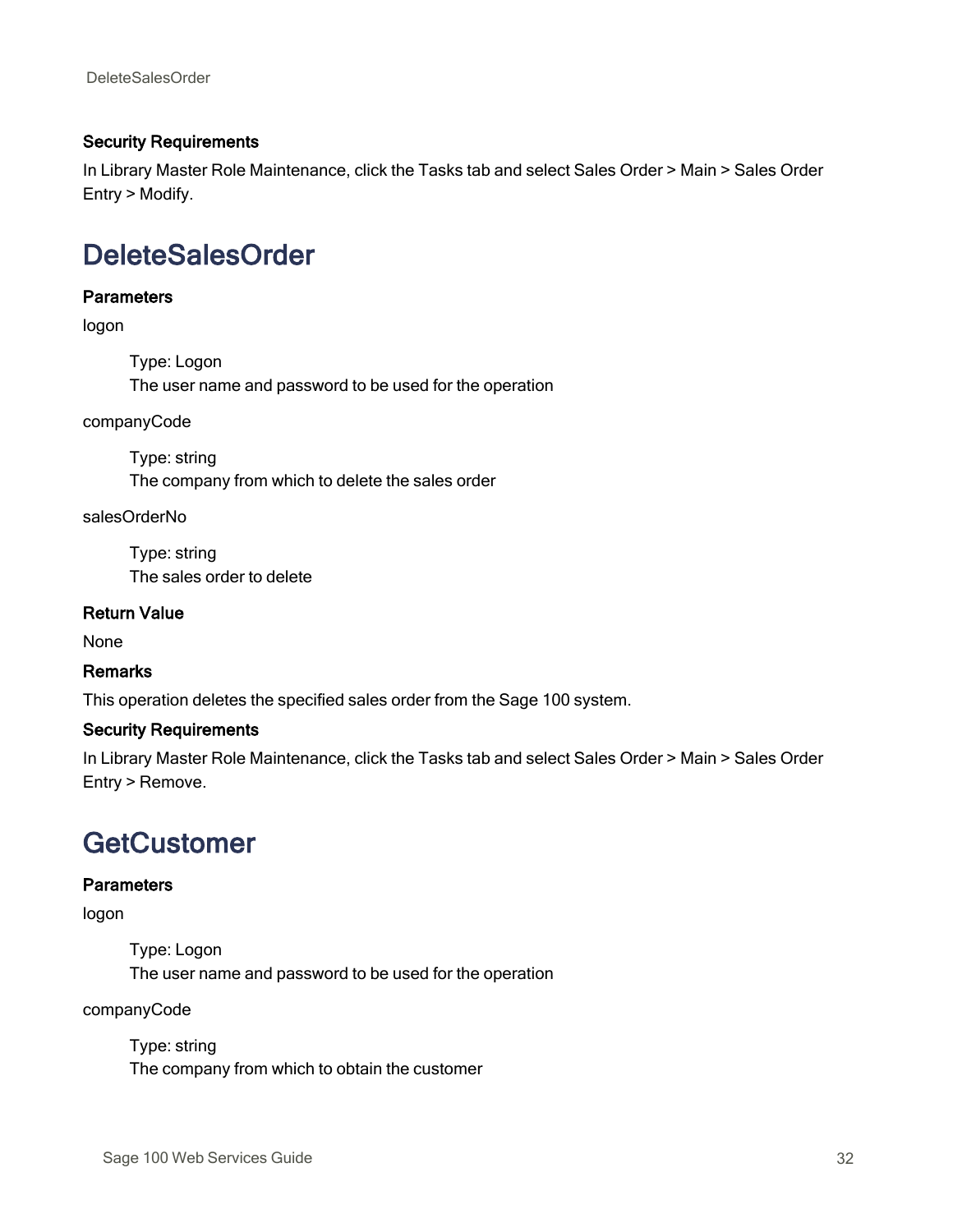#### GetNextCustomerNo

#### arDivisionNo

Type: string The division number of the customer

customerNo

Type: string The customer number to use for the template

#### Return Value

Type: Customer The requested customer

#### **Remarks**

The returned value can be modified and used with the UpdateCustomer operation. For more information, see ["UpdateCustomer"](#page-38-0) (page 35).

For information on the structure and data contained in the Customer type, refer to AR\_Customer in File Layouts and Program Information.

#### Security Requirements

In Library Master Role Maintenance, click the Tasks tab and select Accounts Receivable > Main > Customer Maintenance > View.

## <span id="page-36-0"></span>**GetNextCustomerNo**

#### **Parameters**

logon

Type: Logon The user name and password to be used for the operation

companyCode

Type: string The company from which to obtain the next customer number

#### Return Value

Type: string The next customer number

#### Remarks

The returned value can be used to set the CustomerNo field of a Customer object before calling CreateCustomer.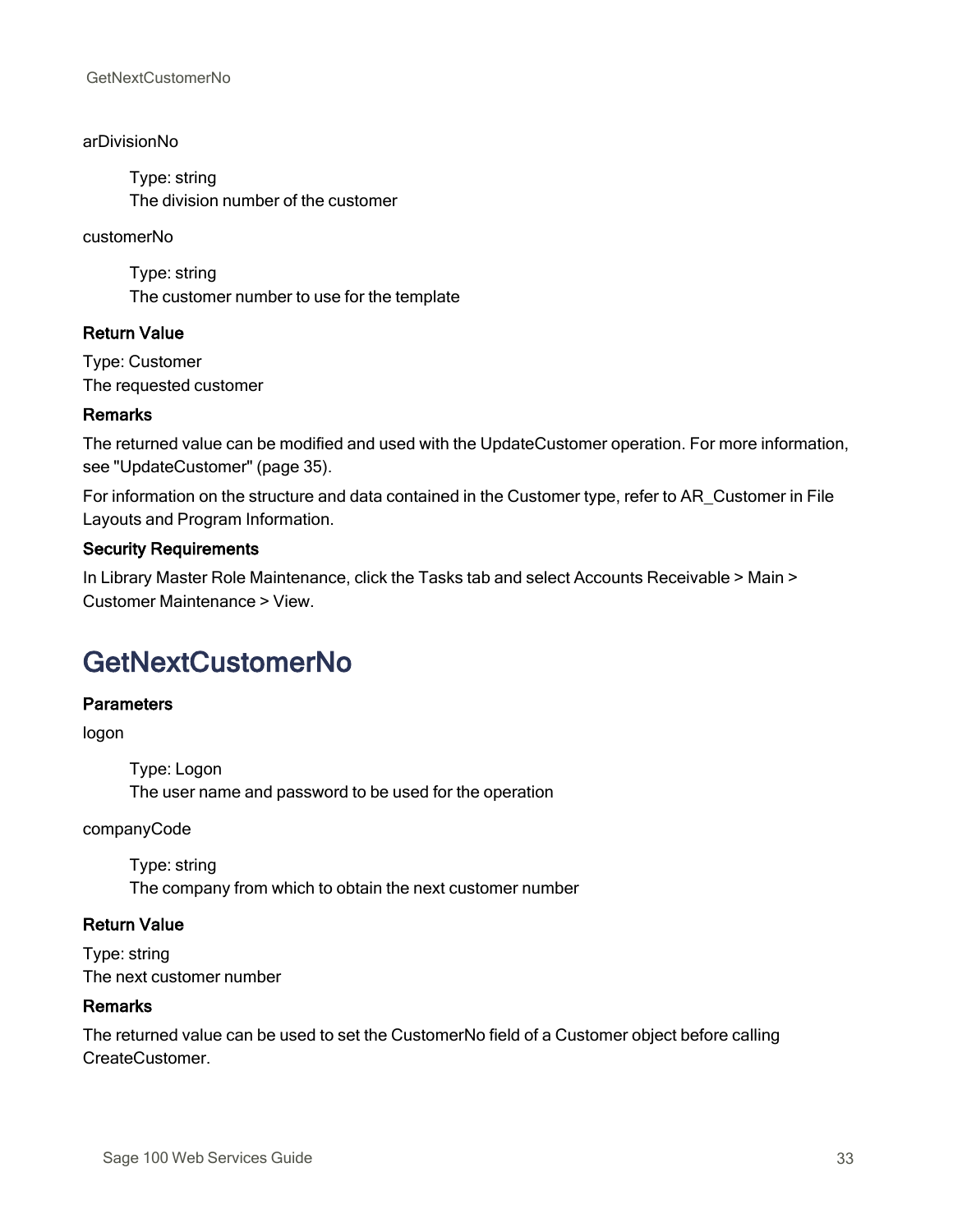Each call to GetNextCustomerNo will return a new customer number for the specified company regardless of whether the number from a previous call has been used or not.

#### Security Requirements

In Library Master Role Maintenance, click the Tasks tab and select Accounts Receivable > Main > Customer Maintenance > Create.

# <span id="page-37-0"></span>**CreateCustomer**

#### **Parameters**

logon

Type: Logon The user name and password to be used for the operation

companyCode

Type: string The company in which to create the customer

customer

Type: Customer The customer to create

#### Return Value

None

#### Remarks

This operation creates a customer in the Sage 100 system.

The ARDivisionNo and CustomerNo fields must be set to create a customer. The GetNextCustomerNo operation can be used to obtain a customer number.

Network connectivity issues can cause errors with web services. When this occurs, it can be difficult to determine if the call completed successfully, failed, or never made it to the server.

When a connectivity error occurs with this operation, such as a timeout error, CreateCustomer should be called again with the same customer. It is important that the values for ARDivisionNo and CustomerNo remain the same as in the first call. If the previous call to CreateCustomer completed successfully, the new call will error out and MasFault will have ErrorCode set to WS\_AlreadyExists. This error can be ignored as it indicates the previous call successfully created the customer. For more information, see "Error [Handling"](#page-14-0) (page 11).

For information on the structure and data contained in the Customer type, refer to AR\_Customer in File Layouts and Program Information.

#### Security Requirements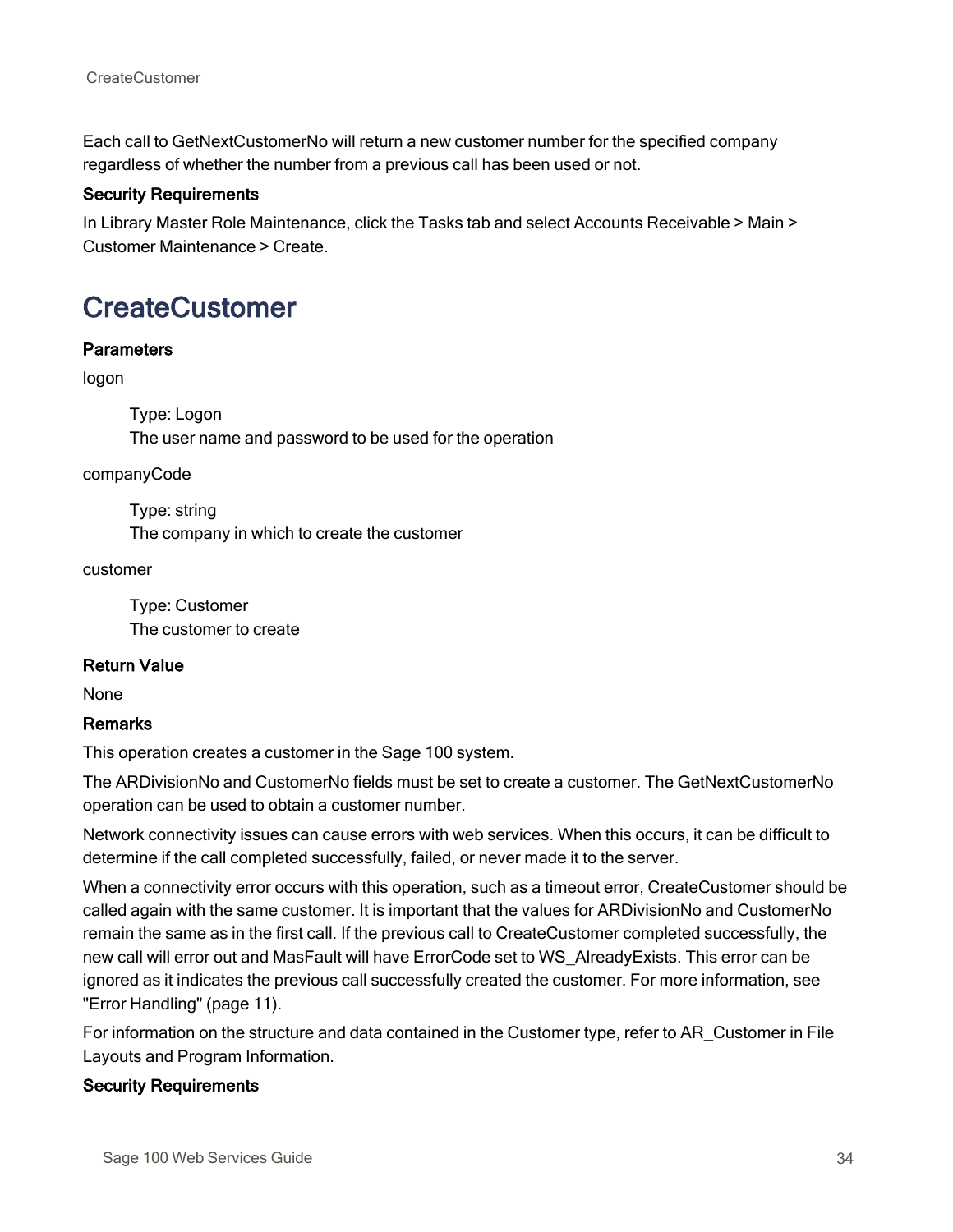In Library Master Role Maintenance, click the Tasks tab and select Accounts Receivable > Main > Customer Maintenance > Create.

# <span id="page-38-0"></span>UpdateCustomer

#### **Parameters**

logon

Type: Logon The user name and password to be used for the operation

companyCode

Type: string The company from which to update the customer

#### customer

Type: Customer The customer to update

#### Return Value

None

#### **Remarks**

This operation updates a customer in the Sage 100 system.

A customer must first be obtained from the GetCustomer operation. This customer can then be modified and passed to the UpdateCustomer operation.

The ARDivisionNo and CustomerNo fields determine which Sage 100 customer is updated. ARDivisionNo and CustomerNo must not be modified after the call to GetCustomer.

For information on the structure and data contained in the Customer type, refer to AR\_Customer in File Layouts and Program Information.

#### Security Requirements

In Library Master Role Maintenance, click the Tasks tab and select Accounts Receivable > Main > Customer Maintenance > Modify.

## <span id="page-38-1"></span>DeleteCustomer

#### **Parameters**

logon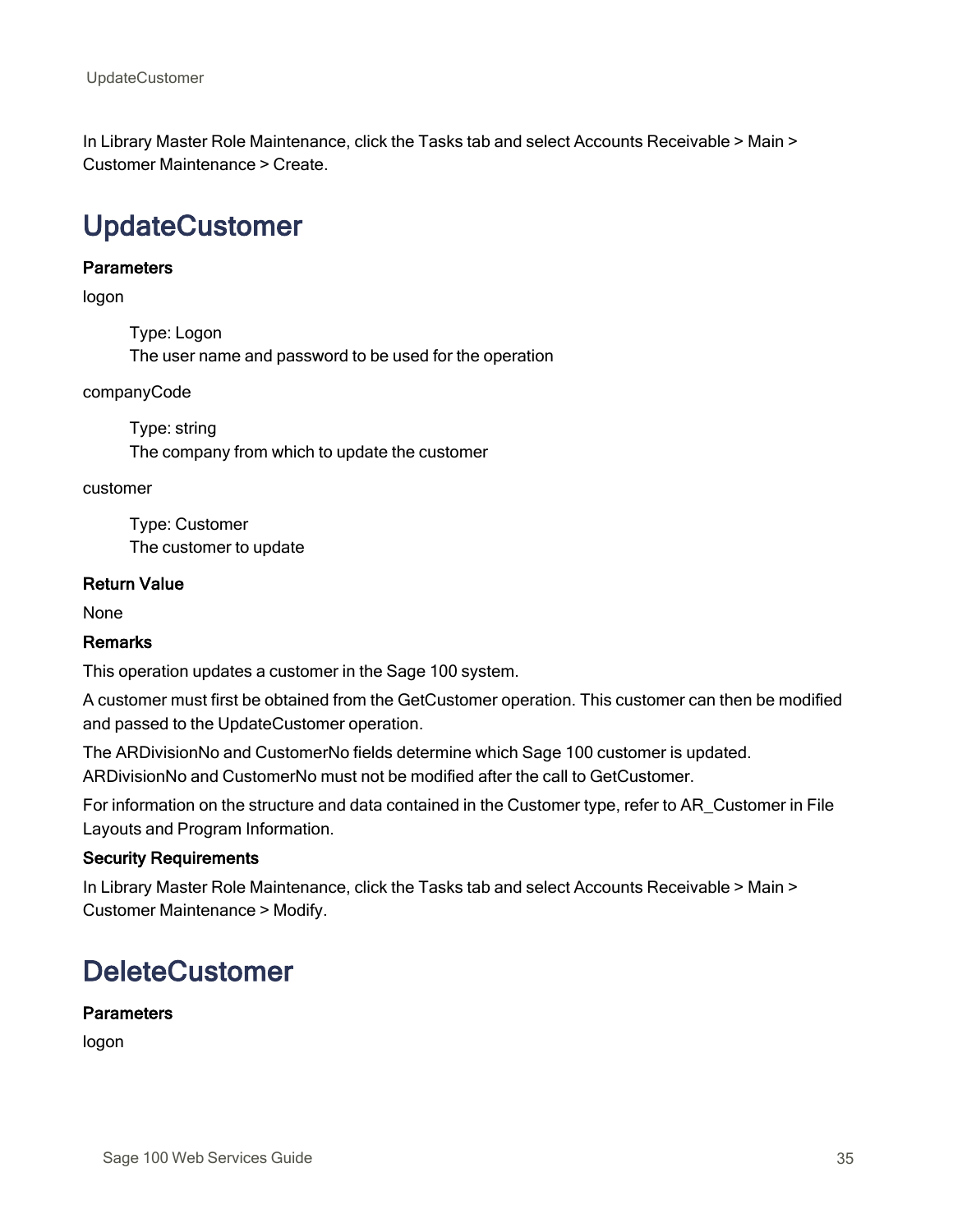Type: Logon The user name and password to be used for the operation

#### companyCode

Type: string The company from which to delete the customer

arDivisionNo

Type: string The division number of the customer

customerNo

Type: string The customer number to delete

#### Return Value

None

#### Remarks

This operation deletes a customer in the Sage 100 system.

#### Security Requirements

In Library Master Role Maintenance, click the Tasks tab and select Accounts Receivable > Main > Customer Maintenance > Remove.

### <span id="page-39-0"></span>**GetCustomerContact**

#### **Parameters**

logon

Type: Logon The user name and password to be used for the operation

companyCode

Type: string The company from which to obtain the customer contact

arDivisionNo

Type: string The division number of the customer

#### customerNo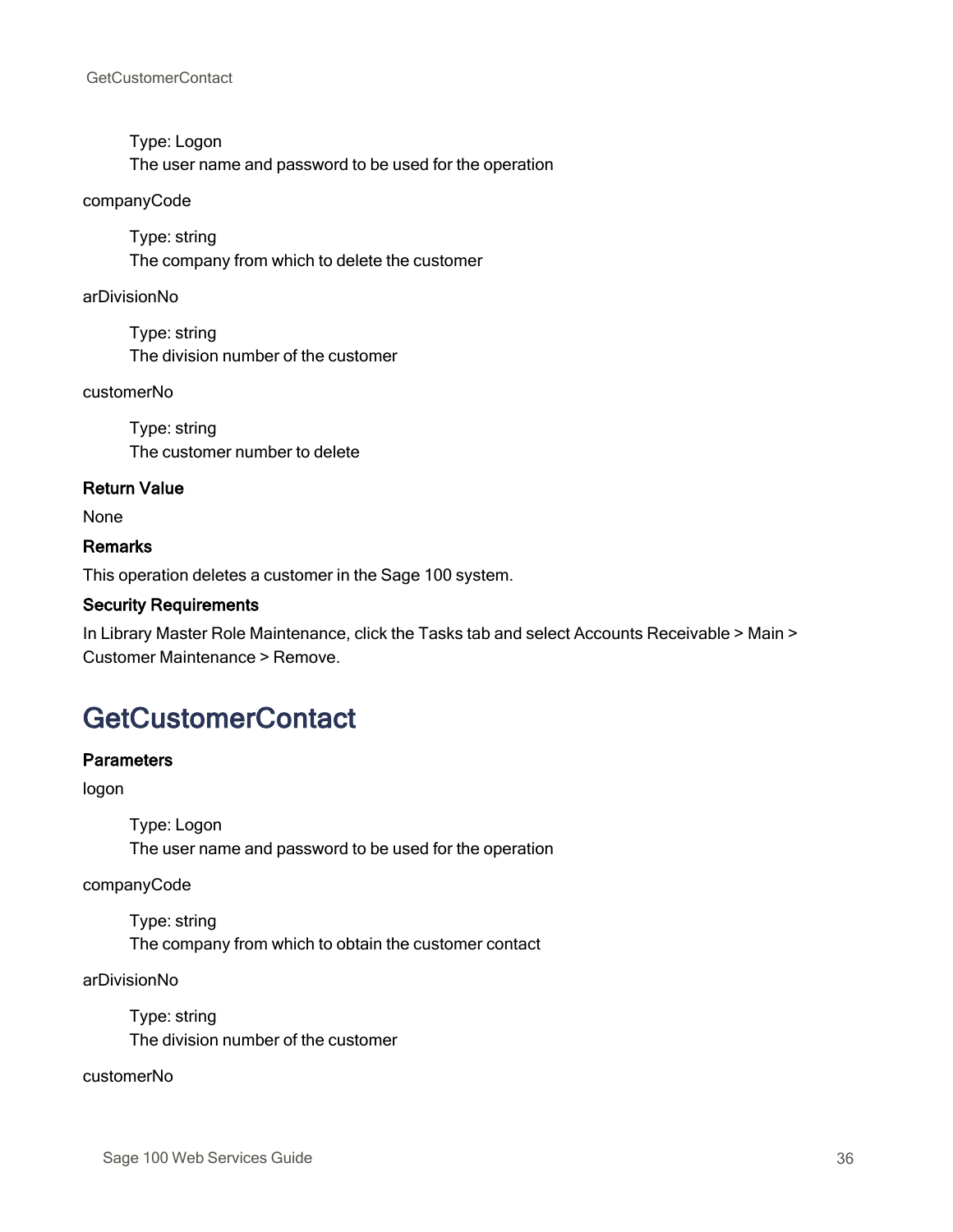Type: string The customer number of the contact

contactCode

Type: string The contact code

#### Return Value

Type: CustomerContact The requested customer contact

#### Remarks

The customer contact returned can be modified and used with the UpdateCustomerContact operation. For more information, see ["UpdateCustomerContact"](#page-41-0) (page 38).

For information on the structure and data contained in the CustomerContact type, refer to AR\_ CustomerContact in File Layouts and Program Information.

#### Security Requirements

In Library Master Role Maintenance, click the Tasks tab and select Accounts Receivable > Main > Customer Maintenance > View.

### <span id="page-40-0"></span>CreateCustomerContact

#### **Parameters**

logon

Type: Logon The user name and password to be used for the operation

companyCode

Type: string The company in which to create the customer contact

#### customerContact

Type: CustomerContact The customer contact to create

#### Return Value

None

#### **Remarks**

This operation creates a customer contact in the Sage 100 system.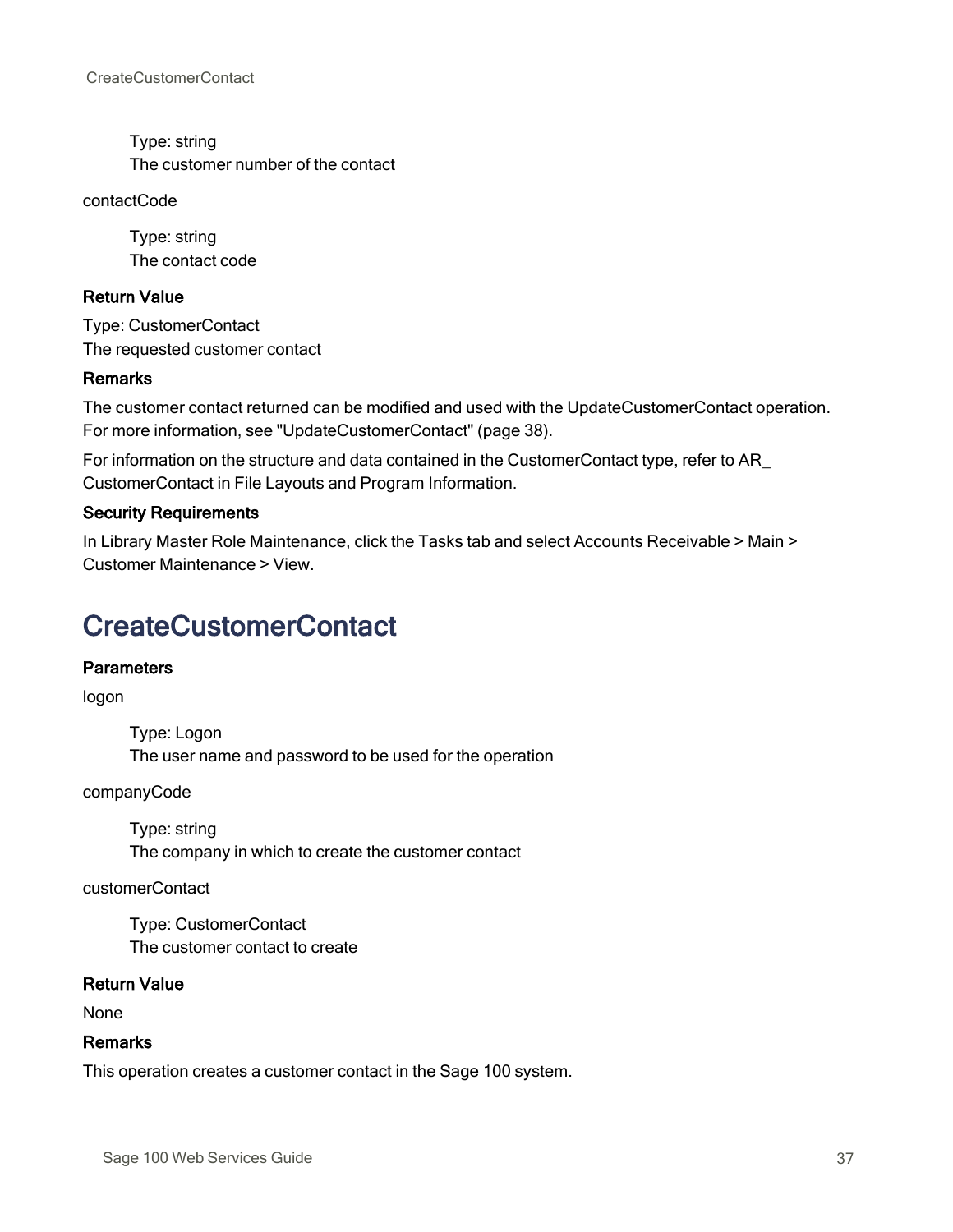The ARDivisionNo, CustomerNo, and ContactCode fields of customerContact must be set to create a customer contact.

Network connectivity issues can cause errors with web services. When this occurs, it can be difficult to determine if the call completed successfully, failed, or never made it to the server.

When a connectivity error occurs with this operation, such as a timeout error, CreateCustomerContact should be called again with the same customer contact. It is important that the values for ARDivisionNo, CustomerNo, and ContactCode remain the same as in the first call. If the previous call to CreateCustomerContact completed successfully, the new call will error out and MasFault will have ErrorCode set to "WS\_AlreadyExists". This error can be ignored as it indicates the previous call successfully created the customer contact. For more information, see "Error [Handling"](#page-14-0) (page 11).

For information on the structure and data contained in the CustomerContact type, refer to AR\_ CustomerContact in File Layouts and Program Information.

#### Security Requirements

In Library Master Role Maintenance, click the Tasks tab and select Accounts Receivable > Main > Customer Maintenance > Create.

# <span id="page-41-0"></span>UpdateCustomerContact

#### **Parameters**

logon

Type: Logon The user name and password to be used for the operation

companyCode

Type: string The company from which to update the customer contact

customerContact

Type: CustomerContact The customer contact to update

#### Return Value

None

#### **Remarks**

This operation updates a customer contact in the Sage 100 system.

A customer contact must first be obtained from the GetCustomerContact operation. This customer contact can then be modified and passed to the UpdateCustomerContact operation.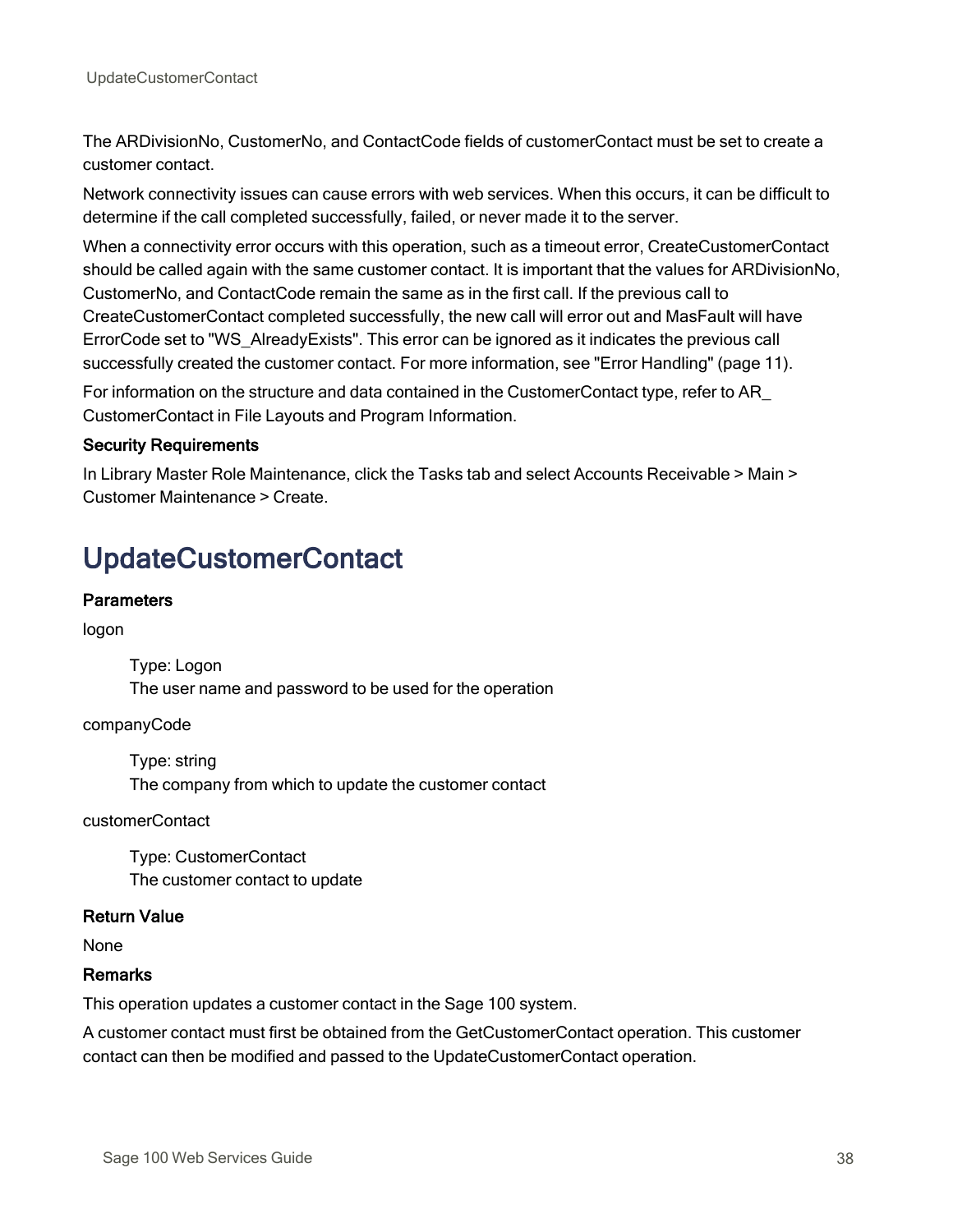The ARDivisionNo, CustomerNo, and ContactCode fields of customerContact determine which Sage 100 customer contact is updated. ARDivisionNo, CustomerNo, and ContactCode must not be modified after the call to GetCustomerContact.

For information on the structure and data contained in the CustomerContact type, refer to AR\_ CustomerContact in File Layouts and Program Information.

#### Security Requirements

In Library Master Role Maintenance, click the Tasks tab and select Accounts Receivable > Main > Customer Maintenance > Modify.

## <span id="page-42-0"></span>DeleteCustomerContact

#### **Parameters**

logon

Type: Logon The user name and password to be used for the operation

#### companyCode

Type: string The company in which to delete the customer contact

#### arDivisionNo

Type: string The division number of the customer

#### customerNo

Type: string The customer number of the customer contact

#### contactCode

Type: string The customer contact to delete

#### Return Value

None

#### **Remarks**

This operation deletes a customer contact in the Sage 100 system.

#### Security Requirements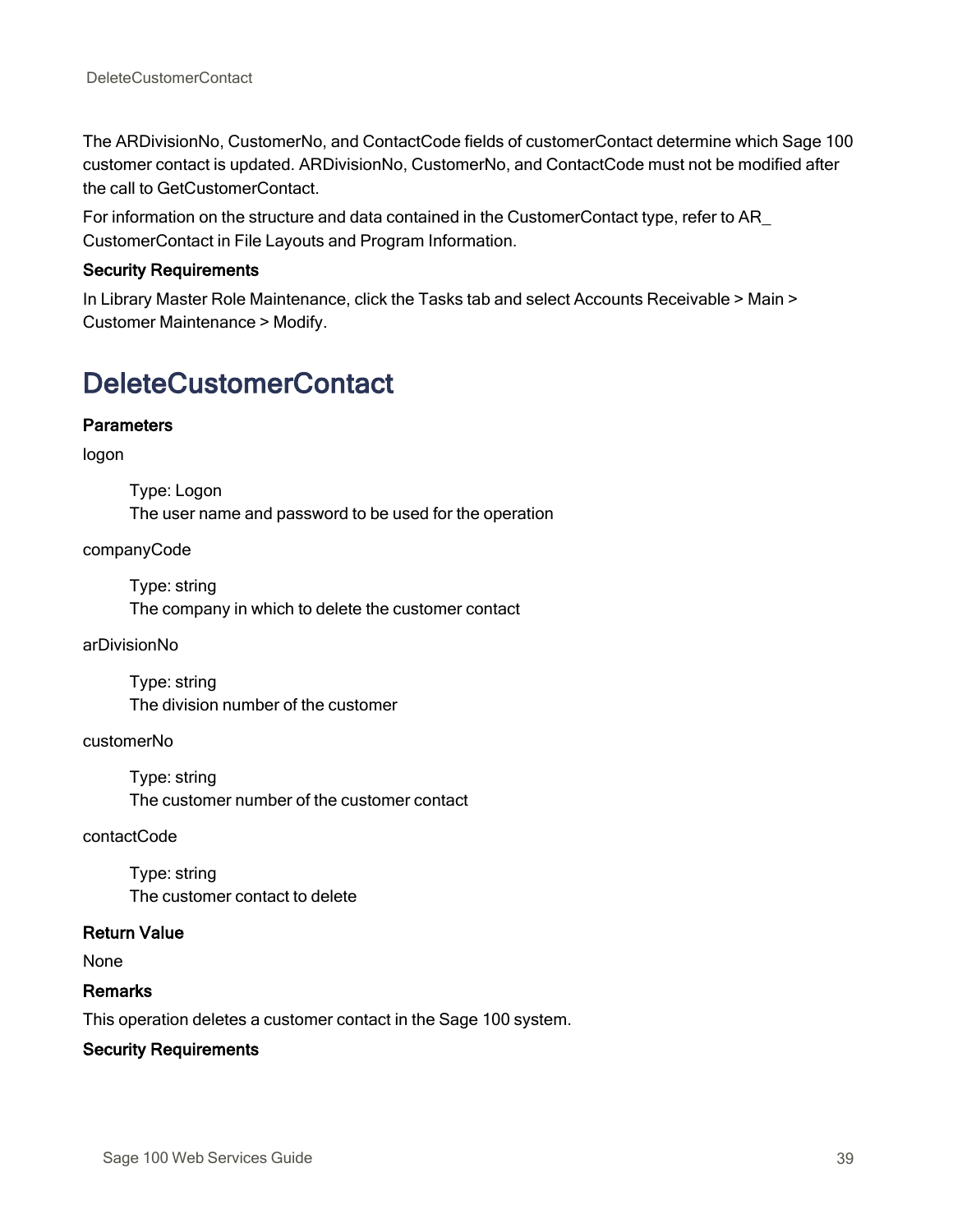In Library Master Role Maintenance, click the Tasks tab and select Accounts Receivable > Maint > Customer Maintenance > Remove.

# <span id="page-43-0"></span>AddCreditCardToVault

#### **Parameters**

logon

Type: Logon The user name and password to be used for the operation

companyCode

Type: string The company from which to add the credit card data to the vault

paymentType

Type: string The payment type used for the credit card

creditCardData

Type: string The credit card number and expiration date formatted as follows: nnnnnnnnnnnnnnnn|mmyy

#### Return Value

Type: string A GUID that can be used in future calls to PreAuthorizeCreditCard

#### Remarks

This operation adds a credit card number and expiration date to the Sage Exchange secure vault and returns a unique identifier that can be used in future calls to PreAuthorizeCreditCard and is also placed in the SalesOrder contract for various sales order operations.

The following is an example of data that should be passed into the creditCardData parameter: 4111111111111111|0616

<span id="page-43-1"></span>Note that the pipe character is used to separate the credit card number from the expiration date.

## PreAuthorizeCreditCard

#### **Parameters**

logon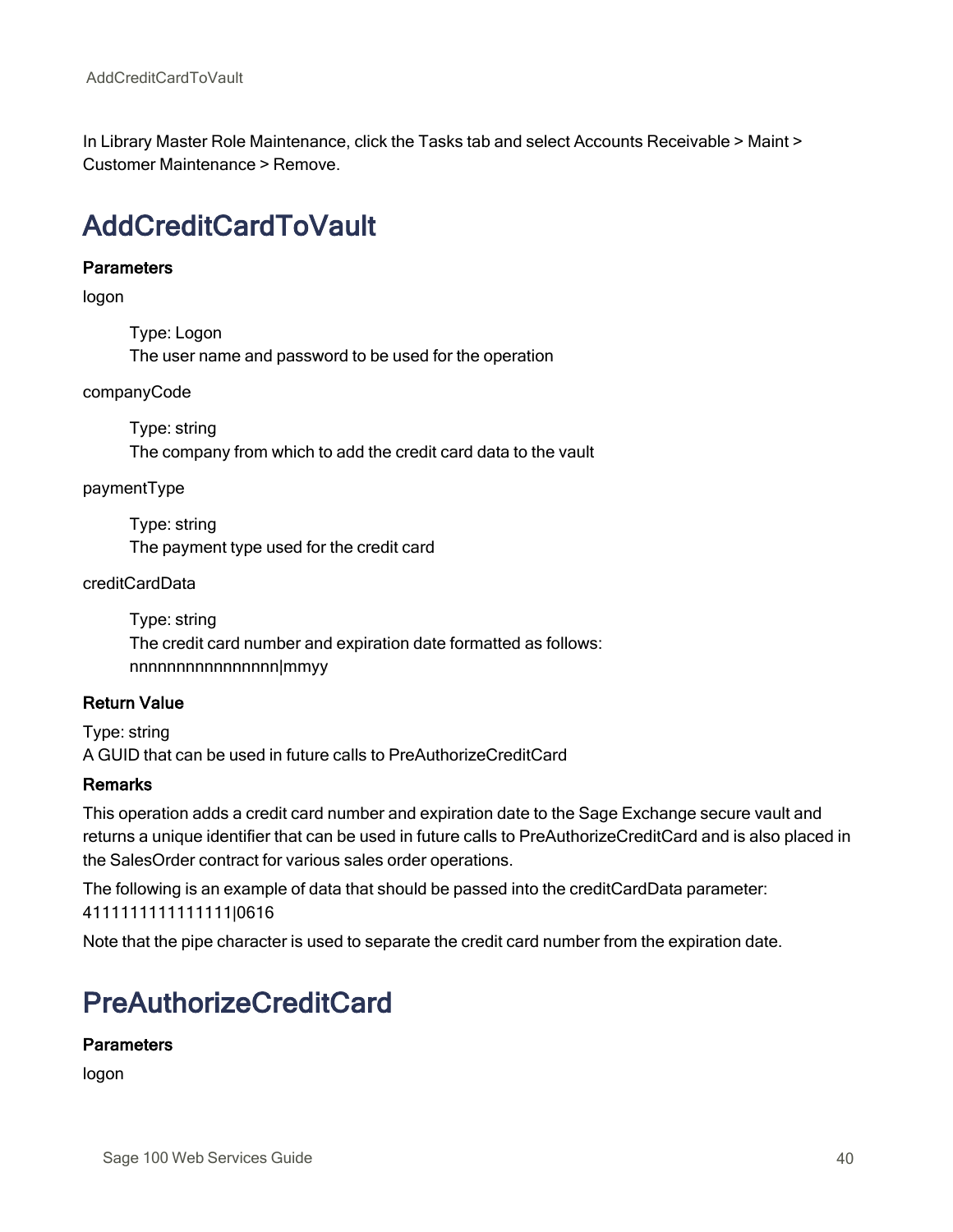Type: Logon The user name and password to be used for the operation

#### companyCode

Type: string The company from which to add the credit card data to the vault

paymentType

Type: string The payment type used for the credit card

#### preAuthorizationData

Type: PreAuthorizationData A contract that contains the credit card information necessary to process a pre-authorization

#### Return Value

Type: PreAuthorizationResult

A contract that contains CreditCardTransactionID and CreditCardAuthorizationNo fields that may be placed in the Payment collection of the SalesOrder contract for use in sales order operations

#### **Remarks**

Many fields for the PreAuthorizationData contract are optional and may be left as null.

The required fields are CreditCardGUID and Amount. An exception will be thrown if the pre-authorization fails.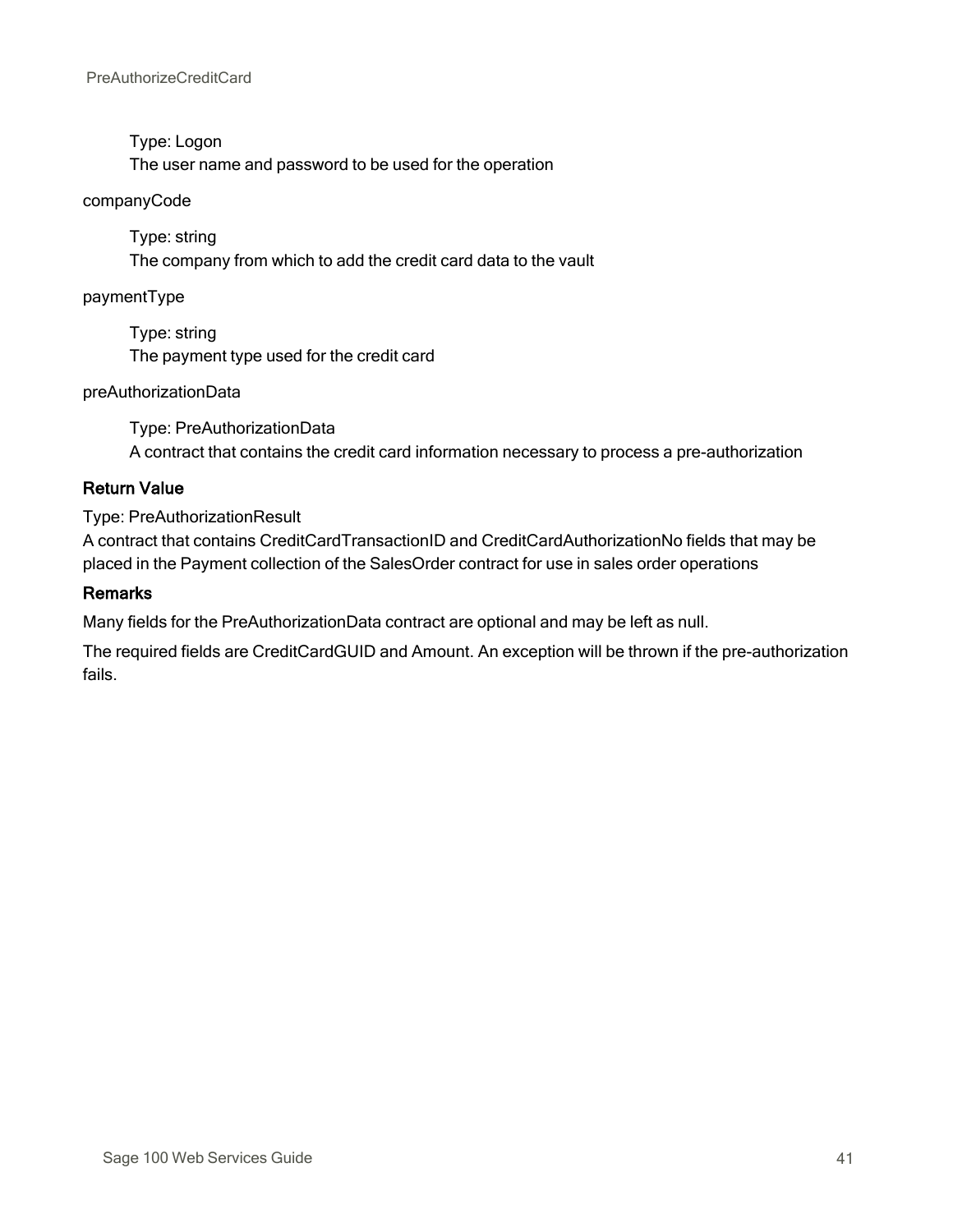# <span id="page-45-0"></span>**Troubleshooting**

# <span id="page-45-1"></span>Downloading WSDL - Wrong Host Name

WSDL contains URLs that link to schema information that describes eBusiness Web Services. Internet Information Services uses the full computer name of the server hosting eBusiness Web Services as the host name in these URLs. When the full computer name does not match the common name on the SSL certificate, or when the full computer name is not accessible from the internet, WSDL will fail to download.

This issue can be diagnosed by checking the host name returned by Internet Information Services. Point a browser to https://<host name>/<virtual directory>/<entry point>.

For example: https://www.sage.com/ebusinesswebservices/masservice.svc

An informational page is displayed that contains a line similar to the following:

svcutil.exe https://www.sage.com/eBusinessWebServices/ MasService.svc?wsdl

When the host name on the informational page's URL is incorrect, the issue can be resolved by changing the full computer name of the server hosting eBusiness Web Services. If the full computer name cannot be changed, then SSL host headers can be used to resolve the issue.

### Setting SSL Host Headers

The SSL host headers for Internet Information Services 8 can be set through the Bindings settings for the web site using Internet Information Services Manager. Internet Information Services version 6 and 7 do not allow SSL host headers to be set from the Internet Information Services Manager; therefore, special steps must be performed.

Important! Setting SSL host headers prevents the affected web site from being accessed through other host names.

#### Internet Information Services 6

SSL host headers may be set by using the Metabase Explorer provided with the IIS 6.0 Resource Kit Tools which can be downloaded from the following location: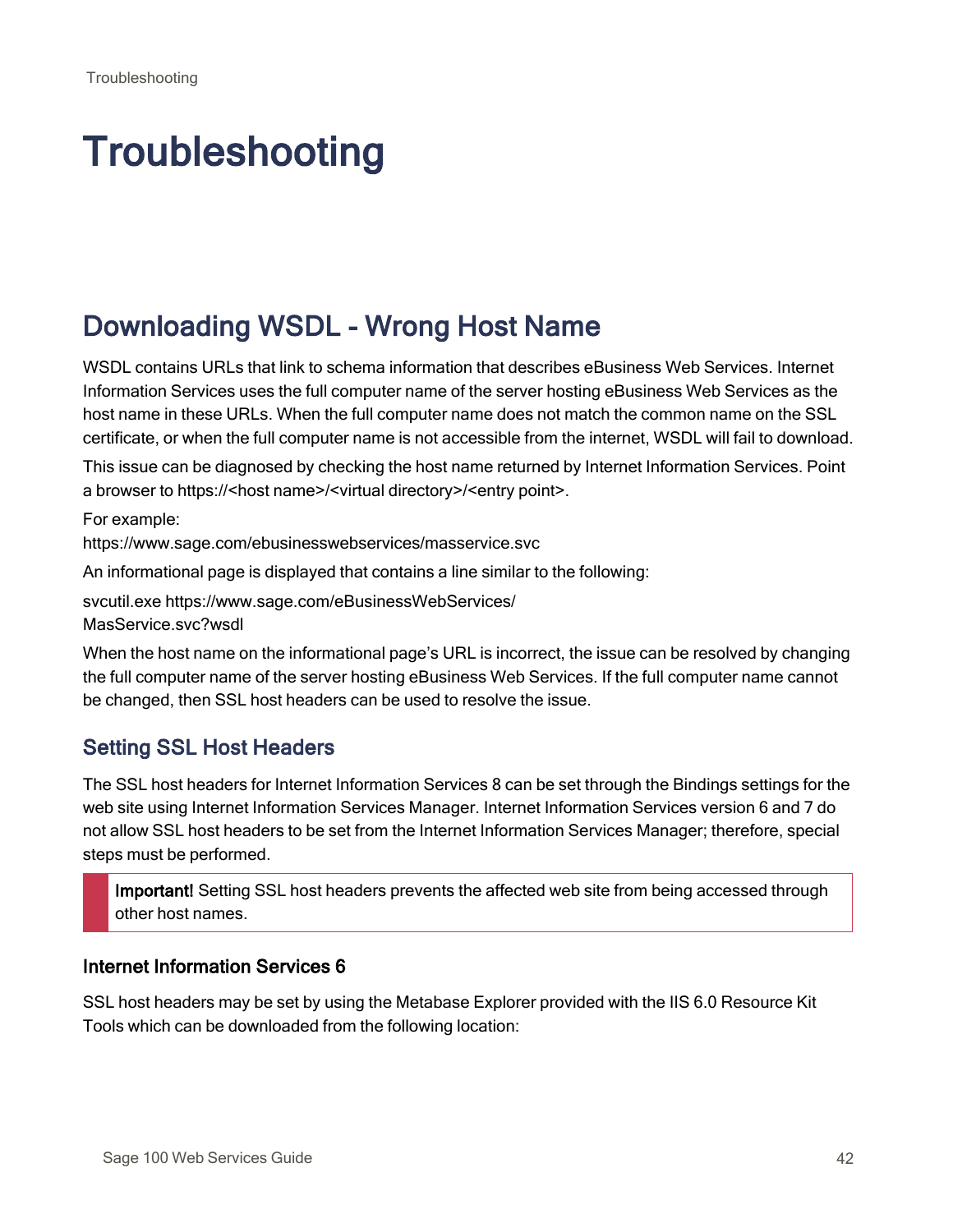http://www.microsoft.com/downloads/details.aspx?familyid=56FC92EE-A71A-4C73-B628- ADE629C89499&displaylang=en

To set SSL host headers for the Web site

Select Start > All Programs > IIS Resources >Metabase Explorer > Metabase Explorer.

Locate the web site that is hosting eBusiness Web Services in the <server>/LM/W3SVC key. This can be determined by choosing each key and checking the ServerComment setting shown in the right window pane.

The default web site included with Internet Information Services is located at <server>/LM/W3SVC/1.

Set the SecureBindings setting for the web site by adding the correct host name after the SSL port number. Add a colon ( : ) between the port number and host name.

For example: "443:www.sage.com"

| <b>IL IIS Metabase Explorer</b>              |       |                |              | 周回区                      |
|----------------------------------------------|-------|----------------|--------------|--------------------------|
| Metabase Edit View Favorites Help            |       |                |              |                          |
| - an profit xin &                            |       |                |              |                          |
| M9PBRET (local)                              | ID    | Name           | Data Type    | Data                     |
| ⊟+⊜LM                                        | 1002  | KeyType        | String       | Il:/WebServer            |
| EI-SADMIN                                    | 1015  | ServerComment  | String       | Default Web Site         |
| El-Cologging                                 | 1016  | ServerState    | <b>DWORD</b> | 2                        |
| MimeMap                                      | 1018  | ServerSize     | <b>DWDRD</b> |                          |
|                                              | 1023  | ServerBindings | MultSting    | 30 <sub>1</sub>          |
| <b>E-O W3SVC</b>                             | 1099  | Win32E nor     | <b>DWORD</b> | $\overline{0}$           |
| <b>B-61</b>                                  | 2021  | SecureBindings | MultSting    | :443:www.sage.com        |
| <b>TO</b> Filters                            | 4011  | LogPluginCloid | String       | IFF160663-DE82-11CF-     |
| <b>ES lisCertMapper</b>                      | 5506  | SSL CertHash   | Binary       | od988222eabf979595de     |
| 白+ RODT                                      | 5511  | SSL StoreName  | String       | <b>MY</b>                |
| to aspect client                             | 6006  | DefaultDoc     | String       | Default.aspx.Default.htm |
| eBusinessWebServices                         | 9101  | AppPoold       | String       | DetaultAppPool           |
|                                              |       |                |              |                          |
| 日<br><td></td> <td></td> <td></td> <td></td> |       |                |              |                          |
| <b>DelautAppPool</b>                         |       |                |              |                          |
| eBusines:/WebServices                        |       |                |              |                          |
| El Co Filters                                |       |                |              |                          |
| ASP.NET_2.0.50727.0                          |       |                |              |                          |
| El-Compression                               |       |                |              |                          |
| et deflate                                   | $-11$ |                |              |                          |
| ALM/W3SVC/17                                 |       |                | 12 items     | M9PBRET [local]          |

Restart Internet Information Services.

#### Internet Information Services 7

SSL host headers may be set by using notepad to edit applicationHost.config located in %windir%\System32\inetsrv\config. A backup copy of the applicationHost.config should be made before editing.

#### To set SSL host headers for the web site

Set the bindingInformation attribute for the web site's https protocol by adding the proper host name after the SSL port number. Add a colon

( : ) between the port number and host name.

For example:

```
<site name="Default Web Site" id="1">
```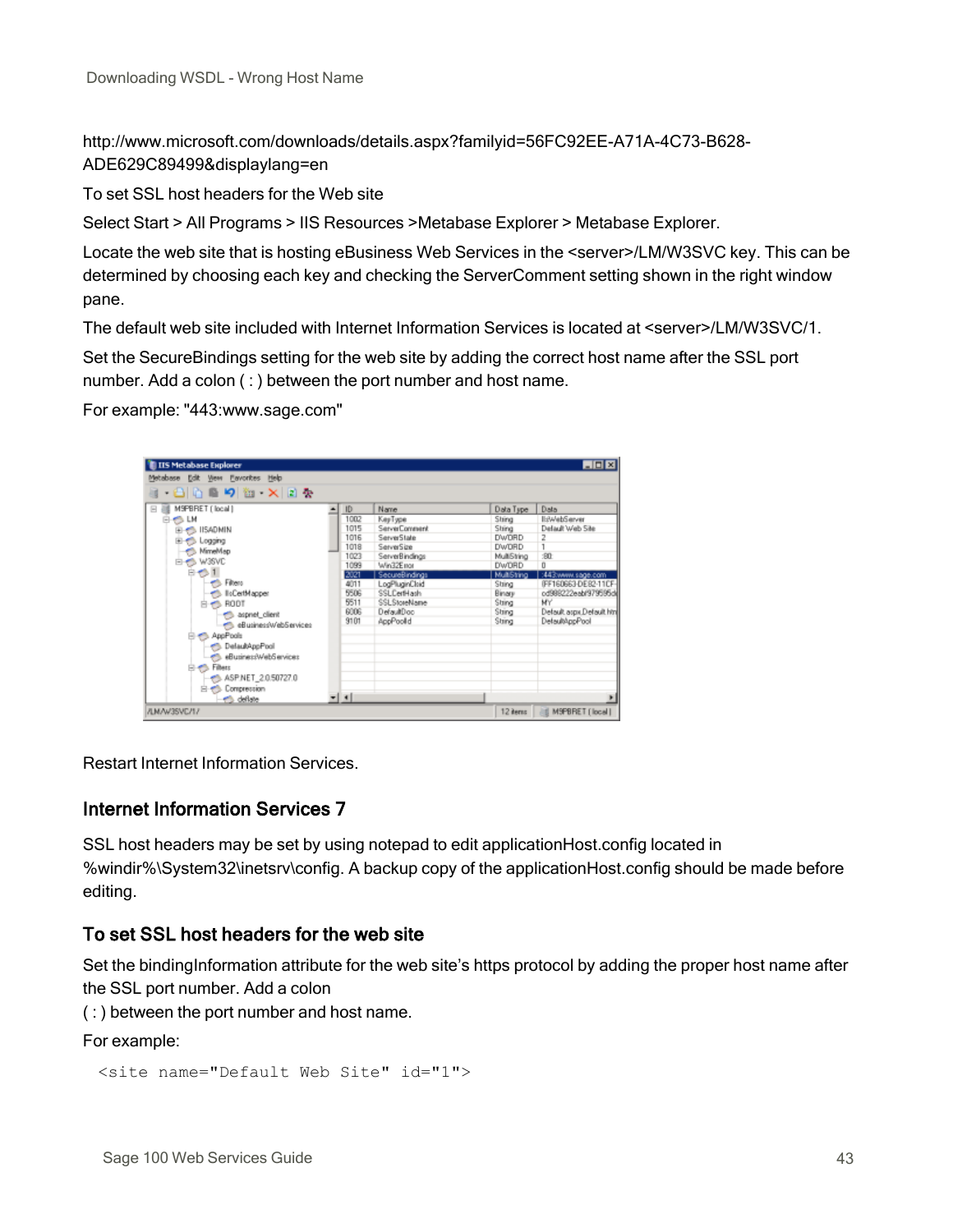```
Downloading WSDL - XSD not Available
```

```
<application path="/">
<virtualDirectory path="/" physicalPath="%SystemDrive%\inetpub\wwwroot"
/</application>
<application path="/eBusinessWebServices"
applicationPool="eBusinessWebServices" enabledProtocols="https">
<virtualDirectory path="/" physicalPath="C:\Sage\eBusiness Web Services"
/</application>
<bindings>
<binding protocol="http" bindingInformation="*:80:" />
<binding protocol="https" bindingInformation="*:443:www.sage.com" />
</bindings>
</site>
```
Note: Microsoft Internet Information Services (IIS) version 7 does not require a restart when this change is made.

## <span id="page-47-0"></span>Downloading WSDL - XSD not Available

The WSDL download can fail while downloading an XSD file.

#### To diagnose this issue

- 1. Verify that the issue is not a wrong host name. For more information, see ["Downloading](#page-45-1) WSDL Wrong Host [Name"](#page-45-1) (page 42).
- 2. Verify that the main WSDL page can be read by pointing a browser to:

https://<host name>/<virtual directory>/<entry point>?wsdl

For example:

https://www.sage.com/ebusinesswebservices/masservice.svc?wsdl

3. Verify that the XSD fails to display by pointing a browser to:

https://<host name>/<virtual directory>/<entry point>?xsd=xsd0

For example: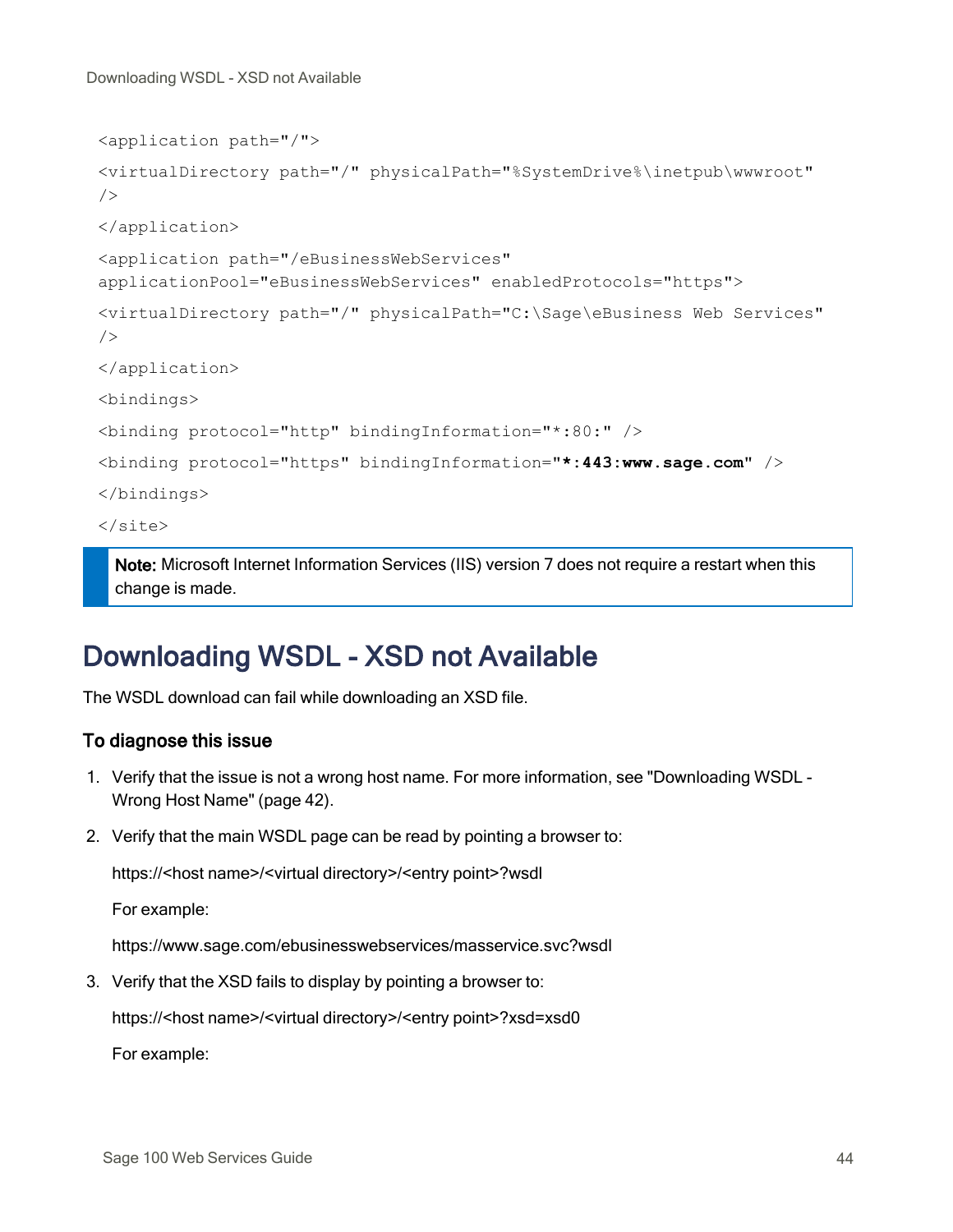https://www.sage.com/ebusinesswebservices/masservice.svc?xsd=xsd0

If all three items above are true, restart Internet Information Services. If the issue still occurs, change the permissions for the %windir%\Temp directory to Full Control for the eBusiness Web Services user account, and restart Internet Information Services.

## <span id="page-48-0"></span>Error 404 with Internet Information Services (IIS) version 6

Under certain conditions, when eBusiness Web Services is installed in Internet Information Services version 6, web services calls may fail and the entry point will display an error 404 when accessed from a browser. For example:

https://www.sage.com/ebusinesswebservices/masservice.svc

#### To correct the error 404

1. Ensure that the ASP.NET v4.0.30319 web service extension is set to Allowed.

Allow the ASP.NET v4.0.30319 Web Service Extension through Internet Information Services Manager.

2. If the ASP.NET v4.0.30319 web services extension is not listed, install it by running the following command from the command prompt:

%windir%\Microsoft.NET\Framework\v4.0.30319\aspnet\_regiis -i

- 3. Restart Internet Information Services after issuing the above command.
- 4. Verify that the ASP.NET v4.0.30319 is the ASP.NET version specified for the eBusiness Web Services application.

In Internet Information Services Manager, right-click the eBusiness Web Services virtual directory, click Properties, and then click the ASP.NET tab.

# <span id="page-48-1"></span>Could Not Load Type "System.ServiceModel.Activation.HttpModule" in IIS 7

Under certain conditions, when eBusiness Web Services is installed in Internet Information Services version 7, web services calls may fail and the entry point will display an error referencing System.ServiceModel.Activation.HttpModule when accessed from a browser.

#### To correct the error

Run the following command from the command prompt using administrative privileges: %windir%\Microsoft.NET\Framework\v4.0.30319\aspnet\_regiis -i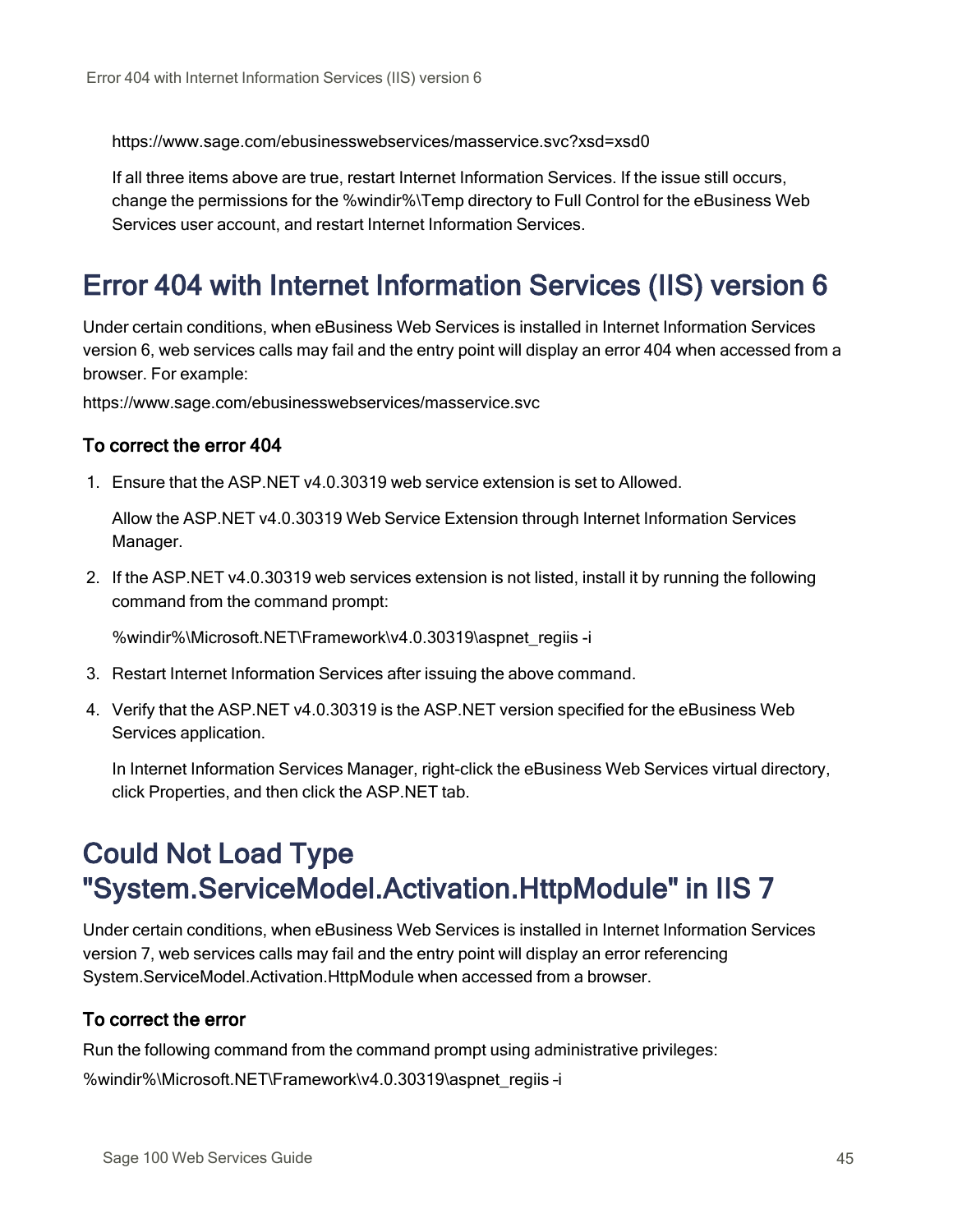# <span id="page-49-0"></span>General Errors

An error that occurs in eBusiness Web Services, but does not occur when accessing the same data directly from the Sage 100 system, may be caused by a permissions issue.

The most common permissions issue occurs when an alternate data directory is created after eBusiness Web Services is installed. The eBusiness Web Services user account must explicitly be given full control to the alternate directory. For more information, see ["Permissions"](#page-27-2) (page 24).

Internet Information Services (IIS) must be restarted after correcting permissions issues.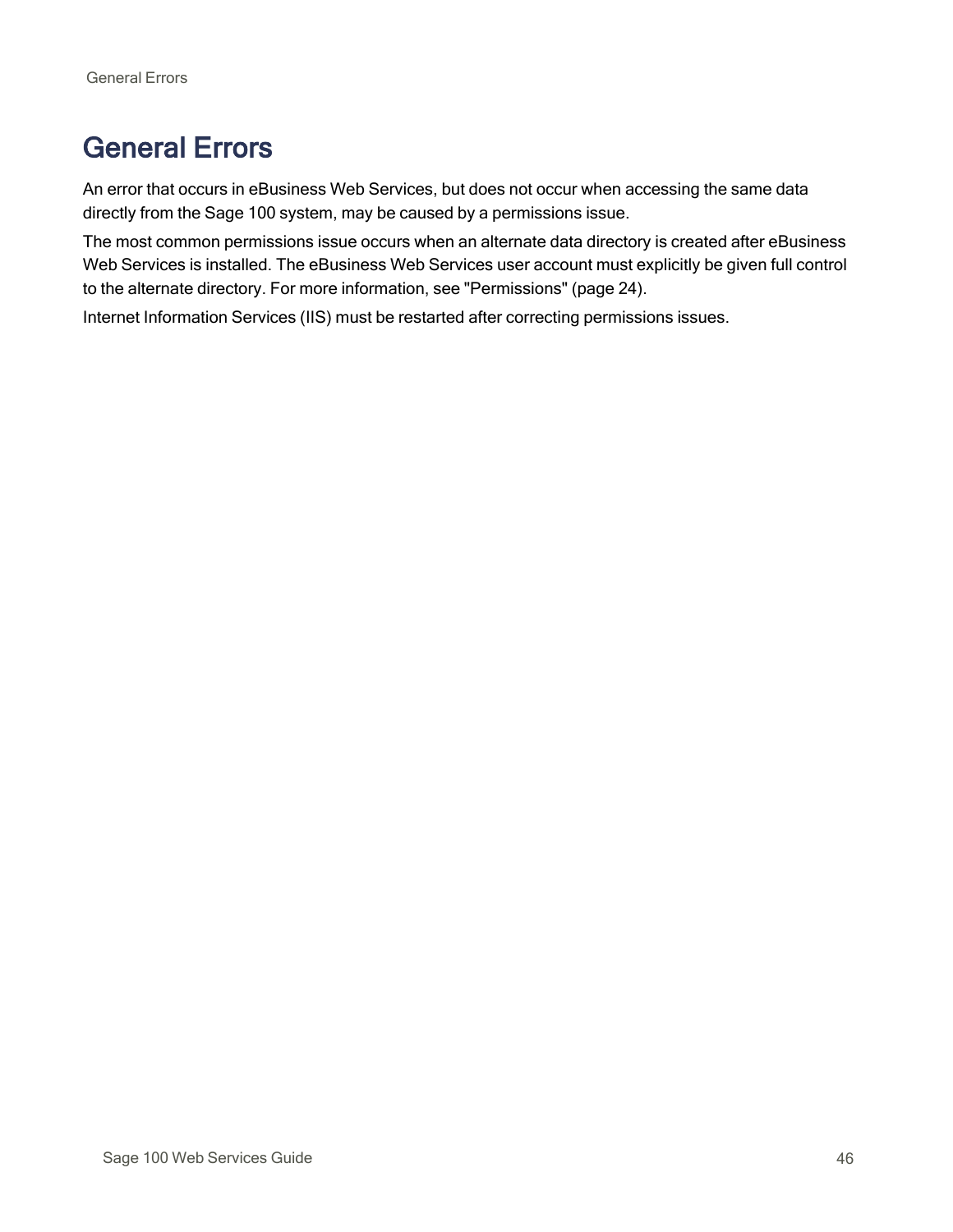# <span id="page-50-0"></span>Index

### A

administration security, encryption [22](#page-25-0) Advanced Settings MD fields [7](#page-10-2) UDFs [7](#page-10-2) API AddCreditCardToVault [40](#page-43-0) CreateCustomer [34](#page-37-0) CreateCustomerContact [37](#page-40-0) CreateSalesOrder [30](#page-33-0) DeleteCustomer [35](#page-38-1) DeleteCustomerContact [39](#page-42-0) DeleteSalesOrder [32](#page-35-0) GetContractInformation [26](#page-29-1) GetCustomer [32](#page-35-1) GetCustomerContact [36](#page-39-0) GetDiagnosticInformation [26](#page-29-2) GetNextCustomerNo [33](#page-36-0) GetNextSalesOrderNo [27](#page-30-1) GetSalesOrder [27](#page-30-0) GetSalesOrderTemplate [28](#page-31-0) PreAuthorizeCreditCard [40](#page-43-1) PreviewSalesOrder [29](#page-32-0) UpdateCustomer [35](#page-38-0) UpdateCustomerContact [38](#page-41-0) UpdateSalesOrder [31](#page-34-0)

### C

cache, object cache [24](#page-27-1) Company Maintenance, setup [23](#page-26-0) configuration,setup [22](#page-25-2) credit cards decryption [7](#page-10-0) encryption [7](#page-10-0) processing [7](#page-10-0)

### E

eBusiness Web Services advanced settings [9](#page-12-0) configuration utility [8](#page-11-0) date conversion [6](#page-9-0) installing [2](#page-5-1) manage entry points [10](#page-13-0) time conversion [6](#page-9-0) uninstalling [3](#page-6-1) entry point, default [5](#page-8-1) error handling, eBusiness Web Services [11](#page-14-1) error messages general [46](#page-49-0) in IIS 6 [45](#page-48-0) in IIS 7 [45](#page-48-1)

### I

installing eBusiness Web Services [2](#page-5-1) user account [3](#page-6-2)